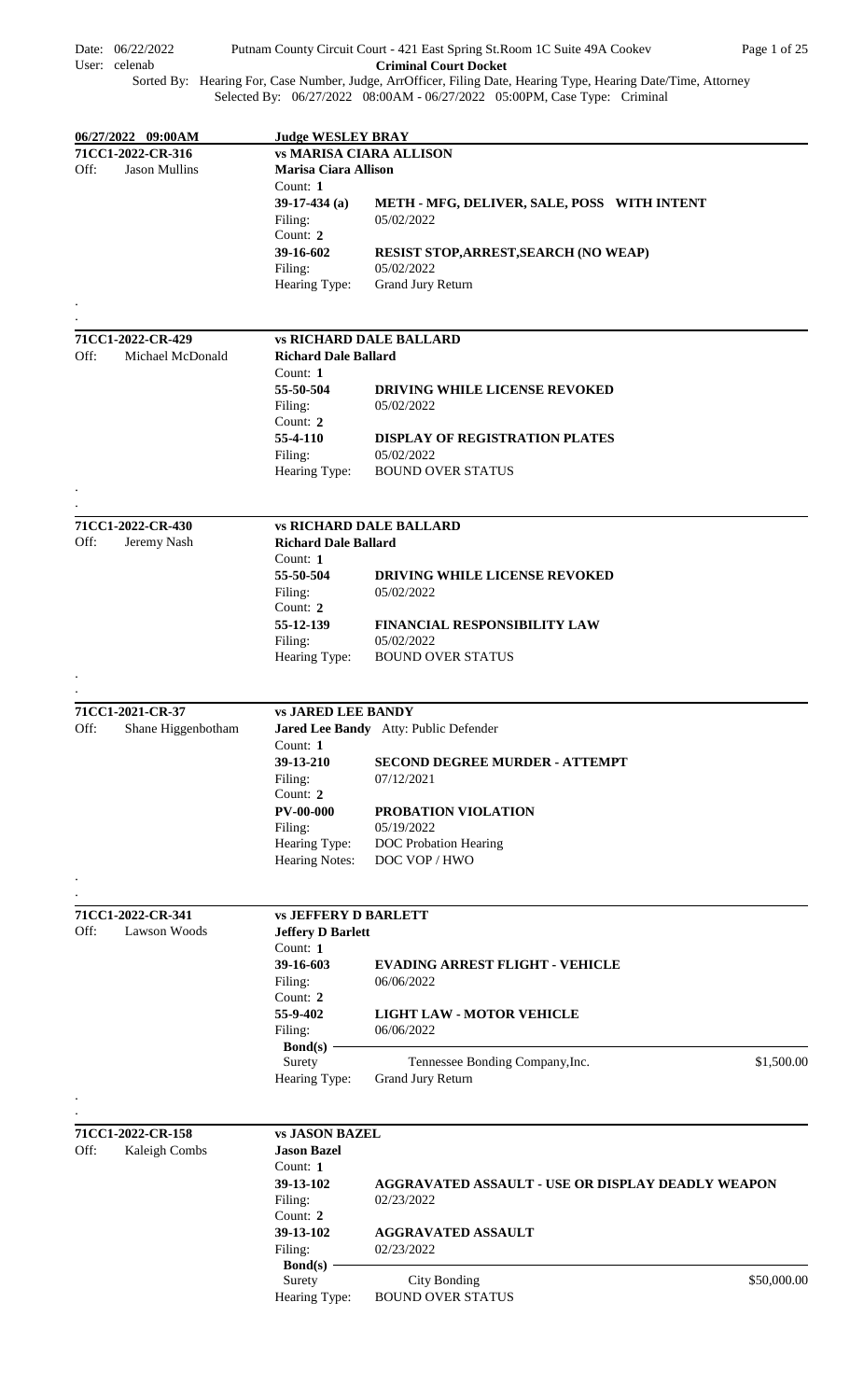**71CC1-2022-CR-158 - Cont'd**

| 71CC1-2022-CR-250 |                                       | <b>vs MASON ANDREW BILBREY</b>                |                                                         |             |  |  |
|-------------------|---------------------------------------|-----------------------------------------------|---------------------------------------------------------|-------------|--|--|
| Off:              | Cody Scott                            | Mason Andrew Bilbrey Atty: Gordon Allen Byars |                                                         |             |  |  |
|                   |                                       | Count: 1                                      |                                                         |             |  |  |
|                   |                                       | 55-10-401                                     | <b>DUI: FIRST OFFENSE</b>                               |             |  |  |
|                   |                                       | Filing:                                       | 03/23/2022                                              |             |  |  |
|                   |                                       | Count: 2                                      |                                                         |             |  |  |
|                   |                                       | 39-16-603                                     | <b>EVADING ARREST</b>                                   |             |  |  |
|                   |                                       | Filing:                                       | 03/23/2022                                              |             |  |  |
|                   |                                       | <b>Bond</b> (s) -                             |                                                         |             |  |  |
|                   |                                       | Surety                                        | Free Bird Bonding Company                               | \$2,200.00  |  |  |
|                   |                                       | Hearing Type:                                 | <b>BOUND OVER STATUS</b>                                |             |  |  |
|                   |                                       |                                               |                                                         |             |  |  |
|                   |                                       |                                               |                                                         |             |  |  |
| Off:              | 71CC1-2022-CR-251<br>Adrienne McCurry | <b>Mason Andrew Bilbrey</b>                   | <b>vs MASON ANDREW BILBREY</b>                          |             |  |  |
|                   |                                       | Count: 1                                      |                                                         |             |  |  |
|                   |                                       | 39-13-202                                     | <b>FIRST DEGREE MURDER - ATTEMPT</b>                    |             |  |  |
|                   |                                       | Filing:                                       | 03/23/2022                                              |             |  |  |
|                   |                                       | $Bond(s)$ –                                   |                                                         |             |  |  |
|                   |                                       | Surety                                        | Free Bird Bonding Company                               | \$20,000.00 |  |  |
|                   |                                       | Hearing Type:                                 | <b>BOUND OVER STATUS</b>                                |             |  |  |
|                   |                                       |                                               |                                                         |             |  |  |
|                   |                                       |                                               |                                                         |             |  |  |
|                   | 71CC1-2022-CR-252                     |                                               | <b>vs MASON ANDREW BILBREY</b>                          |             |  |  |
| Off:              | Chris Lynn                            | <b>Mason Andrew Bilbrey</b>                   |                                                         |             |  |  |
|                   |                                       | Count: 1                                      |                                                         |             |  |  |
|                   |                                       | 39-13-102                                     | <b>AGGRAVATED ASSAULT</b>                               |             |  |  |
|                   |                                       | Filing:                                       | 03/23/2022                                              |             |  |  |
|                   |                                       | $Bond(s) -$                                   |                                                         |             |  |  |
|                   |                                       | Surety                                        | Free Bird Bonding Company                               | \$5,000.00  |  |  |
|                   |                                       | Hearing Type:                                 | <b>BOUND OVER STATUS</b>                                |             |  |  |
|                   |                                       |                                               |                                                         |             |  |  |
|                   |                                       |                                               |                                                         |             |  |  |
|                   | 71CC1-2022-CR-253                     | <b>vs MASON ANDREW BILBREY</b>                |                                                         |             |  |  |
| Off:              | David Medley                          | <b>Mason Andrew Bilbrey</b>                   |                                                         |             |  |  |
|                   |                                       | Count: 1                                      |                                                         |             |  |  |
|                   |                                       | 39-14-408                                     | VANDALISM - $> $1,000 - $2,500$                         |             |  |  |
|                   |                                       | Filing:                                       | 03/23/2022                                              |             |  |  |
|                   |                                       | $Bond(s)$ —                                   |                                                         |             |  |  |
|                   |                                       | Surety                                        | Buddy's Bail Bond                                       | \$1,500.00  |  |  |
|                   |                                       | Hearing Type:                                 | <b>BOUND OVER STATUS</b>                                |             |  |  |
|                   |                                       |                                               |                                                         |             |  |  |
|                   | 71CC1-2022-CR-318                     | <b>vs JACKIE EARL BILLINGS</b>                |                                                         |             |  |  |
| Off:              | Josh Hull                             | <b>Jackie Earl Billings</b>                   |                                                         |             |  |  |
|                   |                                       | Count: 1                                      |                                                         |             |  |  |
|                   |                                       | 39-17-434 $(a)$                               | METH - MFG, DELIVER, SALE, POSS WITH INTENT             |             |  |  |
|                   |                                       | Filing:                                       | 04/13/2022                                              |             |  |  |
|                   |                                       | Count: 2                                      |                                                         |             |  |  |
|                   |                                       | 39-17-417 $(C)$                               | <b>SCHEDULE II DRUGS: COCAINE - .5 GRAMS OR GREATER</b> |             |  |  |
|                   |                                       | Filing:                                       | 04/13/2022                                              |             |  |  |
|                   |                                       | Count: 3                                      |                                                         |             |  |  |
|                   |                                       | 39-16-503                                     | <b>TAMPERING W/ EVIDENCE</b>                            |             |  |  |
|                   |                                       | Filing:                                       | 04/13/2022                                              |             |  |  |
|                   |                                       | Count: $4$                                    |                                                         |             |  |  |
|                   |                                       | 39-17-418                                     | <b>SIMPLE POSS/CASUAL EXCHANGE</b>                      |             |  |  |
|                   |                                       | Filing:                                       | 04/13/2022                                              |             |  |  |
|                   |                                       | Count: 5                                      |                                                         |             |  |  |
|                   |                                       | 55-8-149                                      | <b>VEHICLES/STREETCARS STOP AT ALL STOP SIGNS</b>       |             |  |  |
|                   |                                       | Filing:                                       | 04/13/2022                                              |             |  |  |
|                   |                                       | $Bond(s)$ —                                   |                                                         |             |  |  |
|                   |                                       | Surety<br>Hearing Type:                       | Free Bird Bonding Company<br><b>BOUND OVER STATUS</b>   | \$54,500.00 |  |  |
|                   |                                       |                                               |                                                         |             |  |  |
|                   |                                       |                                               |                                                         |             |  |  |
|                   | 71CC1-2022-CR-342                     | <b>vs DENNIS KIRK BINKLEY</b>                 |                                                         |             |  |  |
| Off:              | <b>Adam Farley</b>                    | <b>Dennis Kirk Binkley</b>                    |                                                         |             |  |  |
|                   |                                       | Count: 1                                      |                                                         |             |  |  |
|                   |                                       | $39-17-434$ (a)                               | METH - MFG, DELIVER, SALE, POSS WITH INTENT             |             |  |  |
|                   |                                       | Filing:                                       | 04/20/2022                                              |             |  |  |
|                   |                                       | Count: 2                                      |                                                         |             |  |  |
|                   |                                       | 39-16-503                                     | <b>TAMPERING W/ EVIDENCE</b>                            |             |  |  |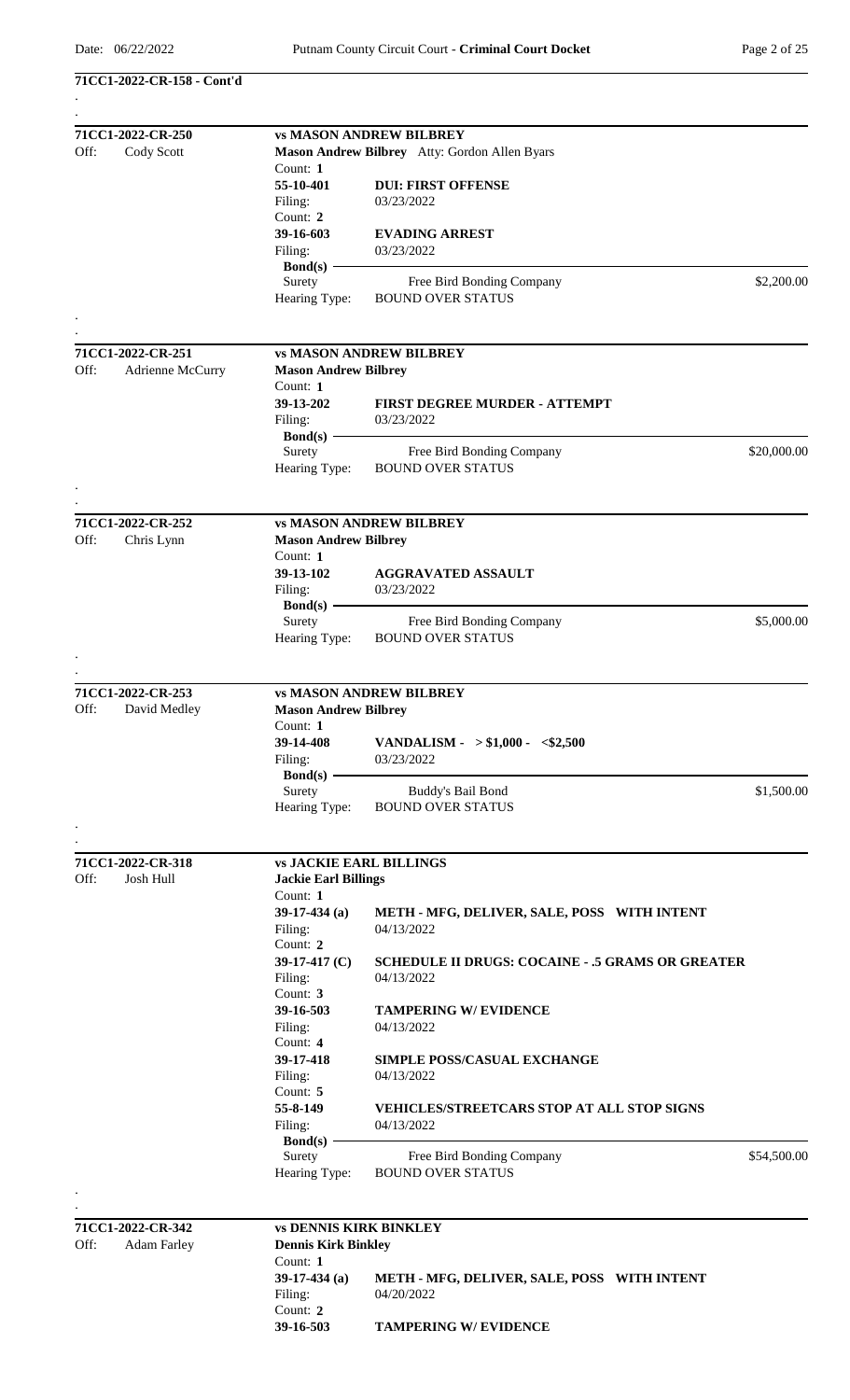|      | 71CC1-2022-CR-342 - Cont'd | Filing:                     | 04/20/2022                                                            |            |
|------|----------------------------|-----------------------------|-----------------------------------------------------------------------|------------|
|      |                            | Count: 3                    |                                                                       |            |
|      |                            | 39-17-418                   | <b>SIMPLE POSS/CASUAL EXCHANGE</b>                                    |            |
|      |                            | Filing:                     | 04/20/2022                                                            |            |
|      |                            | Count: 4<br>55-50-504       | <b>DRIVING WHILE LICENSE REVOKED</b>                                  |            |
|      |                            | Filing:                     | 04/20/2022                                                            |            |
|      |                            | Hearing Type:               | <b>BOUND OVER STATUS</b>                                              |            |
|      |                            |                             |                                                                       |            |
|      |                            |                             |                                                                       |            |
|      | 71CC1-2020-CR-674          | <b>vs JAMES EUGENE BOND</b> |                                                                       |            |
| Off: | Conor Sparkman             | Count: 1                    | James Eugene Bond Atty: Public Defender                               |            |
|      |                            | 39-13-102                   | AGGRAVATED ASSAULT - USE OR DISPLAY DEADLY WEAPON                     |            |
|      |                            | Filing:                     | 12/07/2020                                                            |            |
|      |                            | Count: 2                    |                                                                       |            |
|      |                            | 39-13-111                   | <b>DOMESTIC ASSAULT</b>                                               |            |
|      |                            | Filing:<br>Count: 3         | 12/07/2020                                                            |            |
|      |                            | 39-17-1307                  | POSSESSION OF A HANDGUN - CONVICTED FELON                             |            |
|      |                            | (c)(1)                      |                                                                       |            |
|      |                            | Filing:                     | 12/07/2020                                                            |            |
|      |                            | Count: 4                    |                                                                       |            |
|      |                            | 39-16-503                   | <b>TAMPERING W/ EVIDENCE</b>                                          |            |
|      |                            | Filing:                     | 09/02/2020                                                            |            |
|      |                            | Bond(s) $-$<br>Surety       | Tennessee Bonding Company, Inc.                                       | \$8,500.00 |
|      |                            | Hearing Type:               | Hearing Negotiation Deadline Date                                     |            |
|      |                            |                             |                                                                       |            |
|      |                            |                             |                                                                       |            |
|      | 71CC1-2020-CR-947          | <b>vs JAMES EUGENE BOND</b> |                                                                       |            |
| Off: | <b>Coty Everett</b>        | <b>James Eugene Bond</b>    |                                                                       |            |
|      |                            | Count: 1<br>39-17-1307      |                                                                       |            |
|      |                            | (c)(1)                      | POSSESSION OF A HANDGUN - CONVICTED FELON                             |            |
|      |                            | Filing:                     | 05/03/2021                                                            |            |
|      |                            | $Bond(s)$ —                 |                                                                       |            |
|      |                            | Surety                      | Free Bird Bonding Company                                             | \$3,500.00 |
|      |                            | Hearing Type:               | Hearing Negotiation Deadline Date                                     |            |
|      |                            |                             |                                                                       |            |
|      | 71CC1-2021-CR-586          | <b>vs JAMES EUGENE BOND</b> |                                                                       |            |
| Off: | Cary Wesley Matheney       | <b>James Eugene Bond</b>    |                                                                       |            |
|      |                            | Count: 1, 2, 3, 4           |                                                                       |            |
|      |                            | 39-17-423 $(C)$             | <b>COUNTERFEIT CONT. SUBSTANCE</b>                                    |            |
|      |                            | Filing:                     | 07/12/2021                                                            |            |
|      |                            | Hearing Type:               | Hearing Negotiation Deadline Date                                     |            |
|      |                            |                             |                                                                       |            |
|      | 71CC1-2022-CR-254          | <b>vs JAMES EUGENE BOND</b> |                                                                       |            |
| Off: | Andrew Gibbs               | <b>James Eugene Bond</b>    |                                                                       |            |
|      |                            | Count: 1                    |                                                                       |            |
|      |                            | 39-17-1307                  | POSSESSION OF A HANDGUN - CONVICTED FELON                             |            |
|      |                            | (c)(1)                      |                                                                       |            |
|      |                            | Filing:                     | 06/06/2022                                                            |            |
|      |                            | $Bond(s)$ –<br>Surety       | Free Bird Bonding Company                                             | \$6,000.00 |
|      |                            | Hearing Type:               | <b>Grand Jury Return</b>                                              |            |
|      |                            |                             |                                                                       |            |
|      |                            |                             |                                                                       |            |
|      | 71CC1-2022-CR-255          | <b>vs JAMES EUGENE BOND</b> |                                                                       |            |
| Off: | Cody Scott                 | <b>James Eugene Bond</b>    |                                                                       |            |
|      |                            | Count: 1                    |                                                                       |            |
|      |                            | 39-17-417 $(C)$<br>Filing:  | <b>SCHEDULE II DRUGS: COCAINE - .5 GRAMS OR GREATER</b><br>03/23/2022 |            |
|      |                            | Count: 2                    |                                                                       |            |
|      |                            | 39-17-417 $(E)$             | SCHEDULE IV DRUGS: MFG, DEL, SELL, POSS                               |            |
|      |                            | Filing:                     | 03/23/2022                                                            |            |
|      |                            | Count: 3                    |                                                                       |            |
|      |                            | $39-17-1324$ (a)            | POSSESS FIREARM INTENT TO GO ARMED - DANGEROUS FELONY                 |            |
|      |                            | Filing:<br>Count: 4         | 03/23/2022                                                            |            |
|      |                            | 39-17-1307                  | POSSESSION OF A HANDGUN - CONVICTED FELON                             |            |
|      |                            | (c)(1)                      |                                                                       |            |
|      |                            | Filing:                     | 03/23/2022                                                            |            |
|      |                            |                             |                                                                       |            |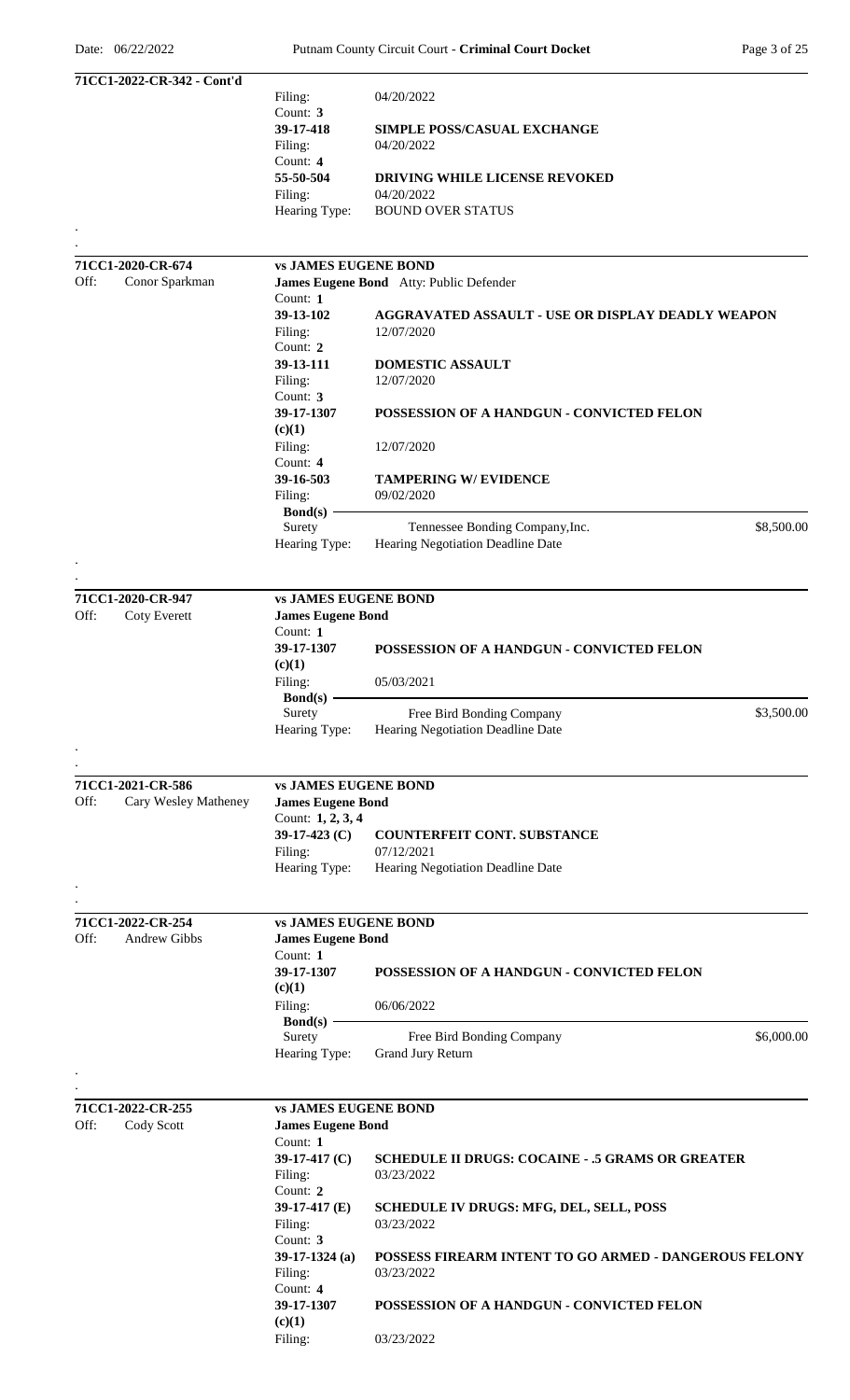| 71CC1-2022-CR-255 - Cont'd |                               |                                                          |
|----------------------------|-------------------------------|----------------------------------------------------------|
|                            | Count: 5                      |                                                          |
|                            | 39-17-1321                    | POSSESSION OF HANDGUN WHILE UNDER INFLUENCE              |
|                            | Filing:                       | 03/23/2022                                               |
|                            | Count: $6$                    |                                                          |
|                            | 40-11-150                     | VIOLATION OF CONDITIONAL RELEASE                         |
|                            | Filing:<br>Count: 7           | 03/23/2022                                               |
|                            | 39-17-310                     | PUBLIC INTOXICATION                                      |
|                            | Filing:                       | 03/23/2022                                               |
|                            | Bond(s)                       |                                                          |
|                            | Surety                        | Tennessee Bonding Company, Inc.<br>\$75,948.00           |
|                            | Hearing Type:                 | <b>BOUND OVER STATUS</b>                                 |
|                            |                               |                                                          |
|                            |                               |                                                          |
| 71CC1-2022-CR-257          | <b>vs JAMES EUGENE BOND</b>   |                                                          |
| Off:<br>Conor Sparkman     | <b>James Eugene Bond</b>      |                                                          |
|                            | Count: 1                      |                                                          |
|                            | 39-17-417 (C)                 | <b>SCHEDULE II DRUGS: COCAINE - .5 GRAMS OR GREATER</b>  |
|                            | Filing:<br>Count: 2           | 03/23/2022                                               |
|                            | $39-17-1324$ (a)              | POSSESS FIREARM INTENT TO GO ARMED - DANGEROUS FELONY    |
|                            | Filing:                       | 03/23/2022                                               |
|                            | Count: 3                      |                                                          |
|                            | 39-17-417                     | <b>SCHEDULE VI DRUGS:</b><br>MFG, DEL, SELL, POSS        |
|                            | (G)(1)                        |                                                          |
|                            | Filing:                       | 03/23/2022                                               |
|                            | $Bond(s)$ –                   |                                                          |
|                            | Surety                        | \$20,000.00<br>Free Bird Bonding Company                 |
|                            | Hearing Type:                 | <b>BOUND OVER STATUS</b>                                 |
|                            |                               |                                                          |
|                            |                               |                                                          |
| 71CC1-2018-CR-431          |                               | <b>vs CHADWICK DAVIS BREEDING</b>                        |
|                            |                               | Chadwick Davis Breeding Atty: Public Defender            |
|                            | Count: 1                      |                                                          |
|                            | 39-14-103                     | THEFT OF PROPERTY - \$2,500 TO < \$10,000                |
|                            | Filing:                       | 05/08/2018                                               |
|                            | $Bond(s)$ –                   |                                                          |
|                            | Surety                        | AAA Bonding Co<br>\$0.00                                 |
|                            | Surety                        | Buddy's Bail Bond<br>\$0.00                              |
|                            | Hearing Type:                 | Hearing Negotiation Deadline Date                        |
|                            | <b>Hearing Notes:</b>         | Bonding Company released 6/6/22 per JB                   |
|                            |                               |                                                          |
|                            |                               |                                                          |
| 71CC1-2022-CR-185          |                               | <b>vs CHADWICK DAVIS BREEDING</b>                        |
| Off:<br>Chase Mathis       |                               | Chadwick Davis Breeding Atty: Public Defender            |
|                            | Count: 1, 2                   |                                                          |
|                            | 39-17-417 $(C)$               | <b>SCHEDULE II DRUGS: MFG, DEL, SELL, POSS</b>           |
|                            | Filing:<br>Hearing Type:      | 03/08/2022<br>Hearing Negotiation Deadline Date          |
|                            |                               |                                                          |
|                            |                               |                                                          |
| 71CC1-2021-CR-588          |                               | <b>vs STEPHANIE MARIE BRIGGS</b>                         |
| Off:<br>Jeff Robichaud     |                               | Stephanie Marie Briggs Atty: Public Defender             |
|                            | Count: 1, 2                   |                                                          |
|                            | 39-16-201                     | <b>CONTRA IN PENAL FACILITY</b>                          |
|                            | Filing:                       | 07/12/2021                                               |
|                            | Count: 3                      |                                                          |
|                            | $39-17-434$ (a)               | METH - MFG, DELIVER, SALE, POSS WITH INTENT -26 GRAMS OR |
|                            |                               | <b>MORE</b>                                              |
|                            | Filing:                       | 07/12/2021                                               |
|                            | $Bond(s)$ –                   |                                                          |
|                            | Surety                        | \$0.00<br>Tennessee Bonding Company, Inc.                |
|                            | Hearing Type:                 | Hearing Negotiation Deadline Date                        |
|                            |                               |                                                          |
|                            |                               |                                                          |
| 71CC1-2021-CR-787          | <b>vs STEVEN BRYCE BRUFFY</b> |                                                          |
| Off:<br>John Bonnecarrere  | <b>Steven Bryce Bruffy</b>    |                                                          |
|                            | Count: 1<br>39-13-102         |                                                          |
|                            | Filing:                       | <b>AGGRAVATED ASSAULT</b><br>02/08/2022                  |
|                            | Count: 2                      |                                                          |
|                            | 39-16-603                     | <b>EVADING ARREST</b>                                    |
|                            | Filing:                       | 02/08/2022                                               |
|                            | Count: 3                      |                                                          |
|                            | 39-13-103                     | RECKLESS ENDANGERMENT - VEHICLE / FELONY                 |
|                            |                               |                                                          |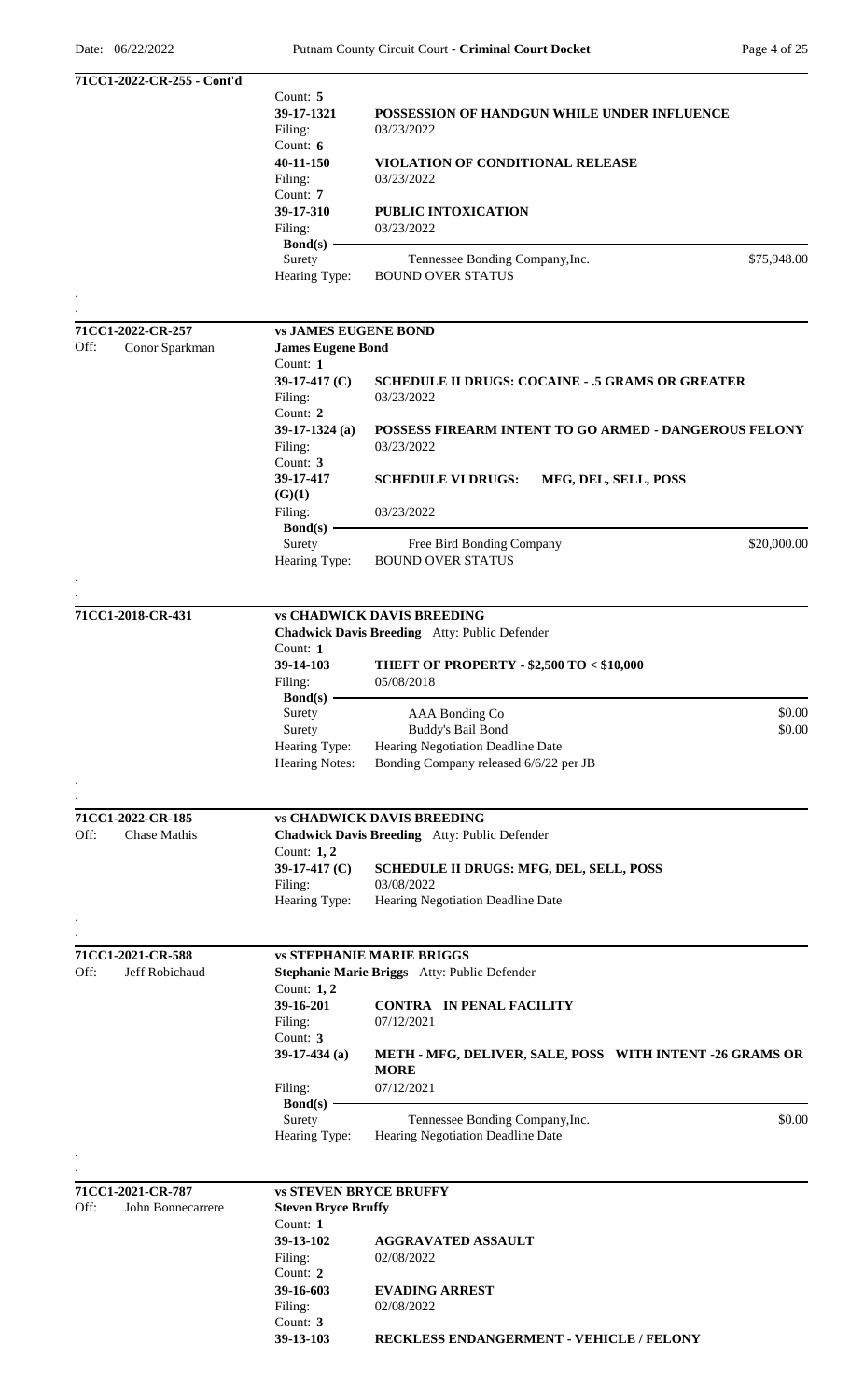|                           | 71CC1-2021-CR-787 - Cont'd |                              |                                                                              |             |
|---------------------------|----------------------------|------------------------------|------------------------------------------------------------------------------|-------------|
|                           |                            | Filing:                      | 09/01/2021                                                                   |             |
|                           |                            | Count: 4                     |                                                                              |             |
|                           |                            | 39-16-603                    | <b>EVADING ARREST FLIGHT - VEHICLE</b><br>09/01/2021                         |             |
|                           |                            | Filing:<br>Bond(s) $-$       |                                                                              |             |
|                           |                            | Surety                       | Tennessee Bonding Company, Inc.                                              | \$15,000.00 |
|                           |                            | Surety                       | Tennessee Bonding Company, Inc.                                              | \$0.00      |
|                           |                            | Hearing Type:                | Court Date With Attorney                                                     |             |
|                           |                            | <b>Hearing Notes:</b>        | \$15K BOND                                                                   |             |
|                           |                            |                              |                                                                              |             |
|                           |                            |                              |                                                                              |             |
| 71CC1-2020-CR-731<br>Off: | Alyssa Coppinger           |                              | <b>vs BRITTANY LYNN BRYANT</b><br>Brittany Lynn Bryant Atty: Public Defender |             |
|                           |                            | Count: 1                     |                                                                              |             |
|                           |                            | 39-16-201                    | CONTRA IN PENAL FACILITY - ATTEMPT                                           |             |
|                           |                            | Filing:                      | 09/15/2020                                                                   |             |
|                           |                            | Count: 3                     |                                                                              |             |
|                           |                            | <b>PV-00-000</b>             | <b>PROBATION VIOLATION - DRUG RELATED</b>                                    |             |
|                           |                            | Filing:                      | 01/20/2022                                                                   |             |
|                           |                            | Hearing Type:                | <b>DOC</b> Probation Hearing                                                 |             |
|                           |                            |                              |                                                                              |             |
|                           | 71CC1-2022-CR-201-B        |                              | <b>vs BRITTANY LYNN BRYANT</b>                                               |             |
| Off:                      | <b>Brandon Tayes</b>       |                              | Brittany Lynn Bryant Atty: Public Defender                                   |             |
|                           |                            | Count: $1, 2$                |                                                                              |             |
|                           |                            | 39-17-417 $(C)$              | <b>SCHEDULE II DRUGS: MFG, DEL, SELL, POSS</b>                               |             |
|                           |                            | Filing:                      | 03/08/2022                                                                   |             |
|                           |                            | Hearing Type:                | Hearing Negotiation Deadline Date                                            |             |
|                           |                            |                              |                                                                              |             |
| 71CC1-2022-CR-320         |                            | <b>vs KATRINA LYANN BUCK</b> |                                                                              |             |
| Off:                      | Michael McDonald           | <b>Katrina Lyann Buck</b>    |                                                                              |             |
|                           |                            | Count: $1$                   |                                                                              |             |
|                           |                            | $39-17-434$ (a)              | METH - MFG, DELIVER, SALE, POSS WITH INTENT                                  |             |
|                           |                            | Filing:                      | 04/13/2022                                                                   |             |
|                           |                            | Hearing Type:                | <b>BOUND OVER STATUS</b>                                                     |             |
|                           |                            |                              |                                                                              |             |
| 71CC1-2020-CR-494         |                            |                              | <b>vs JULIANE MARIE BURCHETT</b>                                             |             |
| Off:                      | Anthony R Nash             |                              | Juliane Marie Burchett Atty: Public Defender                                 |             |
|                           |                            | Count: 1                     |                                                                              |             |
|                           |                            | 39-14-403                    | <b>AGGRAVATED BURGLARY</b>                                                   |             |
|                           |                            | Filing:                      | 11/02/2020                                                                   |             |
|                           |                            | Count: 2                     |                                                                              |             |
|                           |                            | 39-14-103                    | <b>THEFT OF PROPERTY - \$2,500 TO &lt; \$10,000</b>                          |             |
|                           |                            | Filing:                      | 07/08/2020                                                                   |             |
|                           |                            | Count: $3$                   |                                                                              |             |
|                           |                            | <b>PV-00-000</b>             | PROBATION VIOLATION<br>03/03/2022                                            |             |
|                           |                            | Filing:<br>Hearing Type:     | <b>Review Status</b>                                                         |             |
|                           |                            | Hearing Notes:               | AS OF 5/16 DEF WAS IN MIRROR LAKE RECOVERY                                   |             |
|                           |                            |                              |                                                                              |             |
|                           |                            |                              |                                                                              |             |
| 71CC1-2022-CR-262         |                            | <b>vs JUSTIN W BURGESS</b>   |                                                                              |             |
| Off:                      | <b>Curtis Robinson</b>     | <b>Justin W Burgess</b>      |                                                                              |             |
|                           |                            | Count: $1$                   |                                                                              |             |
|                           |                            | 39-17-418<br>Filing:         | <b>SIMPLE POSS/CASUAL EXCHANGE</b><br>03/23/2022                             |             |
|                           |                            | Count: $2$                   |                                                                              |             |
|                           |                            | 53-10-105                    | POSSESSION WITHOUT PRESCRIPTION UNLAWFUL                                     |             |
|                           |                            | Filing:                      | 03/23/2022                                                                   |             |
|                           |                            | Hearing Type:                | <b>BOUND OVER STATUS</b>                                                     |             |
|                           |                            |                              |                                                                              |             |
| 71CC1-2022-CR-263         |                            | <b>vs DENNIE WAYNE CARR</b>  |                                                                              |             |
| Off:                      | Keith Snyder               |                              | Dennie Wayne Carr Atty: Shawn Fry                                            |             |
|                           |                            | Count: $1$                   |                                                                              |             |
|                           |                            | 55-50-504                    | DRIVING WHILE LICENSE REVOKED                                                |             |
|                           |                            | Filing:                      | 03/23/2022                                                                   |             |
|                           |                            | Count: 2                     |                                                                              |             |
|                           |                            | 55-12-139                    | <b>FINANCIAL RESPONSIBILITY LAW</b>                                          |             |
|                           |                            | Filing:                      | 03/23/2022                                                                   |             |
|                           |                            | Hearing Type:                | <b>BOUND OVER STATUS</b>                                                     |             |
|                           |                            |                              |                                                                              |             |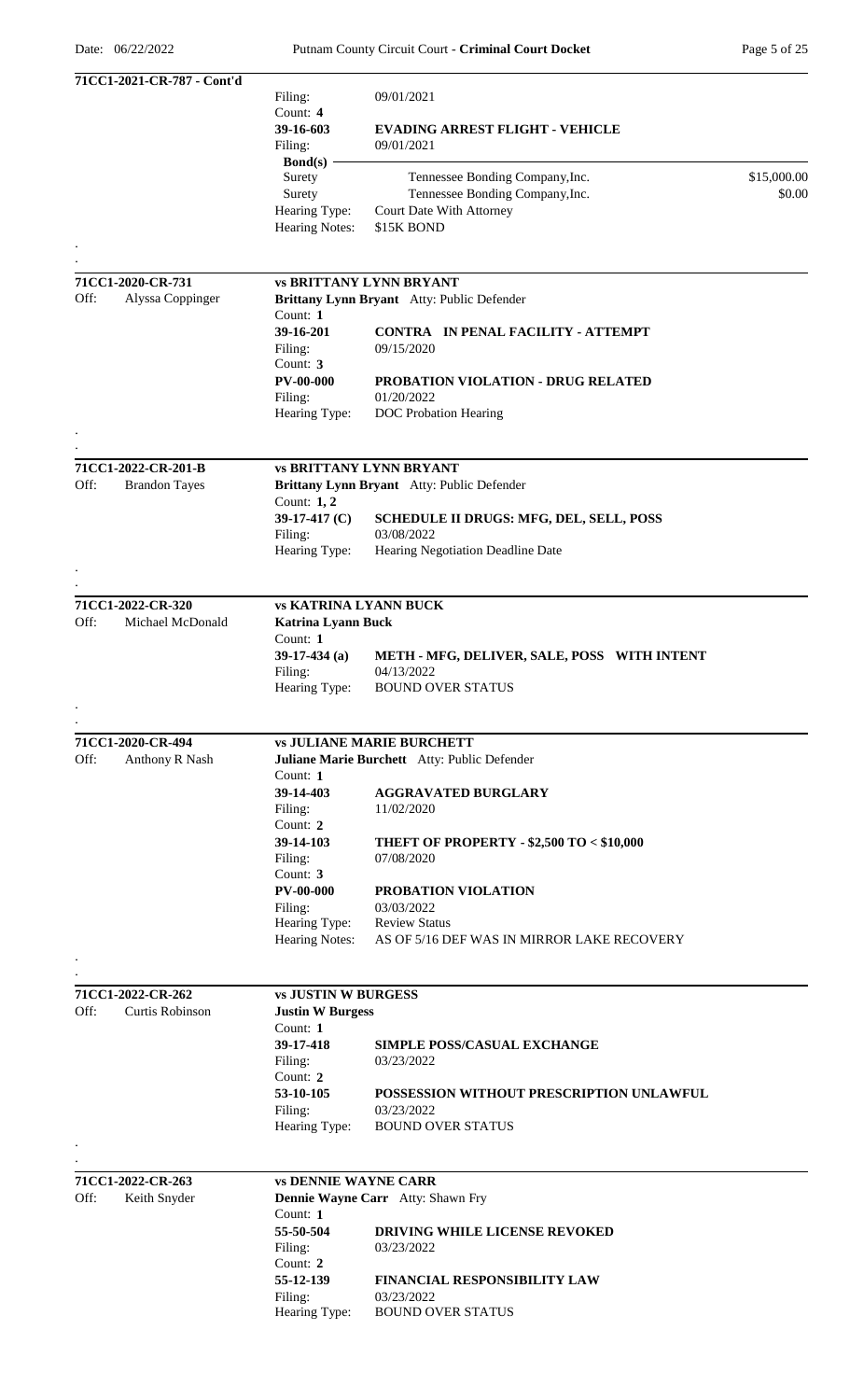**71CC1-2022-CR-263 - Cont'd**

| 71CC1-2021-CR-908-A                                  | <b>vs RONALD JOSHUA CARTER</b>               |                                                    |
|------------------------------------------------------|----------------------------------------------|----------------------------------------------------|
| Off:<br>Craig Capps                                  |                                              | Ronald Joshua Carter Atty: Public Defender         |
|                                                      | Count: $1$                                   |                                                    |
|                                                      | 39-14-403                                    | <b>AGGRAVATED BURGLARY</b>                         |
|                                                      | Filing:                                      | 10/04/2021                                         |
|                                                      | Count: 2                                     |                                                    |
|                                                      | 39-14-103                                    | <b>THEFT OF PROPERTY - \$10,000-\$60,000</b>       |
|                                                      | Filing:                                      | 10/04/2021                                         |
|                                                      | Hearing Type:                                | Hearing Negotiation Deadline Date                  |
| Attorney(s)<br>Attorney(s) For: Caleb Lee McGhee     |                                              |                                                    |
| Daniel J. Barnes;<br>Daniel J. Barnes;               |                                              |                                                    |
|                                                      |                                              |                                                    |
| 71CC1-2021-CR-1102                                   |                                              | <b>vs PAUL CARROLL CLARK JR.</b>                   |
| Off:<br>Jacob Cobble                                 |                                              | Paul Carroll Clark Jr. Atty: Douglas E Crawford    |
|                                                      | Count: 1                                     |                                                    |
|                                                      | $39-17-434$ (a)                              | METH - MFG, DELIVER, SALE, POSS WITH INTENT        |
|                                                      | Filing:                                      | 12/15/2021                                         |
|                                                      | Hearing Type:                                | <b>BOUND OVER STATUS</b>                           |
|                                                      |                                              |                                                    |
|                                                      |                                              |                                                    |
| 71CC1-2022-CR-39<br>Off:<br><b>Michael Robertson</b> |                                              | <b>vs KELVIN FITZGERALD CONYERS</b>                |
|                                                      | <b>Kelvin Fitzgerald Conyers</b><br>Count: 1 |                                                    |
|                                                      | 55-10-401                                    | <b>DUI: THIRD OFFENSE</b>                          |
|                                                      | Filing:                                      | 06/06/2022                                         |
|                                                      | Count: 2                                     |                                                    |
|                                                      | 55-10-401                                    | DUI: PER SE - (INDICTMENTPURPOSES ONLY -NO         |
|                                                      | Filing:                                      | 06/06/2022                                         |
|                                                      | Count: 3                                     |                                                    |
|                                                      | 55-10-406                                    | <b>IMPLIED CONSENT - ENHANCEMENT ONLY</b>          |
|                                                      | Filing:                                      | 06/06/2022                                         |
|                                                      | Count: 4                                     |                                                    |
|                                                      | 55-10-102                                    | LEAVE SCENE OF ACCIDENT - PROPERTY DAMAGE          |
|                                                      | Filing:                                      | 06/06/2022                                         |
|                                                      | Count: 5                                     |                                                    |
|                                                      | 55-10-106                                    | <b>IMMEDIATE NOTICE OF ACCIDENT</b>                |
|                                                      | Filing:                                      | 06/06/2022                                         |
|                                                      | Count: 6                                     |                                                    |
|                                                      | 55-50-504                                    | DRIVING WHILE LICENSE REVOKED DUE TO CONVICTION OF |
|                                                      | Filing:                                      | 06/06/2022                                         |
|                                                      | Count: 7                                     |                                                    |
|                                                      | 55-10-416                                    | <b>OPEN CONTAINER</b>                              |
|                                                      | Filing:                                      | 06/06/2022                                         |
|                                                      | Count: 8                                     |                                                    |
|                                                      | 55-8-136                                     | <b>DRIVERS TO EXERCISE DUE CARE</b>                |
|                                                      | Filing:                                      | 06/06/2022                                         |
|                                                      | Hearing Type:                                | Grand Jury Return                                  |
|                                                      |                                              |                                                    |
|                                                      | <b>vs KAMDON COWAN</b>                       |                                                    |
| 71CC1-2021-CR-641<br>Off:                            | Kamdon Cowan Atty: Shawn Fry                 |                                                    |
| James A McCurry                                      | Count: $1$                                   |                                                    |
|                                                      | 39-13-103                                    | RECKLESS ENDANGERMENT - DEADLY WEAPON INVOLVED     |
|                                                      | Filing:                                      | 07/28/2021                                         |
|                                                      | Count: 2                                     |                                                    |
|                                                      | 39-17-1321                                   | POSSESSION OF HANDGUN WHILE UNDER INFLUENCE        |
|                                                      | Filing:                                      | 07/28/2021                                         |
|                                                      | Count: $3, 4$                                |                                                    |
|                                                      | 39-13-102                                    | <b>AGGRAVATED ASSAULT</b>                          |
|                                                      | Filing:                                      | 07/28/2021                                         |
|                                                      | $Bond(s)$ —                                  |                                                    |
|                                                      | Surety                                       | \$9,000.00<br>Free Bird Bonding Company            |
|                                                      | Hearing Type:                                | <b>BOUND OVER STATUS</b>                           |
|                                                      |                                              |                                                    |
|                                                      |                                              |                                                    |
| 71CC1-2021-CR-642                                    | <b>vs KAMDON COWAN</b>                       |                                                    |
| Off:<br><b>Jason Mullins</b>                         | Kamdon Cowan Atty: Shawn Fry<br>Count: 1     |                                                    |
|                                                      | 55-10-401                                    | <b>DUI: FIRST OFFENSE</b>                          |
|                                                      |                                              |                                                    |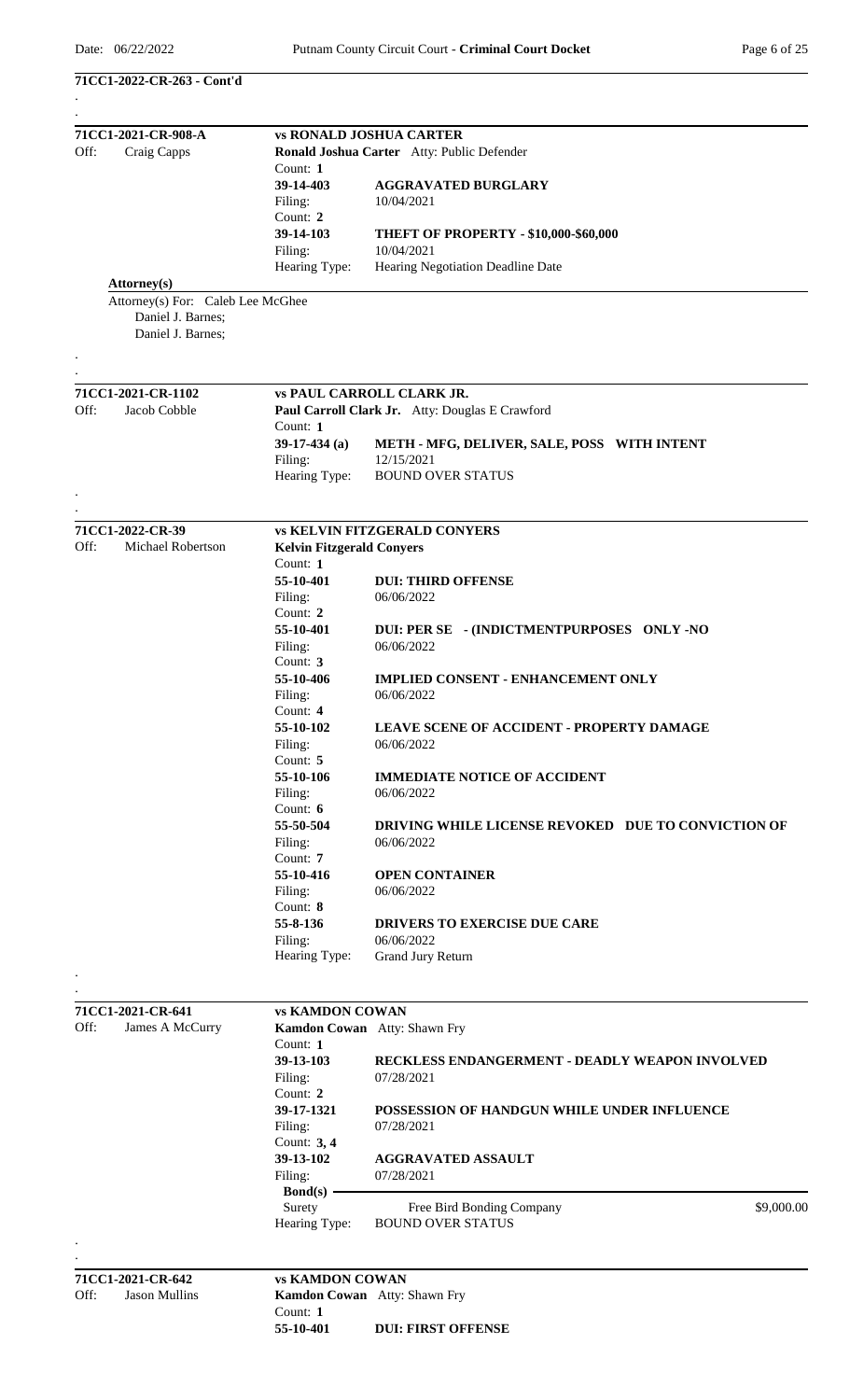|      | 71CC1-2021-CR-642 - Cont'd             |                               |                                                                        |             |
|------|----------------------------------------|-------------------------------|------------------------------------------------------------------------|-------------|
|      |                                        | Filing:                       | 07/28/2021                                                             |             |
|      |                                        | Count: 2                      |                                                                        |             |
|      |                                        | 55-10-102                     | <b>LEAVE SCENE OF ACCIDENT - PROPERTY DAMAGE</b>                       |             |
|      |                                        | Filing:                       | 07/28/2021                                                             |             |
|      |                                        | Bond $(s)$ -<br>Surety        | Free Bird Bonding Company                                              | \$1,500.00  |
|      |                                        | Hearing Type:                 | <b>BOUND OVER STATUS</b>                                               |             |
|      |                                        |                               |                                                                        |             |
|      |                                        |                               |                                                                        |             |
|      | 71CC1-2021-CR-643                      | <b>vs KAMDON COWAN</b>        |                                                                        |             |
| Aff: | Jonathan C Bilbrey                     |                               | Kamdon Cowan Atty: Shawn Fry                                           |             |
|      |                                        | Count: 1                      |                                                                        |             |
|      |                                        | 39-13-101                     | <b>ASSAULT - PHYSICAL CONTACT</b>                                      |             |
|      |                                        | (A)(3)                        |                                                                        |             |
|      |                                        | Filing:                       | 07/28/2021                                                             |             |
|      |                                        | Hearing Type:                 | <b>BOUND OVER STATUS</b>                                               |             |
|      |                                        |                               |                                                                        |             |
|      |                                        |                               |                                                                        |             |
|      | 71CC1-2021-CR-848                      | <b>vs KAMDON COWAN</b>        |                                                                        |             |
| Off: | <b>Stuart Richey</b>                   |                               | Kamdon Cowan Atty: Shawn Fry                                           |             |
|      |                                        | Count: $1$<br>39-17-310       | PUBLIC INTOXICATION                                                    |             |
|      |                                        | Filing:                       | 09/22/2021                                                             |             |
|      |                                        | Count: 2                      |                                                                        |             |
|      |                                        | 39-16-603                     | <b>EVADING ARREST</b>                                                  |             |
|      |                                        | Filing:                       | 09/22/2021                                                             |             |
|      |                                        | Bond(s) $-$                   |                                                                        |             |
|      |                                        | Surety                        | Free Bird Bonding Company                                              | \$1,748.00  |
|      |                                        | Hearing Type:                 | <b>BOUND OVER STATUS</b>                                               |             |
|      |                                        |                               |                                                                        |             |
|      |                                        |                               |                                                                        |             |
|      | 71CC1-2020-CR-737-A                    | <b>vs WILLIAM PAUL CRIDER</b> |                                                                        |             |
| Off: | <b>Andrew Gibbs</b>                    |                               | William Paul Crider Atty: Willard Landon Mullins                       |             |
|      |                                        | Count: 1                      |                                                                        |             |
|      |                                        | $39-17-434$ (a)<br>Filing:    | METH - MFG, DELIVER, SALE, POSS WITH INTENT<br>06/07/2021              |             |
|      |                                        | Count: 2                      |                                                                        |             |
|      |                                        | 39-16-503                     | <b>TAMPERING W/ EVIDENCE</b>                                           |             |
|      |                                        | Filing:                       | 06/07/2021                                                             |             |
|      |                                        | $Bond(s)$ –                   |                                                                        |             |
|      |                                        | Surety                        | Free Bird Bonding Company                                              | \$2,000.00  |
|      |                                        | Hearing Type:                 | Hearing Negotiation Deadline Date                                      |             |
|      | Attorney(s)                            |                               |                                                                        |             |
|      | Attorney(s) For: Kristie Ann Schrichte |                               |                                                                        |             |
|      | Douglas E Crawford;                    |                               |                                                                        |             |
|      |                                        |                               |                                                                        |             |
|      |                                        |                               |                                                                        |             |
|      | 71CC1-2021-CR-592                      | <b>vs WILLIAM PAUL CRIDER</b> |                                                                        |             |
| Off: | <b>Brandon Cooper</b>                  |                               | William Paul Crider Atty: Willard Landon Mullins                       |             |
|      |                                        | Count: $1, 2$                 |                                                                        |             |
|      |                                        | 39-17-434 $(a)$               | METH - MFG, DELIVER, SALE, POSS WITH INTENT - < 1/2 GRAM               |             |
|      |                                        | Filing:<br>Count: 3, 4        | 07/12/2021                                                             |             |
|      |                                        |                               | 39-17-417 (E)(1) SCHEDULE IV DRUGS: MFG, DEL, SELL, POSS               |             |
|      |                                        |                               |                                                                        |             |
|      |                                        | Filing:                       | 07/12/2021                                                             |             |
|      |                                        | $\text{Bond}(s)$ –            |                                                                        |             |
|      |                                        | Surety                        | Free Bird Bonding Company                                              | \$40,000.00 |
|      |                                        | Hearing Type:                 | Hearing Negotiation Deadline Date                                      |             |
|      |                                        |                               |                                                                        |             |
|      |                                        |                               |                                                                        |             |
|      | 71CC1-2021-CR-953                      | <b>vs WILLIAM PAUL CRIDER</b> |                                                                        |             |
| Off: | <b>Elizabeth Tayes</b>                 |                               | William Paul Crider Atty: Willard Landon Mullins                       |             |
|      |                                        | Count: 1, 2, 3, 4             |                                                                        |             |
|      |                                        | $39-17-434$ (a)               | METH - MFG, DELIVER, SALE, POSS WITH INTENT - < 1/2 GRAM<br>11/01/2021 |             |
|      |                                        | Filing:<br>$Bond(s) -$        |                                                                        |             |
|      |                                        | Surety                        | Free Bird Bonding Company                                              | \$80,000.00 |
|      |                                        | Hearing Type:                 | Hearing Negotiation Deadline Date                                      |             |
|      |                                        |                               |                                                                        |             |
|      |                                        |                               |                                                                        |             |
|      | 71CC1-2022-CR-264                      | <b>vs WILLIAM PAUL CRIDER</b> |                                                                        |             |
| Off: | Andrew Bilbrey                         | <b>William Paul Crider</b>    |                                                                        |             |
|      |                                        | Count: 1                      |                                                                        |             |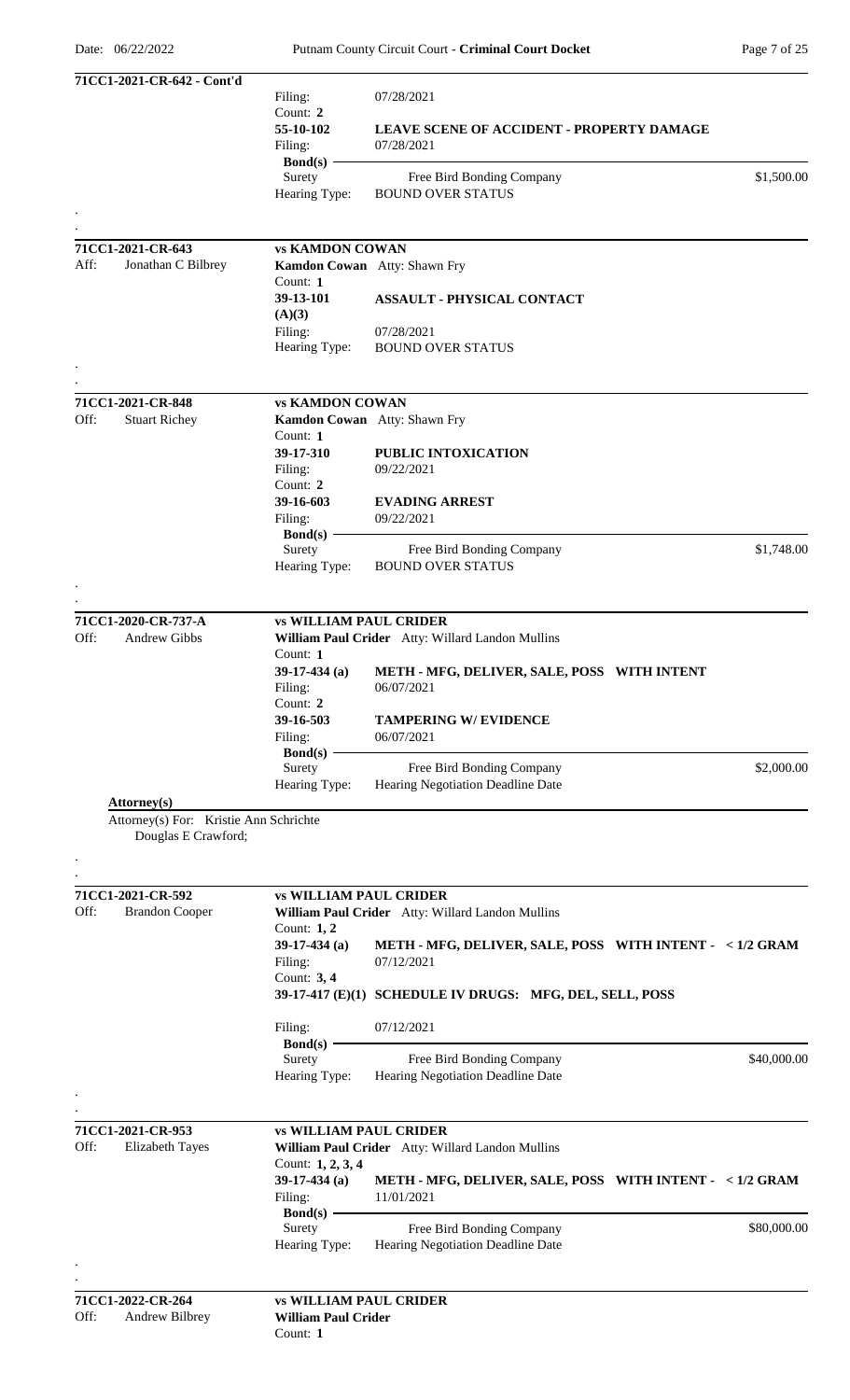|      | 71CC1-2022-CR-264 - Cont'd                                      |                                        |                                                                                                |             |
|------|-----------------------------------------------------------------|----------------------------------------|------------------------------------------------------------------------------------------------|-------------|
|      |                                                                 | 39-16-201                              | <b>CONTRA IN PENAL FACILITY</b>                                                                |             |
|      |                                                                 | Filing:                                | 05/02/2022                                                                                     |             |
|      |                                                                 | Count: $2, 3$                          |                                                                                                |             |
|      |                                                                 | 39-17-418                              | <b>SIMPLE POSS/CASUAL EXCHANGE</b><br>05/02/2022                                               |             |
|      |                                                                 | Filing:<br>$Bond(s)$ –                 |                                                                                                |             |
|      |                                                                 | Surety                                 | Free Bird Bonding Company                                                                      | \$6,200.00  |
|      |                                                                 | Hearing Type:                          | Grand Jury Return                                                                              |             |
|      |                                                                 |                                        |                                                                                                |             |
|      |                                                                 |                                        |                                                                                                |             |
|      | 71CC1-2022-CR-106                                               |                                        | <b>vs MICAH ALEXANDER DEGROAT</b>                                                              |             |
| Off: | <b>Blair Arrington</b>                                          |                                        | Micah Alexander Degroat Atty: Michael Giaimo                                                   |             |
|      |                                                                 | Count: 1                               |                                                                                                |             |
|      |                                                                 | 39-14-103                              | <b>THEFT OF PROPERTY - \$10,000-\$60,000</b>                                                   |             |
|      |                                                                 | Filing:                                | 02/08/2022                                                                                     |             |
|      |                                                                 | Hearing Type:                          | Hearing Negotiation Deadline Date                                                              |             |
|      |                                                                 |                                        |                                                                                                |             |
|      |                                                                 |                                        |                                                                                                |             |
|      | 71CC1-2022-CR-139-A                                             |                                        | <b>vs MICAH ALEXANDER DEGROAT</b>                                                              |             |
| Off: | Brian Hayworth                                                  |                                        | Micah Alexander Degroat Atty: Michael Giaimo                                                   |             |
|      |                                                                 | Count: 1                               |                                                                                                |             |
|      |                                                                 | 39-13-102                              | <b>AGGRAVATED ASSAULT</b>                                                                      |             |
|      |                                                                 | Filing:                                | 02/16/2022                                                                                     |             |
|      |                                                                 | Hearing Type:                          | <b>BOUND OVER STATUS</b>                                                                       |             |
|      | Attorney(s)                                                     |                                        |                                                                                                |             |
|      | Attorney(s) For: James Paris Goff                               |                                        |                                                                                                |             |
|      | Seth Pinson;                                                    |                                        |                                                                                                |             |
|      | Attorney(s) For: Dustiney Wayne Hamilton<br>Douglas E Crawford; |                                        |                                                                                                |             |
|      |                                                                 |                                        |                                                                                                |             |
|      |                                                                 |                                        |                                                                                                |             |
|      |                                                                 |                                        |                                                                                                |             |
|      | 71CC1-2022-CR-368                                               | <b>vs DANIEL RAY DUBREE</b>            |                                                                                                |             |
| Off: | Michael Arms                                                    | <b>Daniel Ray Dubree</b>               |                                                                                                |             |
|      |                                                                 | Count: 1                               |                                                                                                |             |
|      |                                                                 | 39-13-309                              | <b>TRAFFICKING OF SEXUAL SERVITUDE - NO MOTOR VEHICLE</b>                                      |             |
|      |                                                                 | Filing:<br>$Bond(s)$ —                 | 04/27/2022                                                                                     |             |
|      |                                                                 | Surety                                 | Tennessee Bonding Company, Inc.                                                                | \$15,000.00 |
|      |                                                                 | Hearing Type:                          | <b>BOUND OVER STATUS</b>                                                                       |             |
|      |                                                                 |                                        |                                                                                                |             |
|      |                                                                 |                                        |                                                                                                |             |
|      | 71CC1-2022-CR-162                                               |                                        | <b>vs RAIMUNDO SAIR FIGUEROR</b>                                                               |             |
| Off: | Doug Foster                                                     |                                        | Raimundo Sair Figueror Atty: Gordon Allen Byars                                                |             |
|      |                                                                 | Count: 1                               |                                                                                                |             |
|      |                                                                 | 39-14-114                              | <b>FORGERY</b>                                                                                 |             |
|      |                                                                 | Filing:                                | 02/23/2022                                                                                     |             |
|      |                                                                 | Count: 2                               |                                                                                                |             |
|      |                                                                 | 39-16-301                              | <b>CRIMINAL IMPERSONATION</b>                                                                  |             |
|      |                                                                 | Filing:                                | 02/23/2022                                                                                     |             |
|      |                                                                 | $Bond(s)$ –                            |                                                                                                |             |
|      |                                                                 | Surety                                 | Buddy's Bail Bond                                                                              | \$8,000.00  |
|      |                                                                 | Hearing Type:                          | <b>BOUND OVER STATUS</b>                                                                       |             |
|      |                                                                 |                                        |                                                                                                |             |
|      |                                                                 |                                        |                                                                                                |             |
|      | 71CC1-2021-CR-1057                                              |                                        | <b>vs DERRICK KANE FOISTER</b>                                                                 |             |
| Off: | <b>Andrew Phillips</b>                                          |                                        | Derrick Kane Foister Atty: Public Defender                                                     |             |
|      |                                                                 | Count: 1                               |                                                                                                |             |
|      |                                                                 | 39-16-603                              | <b>EVADING ARREST FLIGHT - VEHICLE</b>                                                         |             |
|      |                                                                 | Filing:                                | 12/01/2021                                                                                     |             |
|      |                                                                 | Bond $(s)$ -<br>Surety                 | Free Bird Bonding Company                                                                      | \$15,000.00 |
|      |                                                                 | Hearing Type:                          | Hearing Negotiation Deadline Date                                                              |             |
|      |                                                                 |                                        |                                                                                                |             |
|      |                                                                 |                                        |                                                                                                |             |
|      | 71CC1-2022-CR-175                                               |                                        | <b>vs DERRICK KANE FOISTER</b>                                                                 |             |
| Off: | Jeff Robichaud                                                  |                                        | Derrick Kane Foister Atty: Public Defender                                                     |             |
|      |                                                                 | Count: 1                               |                                                                                                |             |
|      |                                                                 |                                        | <b>FORGERY</b>                                                                                 |             |
|      |                                                                 |                                        |                                                                                                |             |
|      |                                                                 | 39-14-114                              | 03/07/2022                                                                                     |             |
|      |                                                                 | Filing:                                |                                                                                                |             |
|      |                                                                 | Hearing Type:<br><b>Hearing Notes:</b> | Hearing Negotiation Deadline Date<br>** BOND SET AT 20,000 ON THIS CASE PER JUDGE BRAY ON 5/16 |             |
|      |                                                                 |                                        | <b>COUORT DATE</b>                                                                             |             |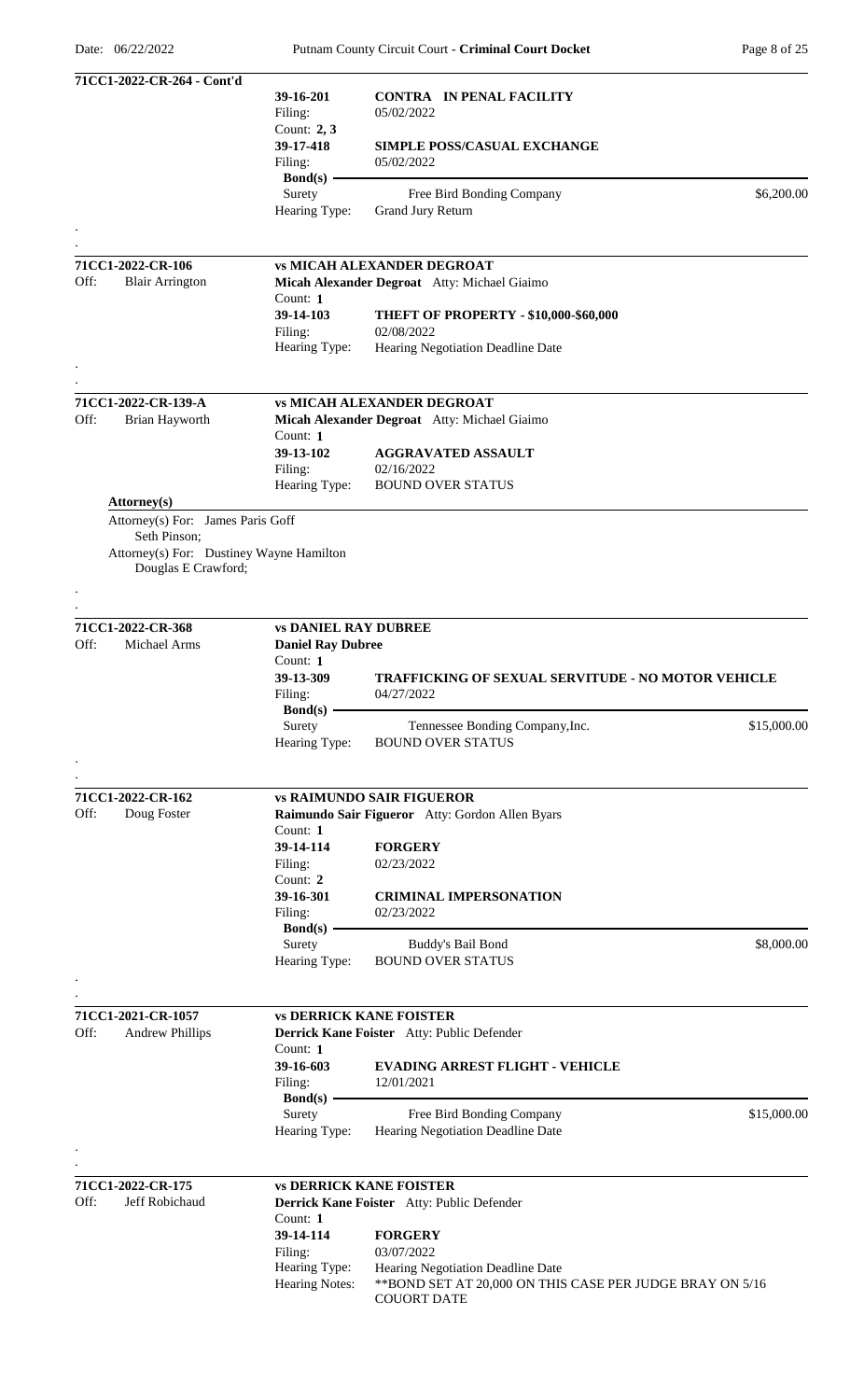| 71CC1-2022-CR-175 - Cont'd |  |
|----------------------------|--|
|----------------------------|--|

|      | 71CC1-2021-CR-1109                                              |                                                       | <b>vs BRANDON DEMONTICO FORBES</b>             |            |  |  |  |
|------|-----------------------------------------------------------------|-------------------------------------------------------|------------------------------------------------|------------|--|--|--|
| Off: | Caleb Rubel                                                     | <b>Brandon Demontico Forbes</b>                       |                                                |            |  |  |  |
|      |                                                                 | Count: 1, 2                                           |                                                |            |  |  |  |
|      |                                                                 | 39-17-417 $(C)$                                       | <b>SCHEDULE II DRUGS: MFG, DEL, SELL, POSS</b> |            |  |  |  |
|      |                                                                 | Filing:                                               | 06/06/2022                                     |            |  |  |  |
|      |                                                                 | Count: 3                                              |                                                |            |  |  |  |
|      |                                                                 | $39-17-434$ (a)                                       | METH - MFG, DELIVER, SALE, POSS WITH INTENT    |            |  |  |  |
|      |                                                                 | Filing:<br>Count: 4                                   | 06/06/2022                                     |            |  |  |  |
|      |                                                                 | 39-16-503                                             |                                                |            |  |  |  |
|      |                                                                 |                                                       | <b>TAMPERING W/ EVIDENCE</b><br>06/06/2022     |            |  |  |  |
|      |                                                                 | Filing:<br>Count: 5                                   |                                                |            |  |  |  |
|      |                                                                 | 39-16-603                                             | <b>EVADING ARREST</b>                          |            |  |  |  |
|      |                                                                 | Filing:                                               | 06/06/2022                                     |            |  |  |  |
|      |                                                                 | $Bond(s)$ –                                           |                                                |            |  |  |  |
|      |                                                                 | Surety                                                | <b>BIG JIM'S BONDING</b>                       | \$0.00     |  |  |  |
|      |                                                                 | Hearing Type:                                         | Grand Jury Return                              |            |  |  |  |
|      |                                                                 |                                                       |                                                |            |  |  |  |
|      |                                                                 |                                                       |                                                |            |  |  |  |
|      | 71CC1-2022-CR-268                                               | <b>vs TANYA FRANKLIN</b>                              |                                                |            |  |  |  |
| Off: | Zach Gilpin                                                     | <b>Tanya Franklin</b>                                 |                                                |            |  |  |  |
|      |                                                                 | Count: $1$                                            |                                                |            |  |  |  |
|      |                                                                 | 39-17-434 (a)                                         | METH - MFG, DELIVER, SALE, POSS WITH INTENT    |            |  |  |  |
|      |                                                                 | Filing:                                               | 06/06/2022                                     |            |  |  |  |
|      |                                                                 | Count: 2                                              |                                                |            |  |  |  |
|      |                                                                 | 55-50-504                                             | <b>DRIVING WHILE LICENSE SUSPENDED</b>         |            |  |  |  |
|      |                                                                 | Filing:                                               | 06/06/2022                                     |            |  |  |  |
|      |                                                                 | Hearing Type:                                         | Grand Jury Return                              |            |  |  |  |
|      |                                                                 |                                                       |                                                |            |  |  |  |
|      |                                                                 |                                                       |                                                |            |  |  |  |
|      | 71CC1-2022-CR-139-B                                             | <b>vs JAMES PARIS GOFF</b>                            |                                                |            |  |  |  |
| Off: | Brian Hayworth                                                  |                                                       | James Paris Goff Atty: Seth Pinson             |            |  |  |  |
|      |                                                                 | Count: 1                                              |                                                |            |  |  |  |
|      |                                                                 | 39-13-102                                             | <b>AGGRAVATED ASSAULT</b>                      |            |  |  |  |
|      |                                                                 | Filing:                                               | 02/16/2022                                     |            |  |  |  |
|      |                                                                 | Hearing Type:                                         | <b>BOUND OVER STATUS</b>                       |            |  |  |  |
|      | Attorney(s)<br>Attorney(s) For: Micah Alexander Degroat         |                                                       |                                                |            |  |  |  |
|      |                                                                 |                                                       |                                                |            |  |  |  |
|      | Michael Giaimo;                                                 |                                                       |                                                |            |  |  |  |
|      | Attorney(s) For: Dustiney Wayne Hamilton<br>Douglas E Crawford; |                                                       |                                                |            |  |  |  |
|      |                                                                 |                                                       |                                                |            |  |  |  |
|      |                                                                 |                                                       |                                                |            |  |  |  |
|      |                                                                 |                                                       |                                                |            |  |  |  |
| Off: | 71CC1-2022-CR-477-A<br>Chase Mathis                             | <b>vs JAMES PARIS GOFF</b><br><b>James Paris Goff</b> |                                                |            |  |  |  |
|      |                                                                 | Count: 1                                              |                                                |            |  |  |  |
|      |                                                                 | 39-16-201                                             | <b>CONTRA IN PENAL FACILITY</b>                |            |  |  |  |
|      |                                                                 | Filing:                                               | 06/06/2022                                     |            |  |  |  |
|      |                                                                 | Hearing Type:                                         | Pick Up Capias Served                          |            |  |  |  |
|      |                                                                 | Hearing Notes:                                        | \$70K BOND                                     |            |  |  |  |
|      |                                                                 |                                                       |                                                |            |  |  |  |
|      |                                                                 |                                                       |                                                |            |  |  |  |
|      | 71CC1-2022-CR-417                                               | <b>vs MARISA GUIZAR</b>                               |                                                |            |  |  |  |
| Off: | Justin Long                                                     | Marisa Guizar                                         |                                                |            |  |  |  |
|      |                                                                 | Count: 1                                              |                                                |            |  |  |  |
|      |                                                                 | 39-14-114                                             | FORGERY - UP TO \$1,000                        |            |  |  |  |
|      |                                                                 | Filing:                                               | 05/02/2022                                     |            |  |  |  |
|      |                                                                 | Hearing Type:                                         | Pick Up Capias Served                          |            |  |  |  |
|      |                                                                 | Hearing Notes:                                        | \$8,500 BOND                                   |            |  |  |  |
|      |                                                                 |                                                       |                                                |            |  |  |  |
|      |                                                                 |                                                       |                                                |            |  |  |  |
|      | 71CC1-2022-CR-323                                               |                                                       | <b>vs ROSALINDA ELIZABETH GUTIERREZ</b>        |            |  |  |  |
| Off: | James Cannon                                                    | Rosalinda Elizabeth Gutierrez                         |                                                |            |  |  |  |
|      |                                                                 | Count: 1                                              |                                                |            |  |  |  |
|      |                                                                 | 55-10-401                                             | <b>DUI: FIRST OFFENSE</b>                      |            |  |  |  |
|      |                                                                 | Filing:                                               | 04/13/2022                                     |            |  |  |  |
|      |                                                                 | $\text{Bond}(s)$ –                                    |                                                |            |  |  |  |
|      |                                                                 | Surety                                                | Tennessee Bonding Company, Inc.                | \$1,200.00 |  |  |  |
|      |                                                                 | Hearing Type:                                         | <b>BOUND OVER STATUS</b>                       |            |  |  |  |
|      |                                                                 |                                                       |                                                |            |  |  |  |
|      |                                                                 |                                                       |                                                |            |  |  |  |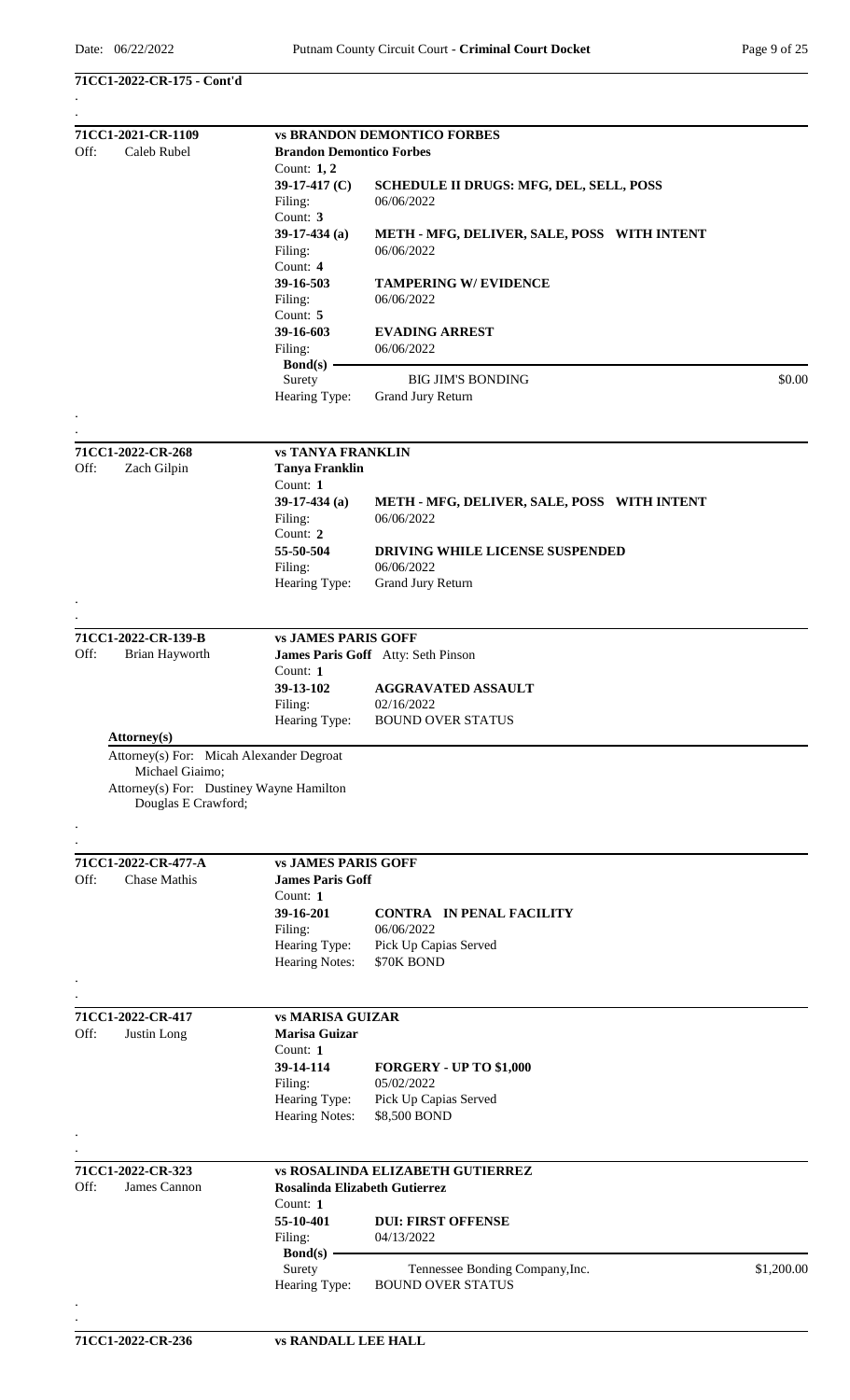|      | 71CC1-2022-CR-236 - Cont'd               |                                |                                                  |            |
|------|------------------------------------------|--------------------------------|--------------------------------------------------|------------|
| Off: | Jackson Nolen                            | <b>Randall Lee Hall</b>        |                                                  |            |
|      |                                          | Count: 1                       |                                                  |            |
|      |                                          | 55-10-401                      | <b>DUI: FOURTH</b>                               |            |
|      |                                          | Filing:                        | 06/06/2022                                       |            |
|      |                                          | Count: 2                       |                                                  |            |
|      |                                          | 55-10-401                      | DUI: PER SE - (INDICTMENTPURPOSES ONLY -NO       |            |
|      |                                          | Filing:                        | 06/06/2022                                       |            |
|      |                                          | Bond(s) -                      |                                                  |            |
|      |                                          | Surety                         | Free Bird Bonding Company                        | \$5,200.00 |
|      |                                          | Hearing Type:                  | <b>Grand Jury Return</b>                         |            |
|      |                                          |                                |                                                  |            |
|      |                                          |                                |                                                  |            |
|      |                                          |                                |                                                  |            |
|      | 71CC1-2022-CR-139-C                      |                                | <b>vs DUSTINEY WAYNE HAMILTON</b>                |            |
| Off: | Brian Hayworth                           |                                | Dustiney Wayne Hamilton Atty: Douglas E Crawford |            |
|      |                                          | Count: $1$                     |                                                  |            |
|      |                                          | 39-13-102                      | <b>AGGRAVATED ASSAULT</b>                        |            |
|      |                                          | Filing:                        | 02/16/2022                                       |            |
|      |                                          | Hearing Type:                  | <b>BOUND OVER STATUS</b>                         |            |
|      | <b>Attorney</b> (s)                      |                                |                                                  |            |
|      | Attorney(s) For: Micah Alexander Degroat |                                |                                                  |            |
|      | Michael Giaimo;                          |                                |                                                  |            |
|      | Attorney(s) For: James Paris Goff        |                                |                                                  |            |
|      | Seth Pinson;                             |                                |                                                  |            |
|      |                                          |                                |                                                  |            |
|      |                                          |                                |                                                  |            |
|      |                                          |                                |                                                  |            |
|      | 71CC1-2022-CR-291                        |                                | <b>vs CHRISTOPHER JAM HARRIS</b>                 |            |
| Aff: | Justin Griffin                           | <b>Christopher Jam Harris</b>  |                                                  |            |
|      |                                          | Count: 1                       |                                                  |            |
|      |                                          | 39-14-103                      | THEFT (UP TO \$1000)                             |            |
|      |                                          | Filing:                        | 05/02/2022                                       |            |
|      |                                          | Hearing Type:                  | Grand Jury Return                                |            |
|      |                                          |                                |                                                  |            |
|      |                                          |                                |                                                  |            |
|      |                                          |                                |                                                  |            |
|      | 71CC1-2022-CR-370                        |                                | <b>vs DANA NICOLE HASTINGS</b>                   |            |
| Off: | Adrienne McCurry                         | <b>Dana Nicole Hastings</b>    |                                                  |            |
|      |                                          | Count: $1$                     |                                                  |            |
|      |                                          | 39-13-1003                     | <b>AGGRAVATED BURGLARY (HABITATION)</b>          |            |
|      |                                          | Filing:                        | 06/06/2022                                       |            |
|      |                                          | Hearing Type:                  | Grand Jury Return                                |            |
|      |                                          |                                |                                                  |            |
|      |                                          |                                |                                                  |            |
|      | 71CC1-2022-CR-280                        |                                | <b>vs STANLEY WILLIAM HAVENS</b>                 |            |
| Off: | Dylan Culver                             | <b>Stanley William Havens</b>  |                                                  |            |
|      |                                          | Count: 1                       |                                                  |            |
|      |                                          | 55-10-401                      |                                                  |            |
|      |                                          |                                | <b>DUI: THIRD OFFENSE</b>                        |            |
|      |                                          | Filing:                        | 06/06/2022                                       |            |
|      |                                          | Count: 2                       |                                                  |            |
|      |                                          | 55-10-401                      | DUI: PER SE - (INDICTMENTPURPOSES ONLY -NO       |            |
|      |                                          | Filing:                        | 06/06/2022                                       |            |
|      |                                          | $Bond(s) -$                    |                                                  |            |
|      |                                          | Surety                         | Free Bird Bonding Company                        | \$1,500.00 |
|      |                                          | Hearing Type:                  | <b>Grand Jury Return</b>                         |            |
|      |                                          |                                |                                                  |            |
|      |                                          |                                |                                                  |            |
|      | 71CC1-2022-CR-142                        |                                | <b>vs BRANDON MICHAEL HENSLEY</b>                |            |
| Off: | <b>OFFICER MARTIN</b>                    | <b>Brandon Michael Hensley</b> |                                                  |            |
|      | <b>GARCIA</b>                            | Count: 1                       |                                                  |            |
|      |                                          | 55-10-401                      | <b>DUI: THIRD OFFENSE</b>                        |            |
|      |                                          | Filing:                        | 04/04/2022                                       |            |
|      |                                          | Count: 2                       |                                                  |            |
|      |                                          |                                |                                                  |            |
|      |                                          | 55-10-401                      | <b>DUI: THIRD OFFENSE - PER SE</b>               |            |
|      |                                          | Filing:                        | 04/04/2022                                       |            |
|      |                                          | Count: 3                       |                                                  |            |
|      |                                          | 55-50-504                      | DRIVING WHILE LICENSE REVOKED                    |            |
|      |                                          | Filing:                        | 04/04/2022                                       |            |
|      |                                          | $Bond(s) -$                    |                                                  |            |
|      |                                          | Surety                         | Tennessee Bonding Company, Inc.                  | \$2,800.00 |
|      |                                          | Hearing Type:                  | Hearing Negotiation Deadline Date                |            |
|      |                                          |                                |                                                  |            |
|      |                                          |                                |                                                  |            |
|      | 71CC1-2022-CR-143                        |                                | <b>vs BRANDON MICHAEL HENSLEY</b>                |            |
| Off: | Chris Ferguson                           |                                | Brandon Michael Hensley Atty: Shawn Fry          |            |
|      |                                          | Count: $1$                     |                                                  |            |
|      |                                          | 55-10-401                      | <b>DUI: THIRD OFFENSE</b>                        |            |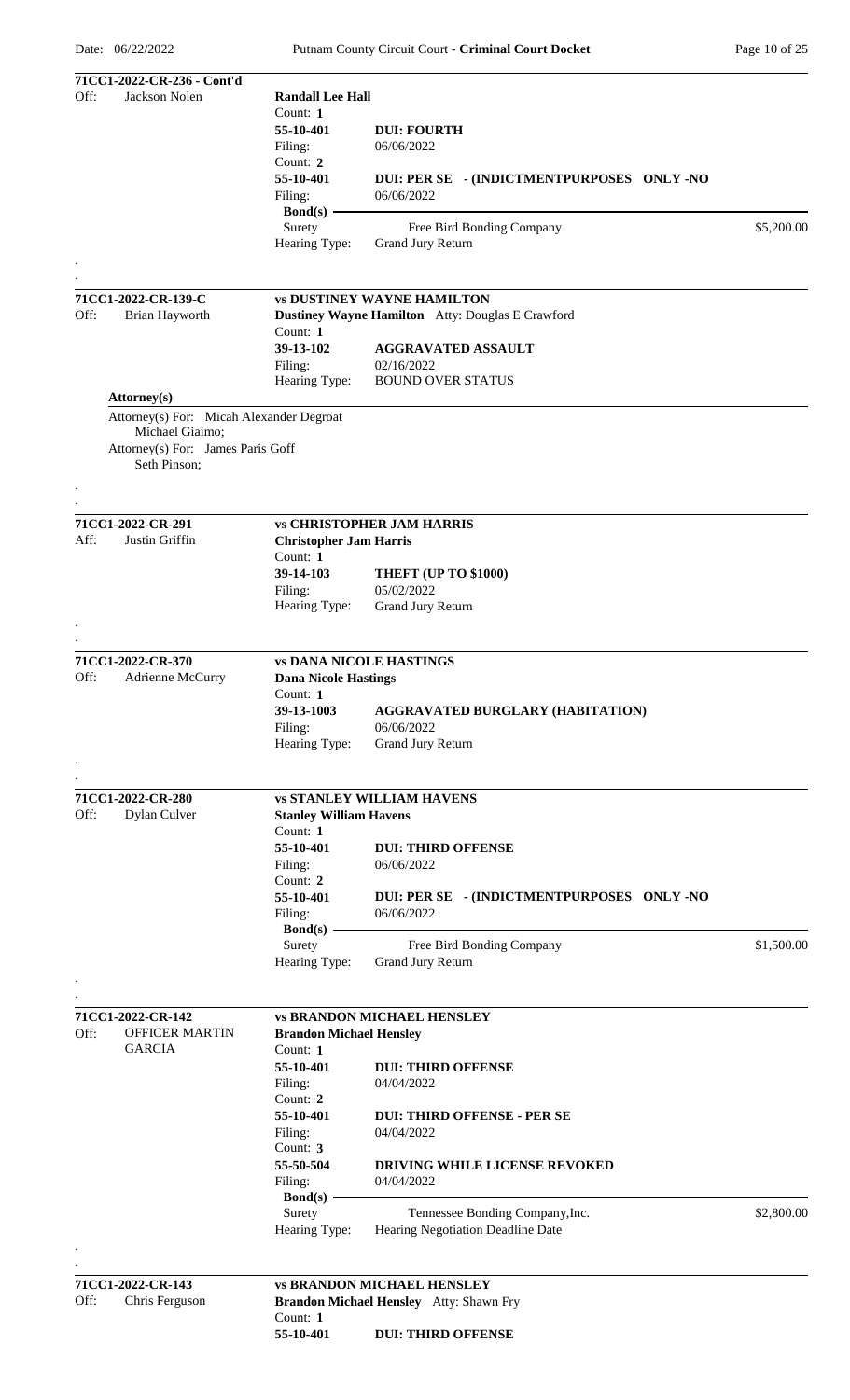|      | 71CC1-2022-CR-143 - Cont'd |                                |                                                             |            |
|------|----------------------------|--------------------------------|-------------------------------------------------------------|------------|
|      |                            | Filing:                        | 02/16/2022                                                  |            |
|      |                            | Count: 2                       |                                                             |            |
|      |                            | 55-50-504                      | DRIVING WHILE LICENSE REVOKED                               |            |
|      |                            | Filing:                        | 02/16/2022                                                  |            |
|      |                            | <b>Bond(s)</b>                 |                                                             |            |
|      |                            | Surety                         | Tennessee Bonding Company, Inc.<br><b>BOUND OVER STATUS</b> | \$2,000.00 |
|      |                            | Hearing Type:                  |                                                             |            |
|      |                            |                                |                                                             |            |
|      | 71CC1-2021-CR-1110         | <b>vs JAMES LARRY HENSON</b>   |                                                             |            |
| Off: | Jacob Cobble               |                                | James Larry Henson Atty: Luke Chaffin                       |            |
|      |                            | Count: $1$                     |                                                             |            |
|      |                            | 55-10-401                      | <b>DUI: FIRST OFFENSE</b>                                   |            |
|      |                            | Filing:                        | 12/15/2021                                                  |            |
|      |                            | $Bond(s)$ –                    |                                                             |            |
|      |                            | Cash                           | James Larry Henson                                          | \$1,000.00 |
|      |                            | Hearing Type:                  | <b>BOUND OVER STATUS</b>                                    |            |
|      |                            |                                |                                                             |            |
|      |                            |                                |                                                             |            |
|      | 71CC1-2022-CR-346          |                                | <b>vs GEORGE HERNANDEZ JR</b>                               |            |
| Off: | <b>MATTHEW DUNCAN</b>      | George Hernandez Jr            |                                                             |            |
|      |                            | Count: 1                       |                                                             |            |
|      |                            | 39-13-111                      | <b>DOMESTIC ASSAULT</b>                                     |            |
|      |                            | Filing:                        | 04/20/2022                                                  |            |
|      |                            | Count: 2                       |                                                             |            |
|      |                            | 39-16-602                      | <b>RESIST STOP, ARREST, SEARCH (NO WEAP)</b>                |            |
|      |                            | Filing:<br>Bond(s) $-$         | 04/20/2022                                                  |            |
|      |                            | Surety                         | B & B Bonding Company                                       |            |
|      |                            | Hearing Type:                  | <b>BOUND OVER STATUS</b>                                    |            |
|      |                            |                                |                                                             |            |
|      |                            |                                |                                                             |            |
|      | 71CC1-2022-CR-281          | <b>vs MICHAEL HOLLIS</b>       |                                                             |            |
| Off: | Rydr Cooke                 |                                | Michael Hollis Atty: Douglas E Crawford                     |            |
|      |                            | Count: 1                       |                                                             |            |
|      |                            | 39-17-418                      | SIMPLE POSS/CASUAL EXCHANGE                                 |            |
|      |                            | Filing:                        | 03/30/2022                                                  |            |
|      |                            | Hearing Type:                  | <b>BOUND OVER STATUS</b>                                    |            |
|      |                            |                                |                                                             |            |
|      |                            |                                |                                                             |            |
|      | 71CC1-2022-CR-282          | <b>vs MICHAEL HOLLIS</b>       |                                                             |            |
| Aff: | Justin Griffin             |                                | Michael Hollis Atty: Douglas E Crawford                     |            |
|      |                            | Count: 1                       |                                                             |            |
|      |                            | 39-14-146                      | THEFT OF MERCHANDISE - SHOPLIFTING                          |            |
|      |                            | Filing:                        | 03/30/2022                                                  |            |
|      |                            | Hearing Type:                  | <b>BOUND OVER STATUS</b>                                    |            |
|      |                            |                                |                                                             |            |
|      |                            |                                |                                                             |            |
|      | 71CC1-2022-CR-372          |                                | <b>vs GREGORY MICHAEL HOWARD</b>                            |            |
| Off: | <b>Brandon Tayes</b>       | <b>Gregory Michael Howard</b>  |                                                             |            |
|      |                            | Count: 1                       |                                                             |            |
|      |                            | 39-17-434 $(a)$                | <b>METH - 300 GRAMS OR MORE</b>                             |            |
|      |                            | Filing:                        | 04/27/2022                                                  |            |
|      |                            | Hearing Type:                  | <b>BOUND OVER STATUS</b>                                    |            |
|      |                            |                                |                                                             |            |
|      |                            |                                |                                                             |            |
|      | 71CC1-2022-CR-324          |                                | <b>vs JEREMIAH STEPHEN HOWARD</b>                           |            |
| Off: | Jeremy Beard               | <b>Jeremiah Stephen Howard</b> |                                                             |            |
|      |                            | Count: 1<br>55-10-401          |                                                             |            |
|      |                            | Filing:                        | <b>DUI: FIRST OFFENSE</b><br>05/02/2022                     |            |
|      |                            | Count: 2                       |                                                             |            |
|      |                            | 55-10-401                      | <b>DUI: FIRST OFFENSE - PER SE</b>                          |            |
|      |                            | Filing:                        | 05/02/2022                                                  |            |
|      |                            | $Bond(s)$ –                    |                                                             |            |
|      |                            | Surety                         | Free Bird Bonding Company                                   | \$1,000.00 |
|      |                            | Hearing Type:                  | Grand Jury Return                                           |            |
|      |                            |                                |                                                             |            |
|      |                            |                                |                                                             |            |
|      | 71CC1-2022-CR-145          |                                | <b>vs JASON EDWARD HUTCHISON</b>                            |            |
| Off: | Caleb Rubel                |                                | Jason Edward Hutchison Atty: Public Defender                |            |
|      |                            | Count: 1                       |                                                             |            |
|      |                            | 39-14-402                      | <b>BURGLARY - AUTO</b>                                      |            |
|      |                            | Filing:                        | 04/04/2022                                                  |            |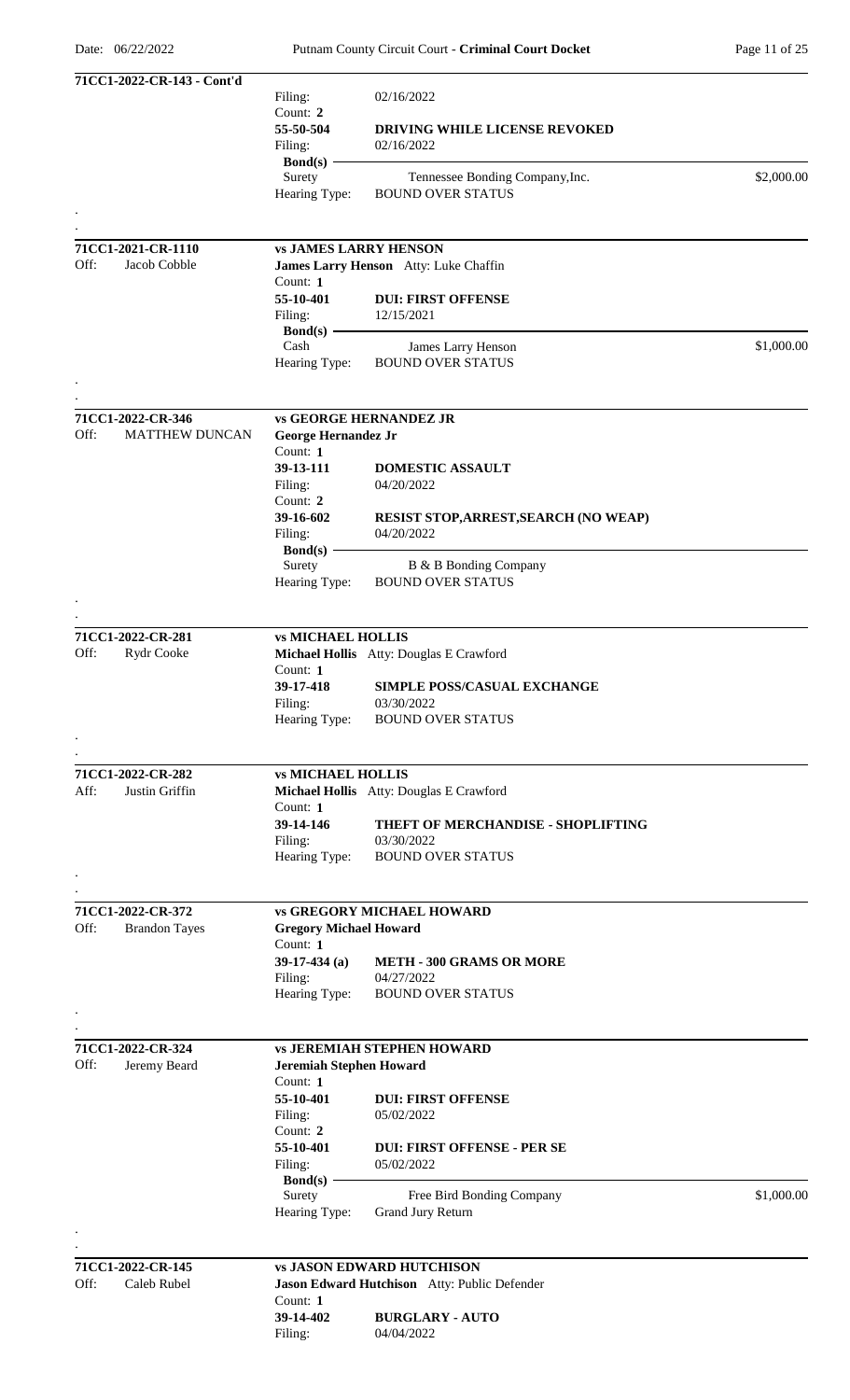|      | 71CC1-2022-CR-145 - Cont'd |                                |                                                              |
|------|----------------------------|--------------------------------|--------------------------------------------------------------|
|      |                            | Count: 2                       |                                                              |
|      |                            | 39-16-201                      | <b>CONTRA - INTOXICANT/DRUGS IN PENAL FACILITY</b>           |
|      |                            | Filing:                        | 04/04/2022                                                   |
|      |                            | Hearing Type:                  | Hearing Negotiation Deadline Date                            |
|      |                            |                                |                                                              |
|      | 71CC1-2022-CR-146          |                                | <b>vs JASON EDWARD HUTCHISON</b>                             |
| Off: | Lawson Woods               |                                | Jason Edward Hutchison Atty: Public Defender                 |
|      |                            | Count: 1                       |                                                              |
|      |                            | 39-16-503                      | <b>TAMPERING W/ EVIDENCE</b>                                 |
|      |                            | Filing:                        | 02/16/2022                                                   |
|      |                            | Count: 2                       |                                                              |
|      |                            | $39-17-434$ (b)                | <b>METH - POSSESS OR CASUAL EXCHANGE</b>                     |
|      |                            | Filing:<br>Hearing Type:       | 02/16/2022<br><b>BOUND OVER STATUS</b>                       |
|      |                            |                                |                                                              |
|      |                            |                                |                                                              |
|      | 71CC1-2022-CR-347          | <b>vs ANTHONY PHILIP IRVIN</b> |                                                              |
| Off: | <b>Coty Everett</b>        | <b>Anthony Philip Irvin</b>    |                                                              |
|      |                            | Count: 1                       |                                                              |
|      |                            | 39-17-418                      | <b>SIMPLE POSS/CASUAL EXCHANGE</b>                           |
|      |                            | Filing:                        | 04/20/2022                                                   |
|      |                            | Hearing Type:                  | <b>BOUND OVER STATUS</b>                                     |
|      |                            |                                |                                                              |
|      | 71CC1-2022-CR-325          |                                | <b>vs SHELLEY NICOLE JACKSON</b>                             |
| Off: | Jordan Harris              | <b>Shelley Nicole Jackson</b>  |                                                              |
|      |                            | Count: 1                       |                                                              |
|      |                            | $39-17-434$ (a)                | METH - MFG, DELIVER, SALE, POSS WITH INTENT                  |
|      |                            | Filing:                        | 04/13/2022                                                   |
|      |                            | $Bond(s)$ –                    |                                                              |
|      |                            | Surety                         | AAA Bonding Co<br>\$1,000.00                                 |
|      |                            | Hearing Type:                  | <b>BOUND OVER STATUS</b>                                     |
|      |                            |                                |                                                              |
|      | 71CC1-2022-CR-373          | <b>vs SANDRA LAFEVER</b>       |                                                              |
| Off: | Phillip Murphy             | <b>Sandra Lafever</b>          |                                                              |
|      |                            | Count: 1                       |                                                              |
|      |                            | 55-10-401                      | <b>DUI: FIRST OFFENSE</b>                                    |
|      |                            | Filing:                        | 04/27/2022                                                   |
|      |                            | Count: 2                       |                                                              |
|      |                            | 55-10-406                      | <b>IMPLIED CONSENT - ENHANCEMENT ONLY</b>                    |
|      |                            | Filing:                        | 04/27/2022                                                   |
|      |                            | Count: 3                       |                                                              |
|      |                            | 55-8-123                       | <b>DRIVING ON RDWYS LANED FOR TRAFFIC</b>                    |
|      |                            | Filing:                        | 04/27/2022                                                   |
|      |                            | $Bond(s)$ –<br>Surety          | Free Bird Bonding Company<br>\$750.00                        |
|      |                            | Hearing Type:                  | <b>BOUND OVER STATUS</b>                                     |
|      |                            |                                |                                                              |
|      |                            |                                |                                                              |
|      | 71CC1-2022-CR-101          |                                | <b>vs JORDAN BRADLEY LANGFORD</b>                            |
| Off: | Josh Hull                  | <b>Jordan Bradley Langford</b> |                                                              |
|      |                            | Count: 1                       |                                                              |
|      |                            | 55-10-401                      | <b>DUI: FIRST OFFENSE</b>                                    |
|      |                            | Filing:                        | 02/02/2022                                                   |
|      |                            | Count: 2                       |                                                              |
|      |                            | 39-13-103<br>Filing:           | RECKLESS ENDANGERMENT - DEADLY WEAPON INVOLVED<br>02/02/2022 |
|      |                            | Count: 3                       |                                                              |
|      |                            | 39-16-603                      | <b>EVADING ARREST FLIGHT - VEHICLE</b>                       |
|      |                            | Filing:                        | 02/02/2022                                                   |
|      |                            | Count: $4$                     |                                                              |
|      |                            | 39-16-602                      | <b>RESIST STOP, ARREST, SEARCH (NO WEAP)</b>                 |
|      |                            | Filing:                        | 02/02/2022                                                   |
|      |                            | Count: 5                       |                                                              |
|      |                            | $39-17-434$ (b)                | <b>METH - POSSESS OR CASUAL EXCHANGE</b>                     |
|      |                            | Filing:<br>Count: $6$          | 02/02/2022                                                   |
|      |                            | 55-10-406                      | <b>IMPLIED CONSENT - ENHANCEMENT ONLY</b>                    |
|      |                            | Filing:                        | 02/02/2022                                                   |
|      |                            | Count: 7                       |                                                              |
|      |                            | 55-50-301                      | <b>DRIVING WITHOUT LICENSE</b>                               |
|      |                            | Filing:                        | 02/02/2022                                                   |
|      |                            | Count: 8                       |                                                              |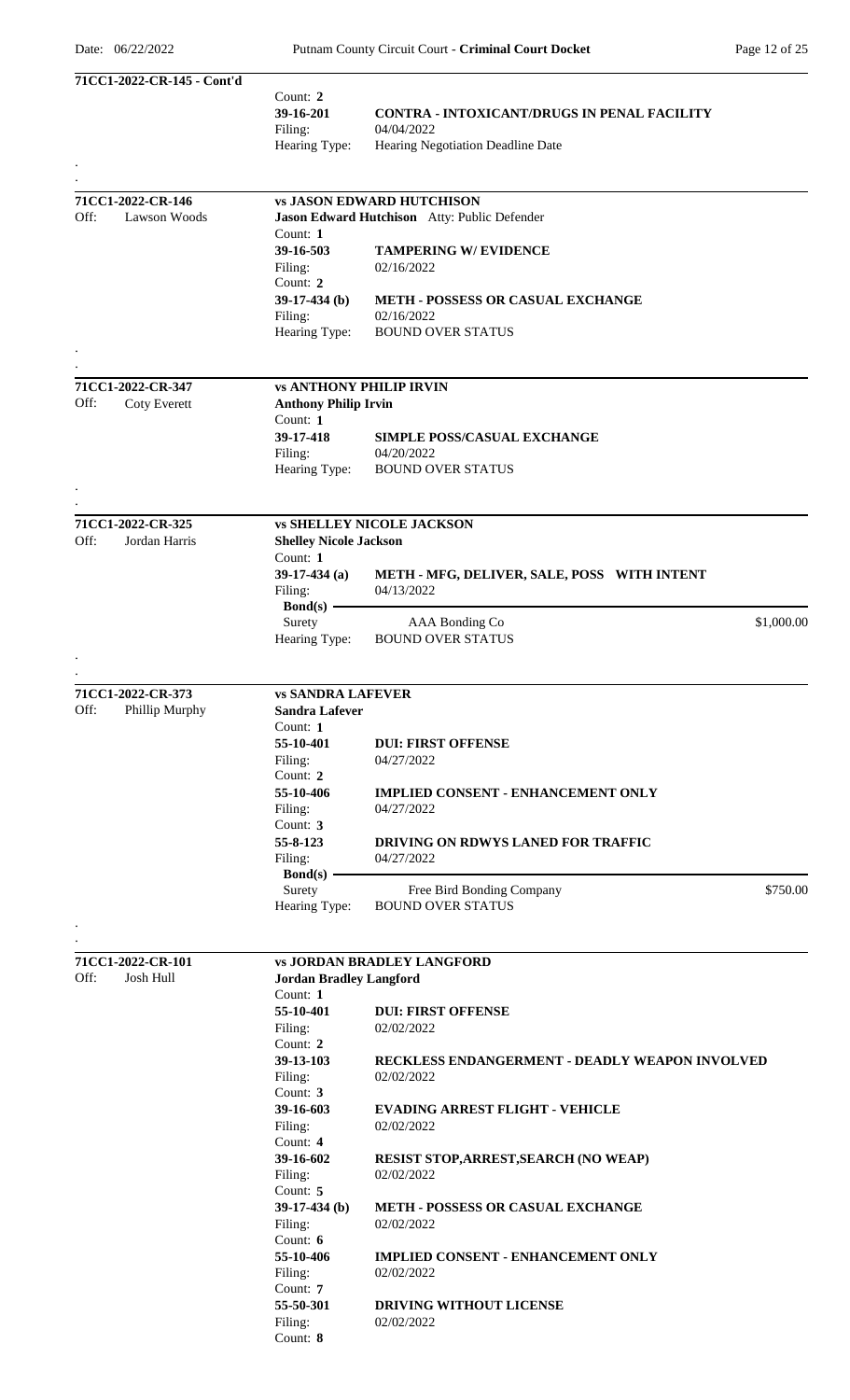| 71CC1-2022-CR-101 - Cont'd |                                                                 |                                                                     |             |
|----------------------------|-----------------------------------------------------------------|---------------------------------------------------------------------|-------------|
|                            | 55-12-139<br>Filing:<br>$Bond(s)$ –                             | FINANCIAL RESPONSIBILITY LAW<br>02/02/2022                          |             |
|                            | Surety<br>Hearing Type:                                         | Tennessee Bonding Company, Inc.<br><b>BOUND OVER STATUS</b>         | \$13,000.00 |
|                            | Hearing Notes:                                                  | Defendant to hire atty                                              |             |
| 71CC1-2021-CR-862          | <b>vs RODERICK D LITCHFORD</b>                                  |                                                                     |             |
| Off:<br>Michael Robertson  | Count: 1                                                        | Roderick D Litchford Atty: Blake Mullins                            |             |
|                            | 39-17-417 (C)<br>Filing:<br>Count: 2                            | <b>SCHEDULE II DRUGS: MFG, DEL, SELL, POSS</b><br>06/06/2022        |             |
|                            | $39-17-417$ (B)                                                 | <b>SCHEDULE I DRUGS: MFG, DEL, SELL, POSS</b>                       |             |
|                            | Filing:<br>Hearing Type:                                        | 06/06/2022<br>Grand Jury Return                                     |             |
| 71CC1-2021-CR-180          | <b>vs RYAN SEAN LOFTIS</b>                                      |                                                                     |             |
| Off:<br>Michael McDonald   | Count: 1                                                        | Ryan Sean Loftis Atty: Public Defender                              |             |
|                            | 39-17-434 $(a)$<br>Filing:<br>Count: $2$                        | METH - MFG, DELIVER, SALE, POSS WITH INTENT<br>07/12/2021           |             |
|                            | 39-17-425<br>Filing:                                            | POSS UNLAW DRUG PARAPHERNALIA USES & ACTIVITIES<br>07/12/2021       |             |
|                            | Count: 3<br>39-17-417 (C)<br>Filing:                            | <b>SCHEDULE II DRUGS: MFG, DEL, SELL, POSS</b><br>04/07/2021        |             |
|                            | $Bond(s)$ –<br>Surety                                           | B & B Bonding Company                                               | \$10,000.00 |
|                            | Surety                                                          | <b>City Bonding</b>                                                 | \$0.00      |
|                            | Surety<br>Hearing Type:                                         | <b>City Bonding</b><br>Hearing Negotiation Deadline Date            | \$0.00      |
|                            | <b>Hearing Notes:</b>                                           | \$10k BOND                                                          |             |
| 71CC1-2021-CR-181          | <b>vs RYAN SEAN LOFTIS</b>                                      |                                                                     |             |
| Off:<br>Michael McDonald   | Count: 1                                                        | Ryan Sean Loftis Atty: Public Defender                              |             |
|                            | 39-17-418<br>Filing:                                            | <b>SIMPLE POSS/CASUAL EXCHANGE</b><br>09/13/2021                    |             |
|                            | Count: 2<br>39-17-1307<br>(b)(1)                                | POSSESSION WEAPON - CONVICTED FELON                                 |             |
|                            | Filing:                                                         | 09/13/2021                                                          |             |
|                            | $Bond(s)$ –<br>Surety                                           | B & B Bonding Company                                               | \$10,000.00 |
|                            | Hearing Type:<br>Hearing Notes:                                 | Hearing Negotiation Deadline Date<br>\$5k BOND                      |             |
|                            |                                                                 |                                                                     |             |
| 71CC1-2021-CR-1118         | <b>vs RYAN SEAN LOFTIS</b>                                      |                                                                     |             |
| Off:<br>Keagan Bogard      | Count: 1                                                        | Ryan Sean Loftis Atty: Public Defender                              |             |
|                            | 55-10-401<br>Filing:                                            | <b>DUI: FIRST OFFENSE</b><br>12/15/2021                             |             |
|                            | Count: 2<br>$39-17-434$ (a)                                     | METH - MFG, DELIVER, SALE, POSS WITH INTENT                         |             |
|                            | Filing:<br>Count: 3                                             | 12/15/2021                                                          |             |
|                            | 39-17-1307<br>(b)(1)                                            | POSSESSION WEAPON - CONVICTED FELON                                 |             |
|                            | Filing:<br>Count: 4                                             | 12/15/2021                                                          |             |
|                            | 39-14-103<br>Filing:<br>Count: 5                                | THEFT OF PROPERTY - \$2,500 TO < \$10,000<br>12/15/2021             |             |
|                            | $39-17-1324$ (a)<br>Filing:                                     | POSSESS FIREARM INTENT TO GO ARMED - DANGEROUS FELONY<br>12/15/2021 |             |
|                            | $Bond(s)$ -<br>Surety<br>Hearing Type:<br><b>Hearing Notes:</b> | B & B Bonding Company<br><b>BOUND OVER STATUS</b><br>\$10k BOND     | \$5,000.00  |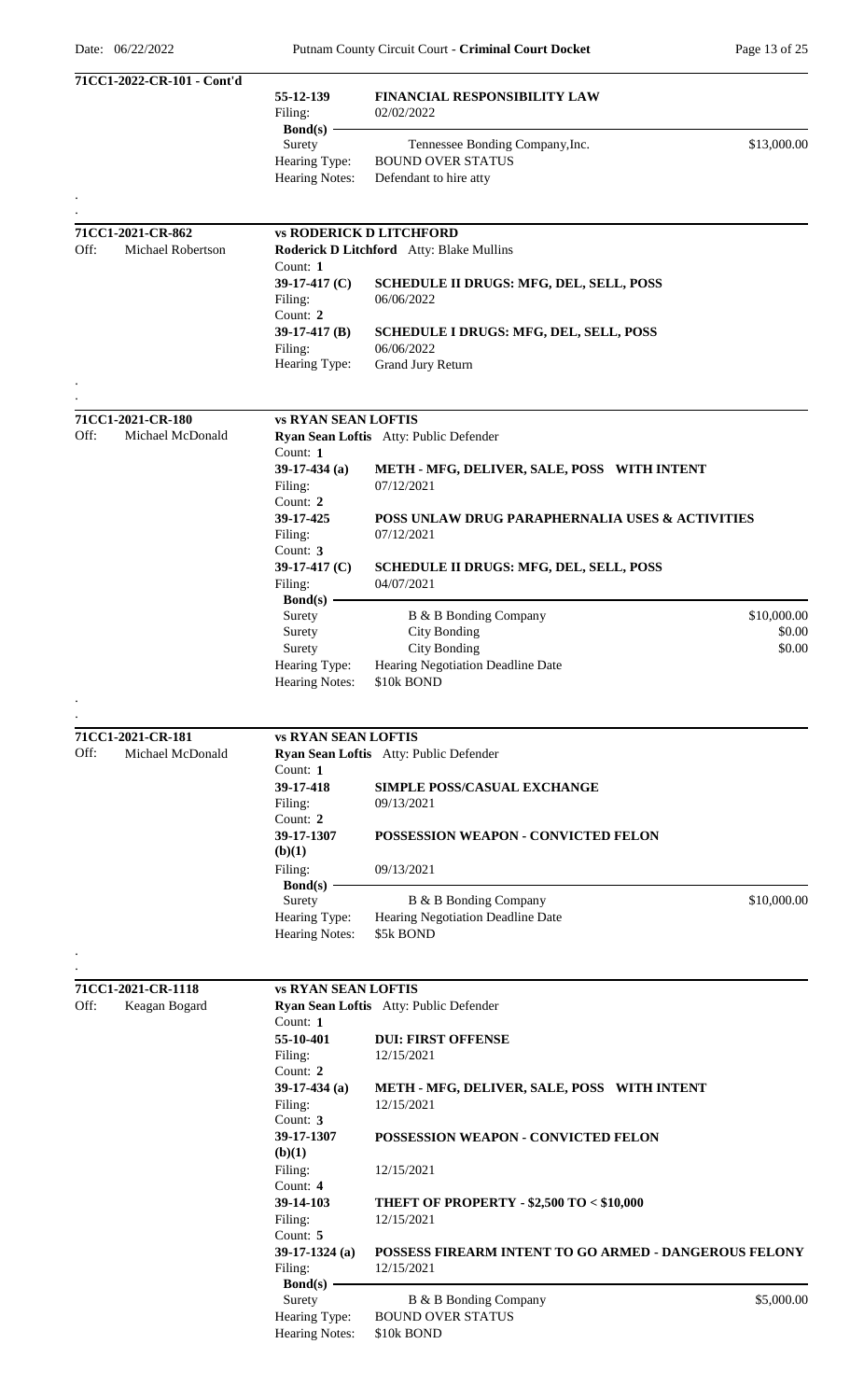**71CC1-2021-CR-1118 - Cont'd**

| Off:<br>Caleb Rubel<br><b>Blake Tyler Lowery</b><br>Count: 1<br>39-17-408-1<br><b>Schedule II Drug Violations</b><br>02/09/2022<br>Filing:<br>Bond(s) $-$<br>Surety<br>Tennessee Bonding Company, Inc.<br>Hearing Type:<br><b>BOUND OVER STATUS</b><br>Hearing Notes:<br>TO BE TRANSPORTED FROM WHITE COUNTY TO BE SERVED WITH<br>CAPIAS/PLEA BY INFORMATION<br>71CC1-2022-CR-102<br><b>vs SHANNON DIANE MANSELL</b><br>Off:<br><b>Jason Mullins</b><br><b>Shannon Diane Mansell</b><br>Count: 1<br>39-17-417 $(C)$<br>SCHEDULE II DRUGS: MFG, DEL, SELL, POSS<br>02/02/2022<br>Filing:<br>$Bond(s)$ —<br>Surety<br>Free Bird Bonding Company<br>Hearing Type:<br><b>BOUND OVER STATUS</b><br>71CC1-2022-CR-148<br><b>vs EMMA KATHLEEN MAREK</b><br>Jackson Nolen<br>Off:<br>Emma Kathleen Marek Atty: Seth Crabtree<br>Count: 1<br>55-10-401<br><b>DUI: FIRST OFFENSE</b><br>Filing:<br>06/06/2022<br>Count: 2<br>55-10-401<br>DUI: PER SE - (INDICTMENTPURPOSES ONLY -NO<br>06/06/2022<br>Filing:<br>Bond(s)<br>Cash<br>Emma Kathleen Marek<br>Grand Jury Return<br>Hearing Type:<br>71CC1-2021-CR-1002<br><b>vs CODY ROSCOE MAYBERRY</b><br>Off:<br>Chris Ealey<br>Cody Roscoe Mayberry Atty: Patrick Hayes<br>Count: $1$<br>39-13-111<br><b>DOMESTIC ASSAULT</b><br>Filing:<br>02/08/2022<br>$Bond(s)$ —<br>Signature<br>Malcolm T Lafever<br>Hearing Type:<br>Hearing Negotiation Deadline Date<br>71CC1-2021-CR-1003<br><b>vs CODY ROSCOE MAYBERRY</b><br>Off:<br>Chris Ealey<br>Cody Roscoe Mayberry Atty: Patrick Hayes<br>Count: 1<br>39-13-102<br><b>AGGRAVATED ASSAULT</b><br>Filing:<br>02/08/2022<br>Count: 2<br>39-13-111<br>DOMESTIC ASSAULT<br>Filing:<br>02/08/2022<br>Count: 3<br>$39-13-113$ (i)(1)<br>VIOLATION OF NO CONTACT ORDER<br>02/08/2022<br>Filing:<br>Count: 4<br>40-11-150<br>VIOLATION OF CONDITIONAL RELEASE<br>11/10/2021<br>Filing:<br>$Bond(s)$ –<br>Surety<br>Free Bird Bonding Company<br>Hearing Negotiation Deadline Date<br>Hearing Type:<br>71CC1-2021-CR-1006<br><b>vs CODY ROSCOE MAYBERRY</b><br>Off:<br>Zach Gilpin<br>Cody Roscoe Mayberry Atty: Patrick Hayes | 71CC1-2022-CR-110 |                              |  |             |  |  |
|---------------------------------------------------------------------------------------------------------------------------------------------------------------------------------------------------------------------------------------------------------------------------------------------------------------------------------------------------------------------------------------------------------------------------------------------------------------------------------------------------------------------------------------------------------------------------------------------------------------------------------------------------------------------------------------------------------------------------------------------------------------------------------------------------------------------------------------------------------------------------------------------------------------------------------------------------------------------------------------------------------------------------------------------------------------------------------------------------------------------------------------------------------------------------------------------------------------------------------------------------------------------------------------------------------------------------------------------------------------------------------------------------------------------------------------------------------------------------------------------------------------------------------------------------------------------------------------------------------------------------------------------------------------------------------------------------------------------------------------------------------------------------------------------------------------------------------------------------------------------------------------------------------------------------------------------------------------------------------------------------------------------------------------------------------------------------------------------------------------|-------------------|------------------------------|--|-------------|--|--|
|                                                                                                                                                                                                                                                                                                                                                                                                                                                                                                                                                                                                                                                                                                                                                                                                                                                                                                                                                                                                                                                                                                                                                                                                                                                                                                                                                                                                                                                                                                                                                                                                                                                                                                                                                                                                                                                                                                                                                                                                                                                                                                               |                   | <b>vs BLAKE TYLER LOWERY</b> |  |             |  |  |
|                                                                                                                                                                                                                                                                                                                                                                                                                                                                                                                                                                                                                                                                                                                                                                                                                                                                                                                                                                                                                                                                                                                                                                                                                                                                                                                                                                                                                                                                                                                                                                                                                                                                                                                                                                                                                                                                                                                                                                                                                                                                                                               |                   |                              |  |             |  |  |
|                                                                                                                                                                                                                                                                                                                                                                                                                                                                                                                                                                                                                                                                                                                                                                                                                                                                                                                                                                                                                                                                                                                                                                                                                                                                                                                                                                                                                                                                                                                                                                                                                                                                                                                                                                                                                                                                                                                                                                                                                                                                                                               |                   |                              |  |             |  |  |
|                                                                                                                                                                                                                                                                                                                                                                                                                                                                                                                                                                                                                                                                                                                                                                                                                                                                                                                                                                                                                                                                                                                                                                                                                                                                                                                                                                                                                                                                                                                                                                                                                                                                                                                                                                                                                                                                                                                                                                                                                                                                                                               |                   |                              |  |             |  |  |
|                                                                                                                                                                                                                                                                                                                                                                                                                                                                                                                                                                                                                                                                                                                                                                                                                                                                                                                                                                                                                                                                                                                                                                                                                                                                                                                                                                                                                                                                                                                                                                                                                                                                                                                                                                                                                                                                                                                                                                                                                                                                                                               |                   |                              |  |             |  |  |
|                                                                                                                                                                                                                                                                                                                                                                                                                                                                                                                                                                                                                                                                                                                                                                                                                                                                                                                                                                                                                                                                                                                                                                                                                                                                                                                                                                                                                                                                                                                                                                                                                                                                                                                                                                                                                                                                                                                                                                                                                                                                                                               |                   |                              |  | \$5,000.00  |  |  |
|                                                                                                                                                                                                                                                                                                                                                                                                                                                                                                                                                                                                                                                                                                                                                                                                                                                                                                                                                                                                                                                                                                                                                                                                                                                                                                                                                                                                                                                                                                                                                                                                                                                                                                                                                                                                                                                                                                                                                                                                                                                                                                               |                   |                              |  |             |  |  |
|                                                                                                                                                                                                                                                                                                                                                                                                                                                                                                                                                                                                                                                                                                                                                                                                                                                                                                                                                                                                                                                                                                                                                                                                                                                                                                                                                                                                                                                                                                                                                                                                                                                                                                                                                                                                                                                                                                                                                                                                                                                                                                               |                   |                              |  |             |  |  |
|                                                                                                                                                                                                                                                                                                                                                                                                                                                                                                                                                                                                                                                                                                                                                                                                                                                                                                                                                                                                                                                                                                                                                                                                                                                                                                                                                                                                                                                                                                                                                                                                                                                                                                                                                                                                                                                                                                                                                                                                                                                                                                               |                   |                              |  |             |  |  |
|                                                                                                                                                                                                                                                                                                                                                                                                                                                                                                                                                                                                                                                                                                                                                                                                                                                                                                                                                                                                                                                                                                                                                                                                                                                                                                                                                                                                                                                                                                                                                                                                                                                                                                                                                                                                                                                                                                                                                                                                                                                                                                               |                   |                              |  |             |  |  |
|                                                                                                                                                                                                                                                                                                                                                                                                                                                                                                                                                                                                                                                                                                                                                                                                                                                                                                                                                                                                                                                                                                                                                                                                                                                                                                                                                                                                                                                                                                                                                                                                                                                                                                                                                                                                                                                                                                                                                                                                                                                                                                               |                   |                              |  |             |  |  |
|                                                                                                                                                                                                                                                                                                                                                                                                                                                                                                                                                                                                                                                                                                                                                                                                                                                                                                                                                                                                                                                                                                                                                                                                                                                                                                                                                                                                                                                                                                                                                                                                                                                                                                                                                                                                                                                                                                                                                                                                                                                                                                               |                   |                              |  |             |  |  |
|                                                                                                                                                                                                                                                                                                                                                                                                                                                                                                                                                                                                                                                                                                                                                                                                                                                                                                                                                                                                                                                                                                                                                                                                                                                                                                                                                                                                                                                                                                                                                                                                                                                                                                                                                                                                                                                                                                                                                                                                                                                                                                               |                   |                              |  |             |  |  |
|                                                                                                                                                                                                                                                                                                                                                                                                                                                                                                                                                                                                                                                                                                                                                                                                                                                                                                                                                                                                                                                                                                                                                                                                                                                                                                                                                                                                                                                                                                                                                                                                                                                                                                                                                                                                                                                                                                                                                                                                                                                                                                               |                   |                              |  |             |  |  |
|                                                                                                                                                                                                                                                                                                                                                                                                                                                                                                                                                                                                                                                                                                                                                                                                                                                                                                                                                                                                                                                                                                                                                                                                                                                                                                                                                                                                                                                                                                                                                                                                                                                                                                                                                                                                                                                                                                                                                                                                                                                                                                               |                   |                              |  |             |  |  |
|                                                                                                                                                                                                                                                                                                                                                                                                                                                                                                                                                                                                                                                                                                                                                                                                                                                                                                                                                                                                                                                                                                                                                                                                                                                                                                                                                                                                                                                                                                                                                                                                                                                                                                                                                                                                                                                                                                                                                                                                                                                                                                               |                   |                              |  | \$25,000.00 |  |  |
|                                                                                                                                                                                                                                                                                                                                                                                                                                                                                                                                                                                                                                                                                                                                                                                                                                                                                                                                                                                                                                                                                                                                                                                                                                                                                                                                                                                                                                                                                                                                                                                                                                                                                                                                                                                                                                                                                                                                                                                                                                                                                                               |                   |                              |  |             |  |  |
|                                                                                                                                                                                                                                                                                                                                                                                                                                                                                                                                                                                                                                                                                                                                                                                                                                                                                                                                                                                                                                                                                                                                                                                                                                                                                                                                                                                                                                                                                                                                                                                                                                                                                                                                                                                                                                                                                                                                                                                                                                                                                                               |                   |                              |  |             |  |  |
|                                                                                                                                                                                                                                                                                                                                                                                                                                                                                                                                                                                                                                                                                                                                                                                                                                                                                                                                                                                                                                                                                                                                                                                                                                                                                                                                                                                                                                                                                                                                                                                                                                                                                                                                                                                                                                                                                                                                                                                                                                                                                                               |                   |                              |  |             |  |  |
|                                                                                                                                                                                                                                                                                                                                                                                                                                                                                                                                                                                                                                                                                                                                                                                                                                                                                                                                                                                                                                                                                                                                                                                                                                                                                                                                                                                                                                                                                                                                                                                                                                                                                                                                                                                                                                                                                                                                                                                                                                                                                                               |                   |                              |  |             |  |  |
|                                                                                                                                                                                                                                                                                                                                                                                                                                                                                                                                                                                                                                                                                                                                                                                                                                                                                                                                                                                                                                                                                                                                                                                                                                                                                                                                                                                                                                                                                                                                                                                                                                                                                                                                                                                                                                                                                                                                                                                                                                                                                                               |                   |                              |  |             |  |  |
|                                                                                                                                                                                                                                                                                                                                                                                                                                                                                                                                                                                                                                                                                                                                                                                                                                                                                                                                                                                                                                                                                                                                                                                                                                                                                                                                                                                                                                                                                                                                                                                                                                                                                                                                                                                                                                                                                                                                                                                                                                                                                                               |                   |                              |  |             |  |  |
|                                                                                                                                                                                                                                                                                                                                                                                                                                                                                                                                                                                                                                                                                                                                                                                                                                                                                                                                                                                                                                                                                                                                                                                                                                                                                                                                                                                                                                                                                                                                                                                                                                                                                                                                                                                                                                                                                                                                                                                                                                                                                                               |                   |                              |  |             |  |  |
|                                                                                                                                                                                                                                                                                                                                                                                                                                                                                                                                                                                                                                                                                                                                                                                                                                                                                                                                                                                                                                                                                                                                                                                                                                                                                                                                                                                                                                                                                                                                                                                                                                                                                                                                                                                                                                                                                                                                                                                                                                                                                                               |                   |                              |  |             |  |  |
|                                                                                                                                                                                                                                                                                                                                                                                                                                                                                                                                                                                                                                                                                                                                                                                                                                                                                                                                                                                                                                                                                                                                                                                                                                                                                                                                                                                                                                                                                                                                                                                                                                                                                                                                                                                                                                                                                                                                                                                                                                                                                                               |                   |                              |  |             |  |  |
|                                                                                                                                                                                                                                                                                                                                                                                                                                                                                                                                                                                                                                                                                                                                                                                                                                                                                                                                                                                                                                                                                                                                                                                                                                                                                                                                                                                                                                                                                                                                                                                                                                                                                                                                                                                                                                                                                                                                                                                                                                                                                                               |                   |                              |  |             |  |  |
|                                                                                                                                                                                                                                                                                                                                                                                                                                                                                                                                                                                                                                                                                                                                                                                                                                                                                                                                                                                                                                                                                                                                                                                                                                                                                                                                                                                                                                                                                                                                                                                                                                                                                                                                                                                                                                                                                                                                                                                                                                                                                                               |                   |                              |  | \$1,000.00  |  |  |
|                                                                                                                                                                                                                                                                                                                                                                                                                                                                                                                                                                                                                                                                                                                                                                                                                                                                                                                                                                                                                                                                                                                                                                                                                                                                                                                                                                                                                                                                                                                                                                                                                                                                                                                                                                                                                                                                                                                                                                                                                                                                                                               |                   |                              |  |             |  |  |
|                                                                                                                                                                                                                                                                                                                                                                                                                                                                                                                                                                                                                                                                                                                                                                                                                                                                                                                                                                                                                                                                                                                                                                                                                                                                                                                                                                                                                                                                                                                                                                                                                                                                                                                                                                                                                                                                                                                                                                                                                                                                                                               |                   |                              |  |             |  |  |
|                                                                                                                                                                                                                                                                                                                                                                                                                                                                                                                                                                                                                                                                                                                                                                                                                                                                                                                                                                                                                                                                                                                                                                                                                                                                                                                                                                                                                                                                                                                                                                                                                                                                                                                                                                                                                                                                                                                                                                                                                                                                                                               |                   |                              |  |             |  |  |
|                                                                                                                                                                                                                                                                                                                                                                                                                                                                                                                                                                                                                                                                                                                                                                                                                                                                                                                                                                                                                                                                                                                                                                                                                                                                                                                                                                                                                                                                                                                                                                                                                                                                                                                                                                                                                                                                                                                                                                                                                                                                                                               |                   |                              |  |             |  |  |
|                                                                                                                                                                                                                                                                                                                                                                                                                                                                                                                                                                                                                                                                                                                                                                                                                                                                                                                                                                                                                                                                                                                                                                                                                                                                                                                                                                                                                                                                                                                                                                                                                                                                                                                                                                                                                                                                                                                                                                                                                                                                                                               |                   |                              |  |             |  |  |
|                                                                                                                                                                                                                                                                                                                                                                                                                                                                                                                                                                                                                                                                                                                                                                                                                                                                                                                                                                                                                                                                                                                                                                                                                                                                                                                                                                                                                                                                                                                                                                                                                                                                                                                                                                                                                                                                                                                                                                                                                                                                                                               |                   |                              |  |             |  |  |
|                                                                                                                                                                                                                                                                                                                                                                                                                                                                                                                                                                                                                                                                                                                                                                                                                                                                                                                                                                                                                                                                                                                                                                                                                                                                                                                                                                                                                                                                                                                                                                                                                                                                                                                                                                                                                                                                                                                                                                                                                                                                                                               |                   |                              |  |             |  |  |
|                                                                                                                                                                                                                                                                                                                                                                                                                                                                                                                                                                                                                                                                                                                                                                                                                                                                                                                                                                                                                                                                                                                                                                                                                                                                                                                                                                                                                                                                                                                                                                                                                                                                                                                                                                                                                                                                                                                                                                                                                                                                                                               |                   |                              |  |             |  |  |
|                                                                                                                                                                                                                                                                                                                                                                                                                                                                                                                                                                                                                                                                                                                                                                                                                                                                                                                                                                                                                                                                                                                                                                                                                                                                                                                                                                                                                                                                                                                                                                                                                                                                                                                                                                                                                                                                                                                                                                                                                                                                                                               |                   |                              |  | \$1,000.00  |  |  |
|                                                                                                                                                                                                                                                                                                                                                                                                                                                                                                                                                                                                                                                                                                                                                                                                                                                                                                                                                                                                                                                                                                                                                                                                                                                                                                                                                                                                                                                                                                                                                                                                                                                                                                                                                                                                                                                                                                                                                                                                                                                                                                               |                   |                              |  |             |  |  |
|                                                                                                                                                                                                                                                                                                                                                                                                                                                                                                                                                                                                                                                                                                                                                                                                                                                                                                                                                                                                                                                                                                                                                                                                                                                                                                                                                                                                                                                                                                                                                                                                                                                                                                                                                                                                                                                                                                                                                                                                                                                                                                               |                   |                              |  |             |  |  |
|                                                                                                                                                                                                                                                                                                                                                                                                                                                                                                                                                                                                                                                                                                                                                                                                                                                                                                                                                                                                                                                                                                                                                                                                                                                                                                                                                                                                                                                                                                                                                                                                                                                                                                                                                                                                                                                                                                                                                                                                                                                                                                               |                   |                              |  |             |  |  |
|                                                                                                                                                                                                                                                                                                                                                                                                                                                                                                                                                                                                                                                                                                                                                                                                                                                                                                                                                                                                                                                                                                                                                                                                                                                                                                                                                                                                                                                                                                                                                                                                                                                                                                                                                                                                                                                                                                                                                                                                                                                                                                               |                   |                              |  |             |  |  |
|                                                                                                                                                                                                                                                                                                                                                                                                                                                                                                                                                                                                                                                                                                                                                                                                                                                                                                                                                                                                                                                                                                                                                                                                                                                                                                                                                                                                                                                                                                                                                                                                                                                                                                                                                                                                                                                                                                                                                                                                                                                                                                               |                   |                              |  |             |  |  |
|                                                                                                                                                                                                                                                                                                                                                                                                                                                                                                                                                                                                                                                                                                                                                                                                                                                                                                                                                                                                                                                                                                                                                                                                                                                                                                                                                                                                                                                                                                                                                                                                                                                                                                                                                                                                                                                                                                                                                                                                                                                                                                               |                   |                              |  |             |  |  |
|                                                                                                                                                                                                                                                                                                                                                                                                                                                                                                                                                                                                                                                                                                                                                                                                                                                                                                                                                                                                                                                                                                                                                                                                                                                                                                                                                                                                                                                                                                                                                                                                                                                                                                                                                                                                                                                                                                                                                                                                                                                                                                               |                   |                              |  |             |  |  |
|                                                                                                                                                                                                                                                                                                                                                                                                                                                                                                                                                                                                                                                                                                                                                                                                                                                                                                                                                                                                                                                                                                                                                                                                                                                                                                                                                                                                                                                                                                                                                                                                                                                                                                                                                                                                                                                                                                                                                                                                                                                                                                               |                   |                              |  |             |  |  |
|                                                                                                                                                                                                                                                                                                                                                                                                                                                                                                                                                                                                                                                                                                                                                                                                                                                                                                                                                                                                                                                                                                                                                                                                                                                                                                                                                                                                                                                                                                                                                                                                                                                                                                                                                                                                                                                                                                                                                                                                                                                                                                               |                   |                              |  |             |  |  |
|                                                                                                                                                                                                                                                                                                                                                                                                                                                                                                                                                                                                                                                                                                                                                                                                                                                                                                                                                                                                                                                                                                                                                                                                                                                                                                                                                                                                                                                                                                                                                                                                                                                                                                                                                                                                                                                                                                                                                                                                                                                                                                               |                   |                              |  |             |  |  |
|                                                                                                                                                                                                                                                                                                                                                                                                                                                                                                                                                                                                                                                                                                                                                                                                                                                                                                                                                                                                                                                                                                                                                                                                                                                                                                                                                                                                                                                                                                                                                                                                                                                                                                                                                                                                                                                                                                                                                                                                                                                                                                               |                   |                              |  |             |  |  |
|                                                                                                                                                                                                                                                                                                                                                                                                                                                                                                                                                                                                                                                                                                                                                                                                                                                                                                                                                                                                                                                                                                                                                                                                                                                                                                                                                                                                                                                                                                                                                                                                                                                                                                                                                                                                                                                                                                                                                                                                                                                                                                               |                   |                              |  |             |  |  |
|                                                                                                                                                                                                                                                                                                                                                                                                                                                                                                                                                                                                                                                                                                                                                                                                                                                                                                                                                                                                                                                                                                                                                                                                                                                                                                                                                                                                                                                                                                                                                                                                                                                                                                                                                                                                                                                                                                                                                                                                                                                                                                               |                   |                              |  |             |  |  |
|                                                                                                                                                                                                                                                                                                                                                                                                                                                                                                                                                                                                                                                                                                                                                                                                                                                                                                                                                                                                                                                                                                                                                                                                                                                                                                                                                                                                                                                                                                                                                                                                                                                                                                                                                                                                                                                                                                                                                                                                                                                                                                               |                   |                              |  |             |  |  |
|                                                                                                                                                                                                                                                                                                                                                                                                                                                                                                                                                                                                                                                                                                                                                                                                                                                                                                                                                                                                                                                                                                                                                                                                                                                                                                                                                                                                                                                                                                                                                                                                                                                                                                                                                                                                                                                                                                                                                                                                                                                                                                               |                   |                              |  |             |  |  |
|                                                                                                                                                                                                                                                                                                                                                                                                                                                                                                                                                                                                                                                                                                                                                                                                                                                                                                                                                                                                                                                                                                                                                                                                                                                                                                                                                                                                                                                                                                                                                                                                                                                                                                                                                                                                                                                                                                                                                                                                                                                                                                               |                   |                              |  |             |  |  |
|                                                                                                                                                                                                                                                                                                                                                                                                                                                                                                                                                                                                                                                                                                                                                                                                                                                                                                                                                                                                                                                                                                                                                                                                                                                                                                                                                                                                                                                                                                                                                                                                                                                                                                                                                                                                                                                                                                                                                                                                                                                                                                               |                   |                              |  |             |  |  |
|                                                                                                                                                                                                                                                                                                                                                                                                                                                                                                                                                                                                                                                                                                                                                                                                                                                                                                                                                                                                                                                                                                                                                                                                                                                                                                                                                                                                                                                                                                                                                                                                                                                                                                                                                                                                                                                                                                                                                                                                                                                                                                               |                   |                              |  | \$15,000.00 |  |  |
|                                                                                                                                                                                                                                                                                                                                                                                                                                                                                                                                                                                                                                                                                                                                                                                                                                                                                                                                                                                                                                                                                                                                                                                                                                                                                                                                                                                                                                                                                                                                                                                                                                                                                                                                                                                                                                                                                                                                                                                                                                                                                                               |                   |                              |  |             |  |  |
|                                                                                                                                                                                                                                                                                                                                                                                                                                                                                                                                                                                                                                                                                                                                                                                                                                                                                                                                                                                                                                                                                                                                                                                                                                                                                                                                                                                                                                                                                                                                                                                                                                                                                                                                                                                                                                                                                                                                                                                                                                                                                                               |                   |                              |  |             |  |  |
|                                                                                                                                                                                                                                                                                                                                                                                                                                                                                                                                                                                                                                                                                                                                                                                                                                                                                                                                                                                                                                                                                                                                                                                                                                                                                                                                                                                                                                                                                                                                                                                                                                                                                                                                                                                                                                                                                                                                                                                                                                                                                                               |                   |                              |  |             |  |  |
| Count: 1                                                                                                                                                                                                                                                                                                                                                                                                                                                                                                                                                                                                                                                                                                                                                                                                                                                                                                                                                                                                                                                                                                                                                                                                                                                                                                                                                                                                                                                                                                                                                                                                                                                                                                                                                                                                                                                                                                                                                                                                                                                                                                      |                   |                              |  |             |  |  |
| 40-11-150<br>VIOLATION OF CONDITIONAL RELEASE                                                                                                                                                                                                                                                                                                                                                                                                                                                                                                                                                                                                                                                                                                                                                                                                                                                                                                                                                                                                                                                                                                                                                                                                                                                                                                                                                                                                                                                                                                                                                                                                                                                                                                                                                                                                                                                                                                                                                                                                                                                                 |                   |                              |  |             |  |  |
| Filing:<br>03/07/2022                                                                                                                                                                                                                                                                                                                                                                                                                                                                                                                                                                                                                                                                                                                                                                                                                                                                                                                                                                                                                                                                                                                                                                                                                                                                                                                                                                                                                                                                                                                                                                                                                                                                                                                                                                                                                                                                                                                                                                                                                                                                                         |                   |                              |  |             |  |  |
| Hearing Type:<br>Hearing Negotiation Deadline Date                                                                                                                                                                                                                                                                                                                                                                                                                                                                                                                                                                                                                                                                                                                                                                                                                                                                                                                                                                                                                                                                                                                                                                                                                                                                                                                                                                                                                                                                                                                                                                                                                                                                                                                                                                                                                                                                                                                                                                                                                                                            |                   |                              |  |             |  |  |
|                                                                                                                                                                                                                                                                                                                                                                                                                                                                                                                                                                                                                                                                                                                                                                                                                                                                                                                                                                                                                                                                                                                                                                                                                                                                                                                                                                                                                                                                                                                                                                                                                                                                                                                                                                                                                                                                                                                                                                                                                                                                                                               |                   |                              |  |             |  |  |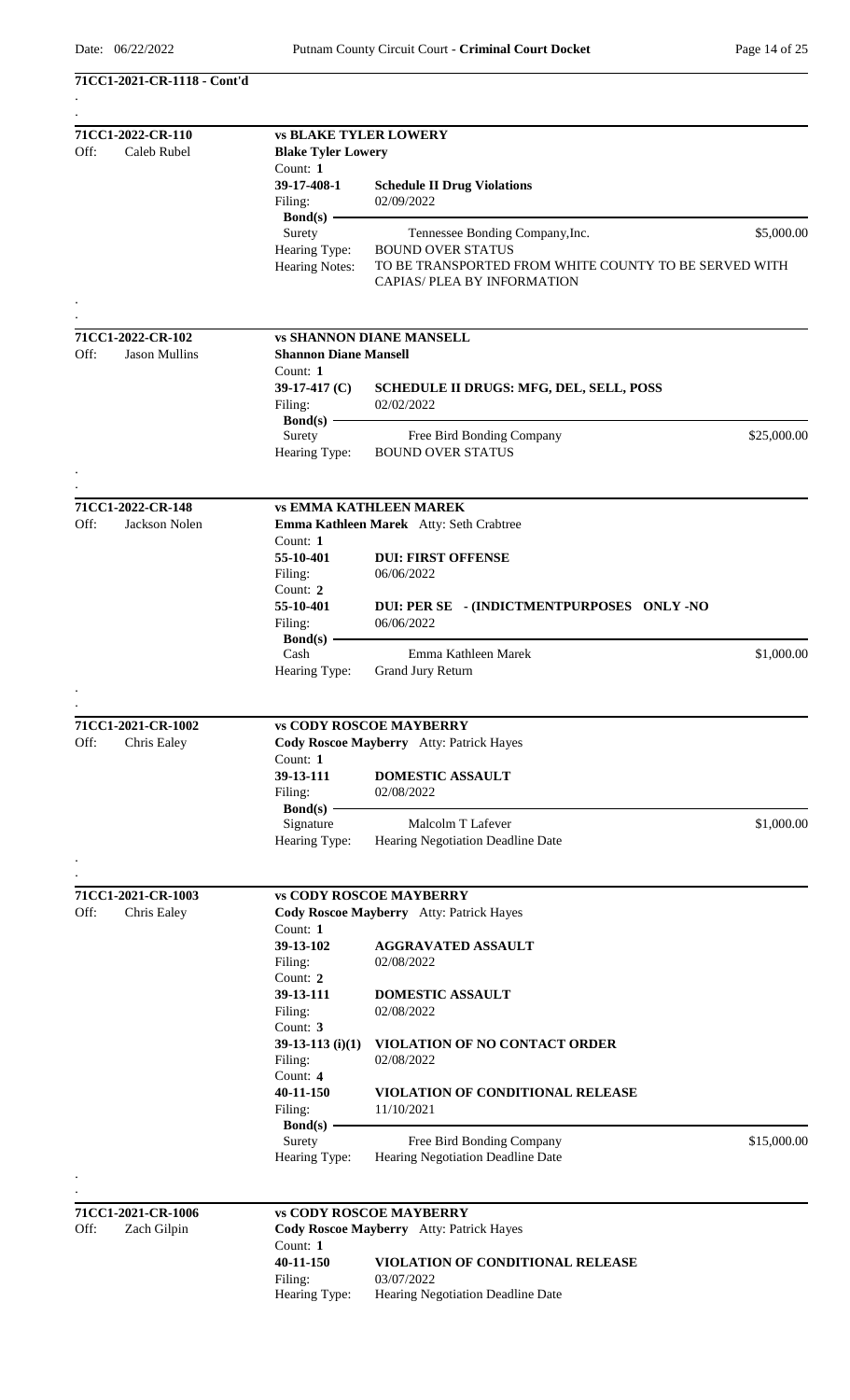## **71CC1-2021-CR-1006 - Cont'd**

|      | 71CC1-2021-CR-1007                  |                                          | <b>vs CODY ROSCOE MAYBERRY</b>                        |  |  |  |
|------|-------------------------------------|------------------------------------------|-------------------------------------------------------|--|--|--|
| Off: | Chris Ealey                         | Cody Roscoe Mayberry Atty: Patrick Hayes |                                                       |  |  |  |
|      |                                     | Count: 1                                 |                                                       |  |  |  |
|      |                                     | $39-13-113$ (i)(1)                       | VIOLATION OF NO CONTACT ORDER                         |  |  |  |
|      |                                     | Filing:                                  | 02/08/2022                                            |  |  |  |
|      |                                     | Count: 2                                 |                                                       |  |  |  |
|      |                                     | 39-14-406                                | <b>AGGRAVATED CRIMINAL TRESPASS</b>                   |  |  |  |
|      |                                     | Filing:                                  | 02/08/2022                                            |  |  |  |
|      |                                     | Count: 3                                 |                                                       |  |  |  |
|      |                                     | 40-11-150                                | <b>VIOLATION OF CONDITIONAL RELEASE</b>               |  |  |  |
|      |                                     |                                          |                                                       |  |  |  |
|      |                                     | Filing:                                  | 11/10/2021                                            |  |  |  |
|      |                                     | Count: 4                                 |                                                       |  |  |  |
|      |                                     | 39-17-418                                | <b>SIMPLE POSS/CASUAL EXCHANGE</b>                    |  |  |  |
|      |                                     | Filing:                                  | 11/10/2021                                            |  |  |  |
|      |                                     | $Bond(s)$ –                              |                                                       |  |  |  |
|      |                                     | Surety                                   | \$2,000.00<br>Free Bird Bonding Company               |  |  |  |
|      |                                     | Hearing Type:                            | Hearing Negotiation Deadline Date                     |  |  |  |
|      |                                     |                                          |                                                       |  |  |  |
|      | 71CC1-2021-CR-1124-C                |                                          | <b>vs CODY ROSCOE MAYBERRY</b>                        |  |  |  |
| Off: | Jeff Robichaud                      |                                          | Cody Roscoe Mayberry Atty: Patrick Hayes              |  |  |  |
|      |                                     | Count: $1, 3$                            |                                                       |  |  |  |
|      |                                     | 39-13-304                                | <b>AGGRAVATED KIDNAPPING</b>                          |  |  |  |
|      |                                     | Filing:                                  | 03/07/2022                                            |  |  |  |
|      |                                     | Count: 2                                 |                                                       |  |  |  |
|      |                                     | 39-13-402                                | <b>AGGRAVATED ROBBERY</b>                             |  |  |  |
|      |                                     | Filing:                                  | 03/07/2022                                            |  |  |  |
|      |                                     | Hearing Type:                            | Hearing Negotiation Deadline Date                     |  |  |  |
|      |                                     | Hearing Notes:                           | 4/18 - \$2 MIL BOND SET BY JM                         |  |  |  |
|      | <b>Attorney</b> (s)                 |                                          |                                                       |  |  |  |
|      | Attorney(s) For: Levi Dalton Stamps |                                          |                                                       |  |  |  |
|      | Douglas E Crawford;                 |                                          |                                                       |  |  |  |
|      |                                     |                                          |                                                       |  |  |  |
|      | 71CC1-2022-CR-98                    |                                          | <b>vs CODY ROSCOE MAYBERRY</b>                        |  |  |  |
|      |                                     |                                          |                                                       |  |  |  |
| Off: | Chris Ealey                         |                                          | Cody Roscoe Mayberry Atty: Patrick Hayes              |  |  |  |
|      |                                     | Count: $1, 2$                            |                                                       |  |  |  |
|      |                                     | 39-17-418                                | <b>SIMPLE POSS/CASUAL EXCHANGE</b>                    |  |  |  |
|      |                                     | Filing:                                  | 02/08/2022                                            |  |  |  |
|      |                                     | $Bond(s)$ —                              |                                                       |  |  |  |
|      |                                     | Surety                                   | \$500.00<br>Free Bird Bonding Company                 |  |  |  |
|      |                                     | Hearing Type:                            | Hearing Negotiation Deadline Date                     |  |  |  |
|      |                                     |                                          |                                                       |  |  |  |
|      | 71CC1-2022-CR-330                   |                                          | <b>vs CODY ROSCOE MAYBERRY</b>                        |  |  |  |
| Off: | Keith Maynard                       | <b>Cody Roscoe Mayberry</b>              |                                                       |  |  |  |
|      |                                     | Count: 1                                 |                                                       |  |  |  |
|      |                                     | 39-14-103                                | <b>THEFT OF PROPERTY - \$10,000-\$60,000</b>          |  |  |  |
|      |                                     | Filing:                                  | 05/02/2022                                            |  |  |  |
|      |                                     | $Bond(s)$ –                              |                                                       |  |  |  |
|      |                                     | Surety                                   | \$10,000.00<br>Buddy's Bail Bond                      |  |  |  |
|      |                                     | Hearing Type:                            | Grand Jury Return                                     |  |  |  |
|      |                                     |                                          |                                                       |  |  |  |
|      | 71CC1-2022-CR-374                   |                                          | <b>vs CODY ROSCOE MAYBERRY</b>                        |  |  |  |
| Off: | <b>MATTHEW DUNCAN</b>               | <b>Cody Roscoe Mayberry</b>              |                                                       |  |  |  |
|      |                                     |                                          |                                                       |  |  |  |
|      |                                     | Count: 1                                 |                                                       |  |  |  |
|      |                                     | $39-17-434$ (a)                          | METH - MFG, DELIVER, SALE, POSS WITH INTENT           |  |  |  |
|      |                                     | Filing:                                  | 05/02/2022                                            |  |  |  |
|      |                                     | Count: 2                                 |                                                       |  |  |  |
|      |                                     | $39-17-1324$ (a)                         | POSSESS FIREARM INTENT TO GO ARMED - DANGEROUS FELONY |  |  |  |
|      |                                     | Filing:                                  | 05/02/2022                                            |  |  |  |
|      |                                     | Hearing Type:                            | Grand Jury Return                                     |  |  |  |
|      |                                     |                                          |                                                       |  |  |  |
|      |                                     |                                          |                                                       |  |  |  |
|      | 71CC1-2022-CR-72                    |                                          | <b>vs MICAH MATTHEW MCCALLISTER</b>                   |  |  |  |
| Off: | <b>OFFICER MARTIN</b>               |                                          | Micah Matthew Mccallister Atty: Randy S Chaffin       |  |  |  |
|      | <b>GARCIA</b>                       | Count: 1                                 |                                                       |  |  |  |
|      |                                     | 55-10-401                                | <b>DUI: FIRST OFFENSE</b>                             |  |  |  |
|      |                                     | Filing:                                  | 06/06/2022                                            |  |  |  |
|      |                                     | Count: 2                                 |                                                       |  |  |  |
|      |                                     | 55-10-401                                | DUI: PER SE - (INDICTMENTPURPOSES ONLY -NO            |  |  |  |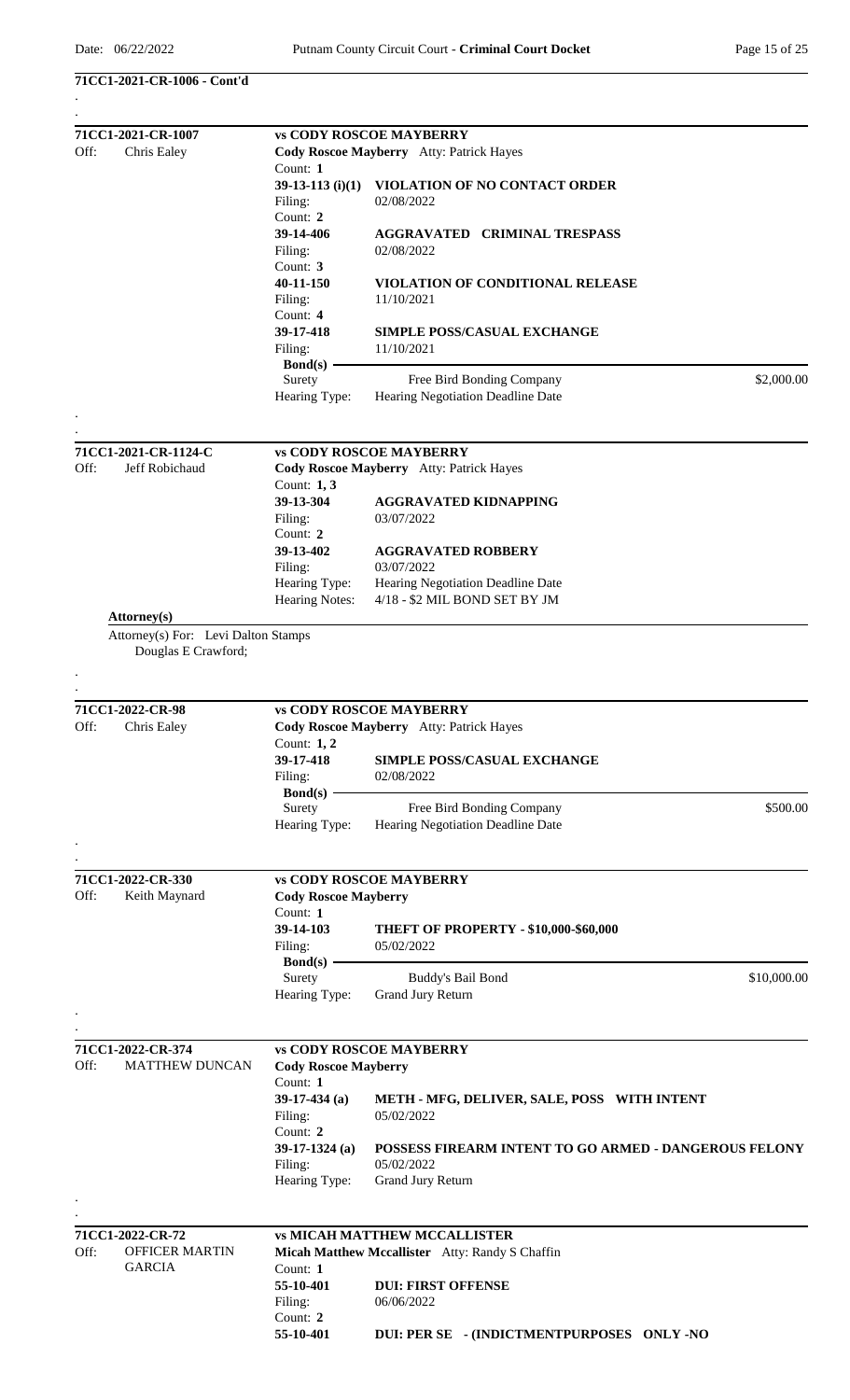| 71CC1-2022-CR-72 - Cont'd     |                                     |                                                           |
|-------------------------------|-------------------------------------|-----------------------------------------------------------|
|                               | Filing:                             | 06/06/2022                                                |
|                               | $Bond(s) -$                         |                                                           |
|                               | Surety                              | \$1,300.00<br>Free Bird Bonding Company                   |
|                               | Hearing Type:                       | Grand Jury Return                                         |
|                               |                                     |                                                           |
| 71CC1-2022-CR-376             | <b>vs DAVID MCGEE</b>               |                                                           |
| Michael Arms<br>Off:          | <b>David McGee</b>                  |                                                           |
|                               | Count: $1$                          |                                                           |
|                               | 39-13-309                           | <b>TRAFFICKING OF SEXUAL SERVITUDE - NO MOTOR VEHICLE</b> |
|                               | Filing:                             | 04/27/2022                                                |
|                               | Bond(s) $-$                         |                                                           |
|                               | Surety                              | \$20,000.00<br>B & B Bonding Company                      |
|                               | Hearing Type:                       | <b>BOUND OVER STATUS</b>                                  |
|                               |                                     |                                                           |
|                               |                                     |                                                           |
| 71CC1-2022-CR-474             |                                     | <b>vs TIMOTHY TYLER MCWHIRTER</b>                         |
| Off:<br>Adrienne McCurry      | <b>Timothy Tyler Mcwhirter</b>      |                                                           |
|                               | Count: $1$                          |                                                           |
|                               | 39-14-402                           | <b>BURGLARY - OTHER THAN HABITATION</b>                   |
|                               | Filing:<br>Count: 2                 | 06/06/2022                                                |
|                               | 39-14-103                           | <b>THEFT OF PROPERTY - \$10,000-\$60,000</b>              |
|                               | Filing:                             | 06/06/2022                                                |
|                               | Hearing Type:                       | Pick Up Capias Served                                     |
|                               | <b>Hearing Notes:</b>               | \$30K BOND                                                |
|                               |                                     |                                                           |
|                               |                                     |                                                           |
| 71CC1-2021-CR-59              |                                     | <b>vs BARBARA GAIL MEADOWS</b>                            |
| Off:<br><b>Brandon Cooper</b> |                                     | Barbara Gail Meadows Atty: William A Cameron              |
|                               | Count: 1                            |                                                           |
|                               | $39-17-434$ (a)                     | METH - MFG, DELIVER, SALE, POSS WITH INTENT - < 1/2 GRAM  |
|                               | Filing:                             | 02/01/2021                                                |
|                               | Bond $(s)$ -                        |                                                           |
|                               | Surety                              | Tennessee Bonding Company, Inc.<br>\$10,000.00            |
|                               | Hearing Type:                       | Hearing Negotiation Deadline Date                         |
|                               |                                     |                                                           |
| 71CC1-2022-CR-240             |                                     | <b>vs TYLER SCOTT MEADOWS</b>                             |
| Off:<br><b>Thomas Smith</b>   |                                     | Tyler Scott Meadows Atty: Lynda Patterson                 |
|                               | Count: $1$                          |                                                           |
|                               | 39-17-417                           | <b>SCHEDULE VI DRUGS:</b><br>MFG, DEL, SELL, POSS         |
|                               | (G)(1)                              |                                                           |
|                               | Filing:                             | 03/16/2022                                                |
|                               | Count: 2                            |                                                           |
|                               | 39-17-425                           | POSS UNLAW DRUG PARAPHERNALIA USES & ACTIVITIES           |
|                               | Filing:                             | 03/16/2022                                                |
|                               | Count: 3                            |                                                           |
|                               | 55-8-149                            | <b>VEHICLES/STREETCARS STOP AT ALL STOP SIGNS</b>         |
|                               | Filing:                             | 03/16/2022                                                |
|                               | Hearing Type:                       | <b>BOUND OVER STATUS</b>                                  |
|                               |                                     |                                                           |
|                               |                                     |                                                           |
| 71CC1-2022-CR-477-C<br>Off:   | <b>vs MICHELE ANN MEHR</b>          |                                                           |
| Chase Mathis                  | <b>Michele Ann Mehr</b><br>Count: 1 |                                                           |
|                               | 39-16-201                           | <b>CONTRA IN PENAL FACILITY</b>                           |
|                               | Filing:                             | 06/06/2022                                                |
|                               | Hearing Type:                       | Pick Up Capias Served                                     |
|                               | Hearing Notes:                      | \$70K BOND                                                |
|                               |                                     |                                                           |
|                               |                                     |                                                           |
| 71CC1-2022-CR-50              |                                     | <b>vs NICHOLAS JOSEPH NASH</b>                            |
| Off:<br>Keith Snyder          | <b>Nicholas Joseph Nash</b>         |                                                           |
|                               | Count: 1                            |                                                           |
|                               | 39-17-417 $(C)$                     | <b>SCHEDULE II DRUGS: COCAINE - ATTEMPT</b>               |
|                               | Filing:                             | 01/05/2022                                                |
|                               | Count: 2                            |                                                           |
|                               | $39-17-434$ (a)                     | METH - MFG, DELIVER, SALE, POSS WITH INTENT               |
|                               | Filing:                             | 01/05/2022                                                |
|                               | Count: 3                            | POSSESS FIREARM INTENT TO GO ARMED - DANGEROUS FELONY     |
|                               | $39-17-1324$ (a)<br>Filing:         | 01/05/2022                                                |
|                               | <b>Bond(s)</b>                      |                                                           |
|                               |                                     |                                                           |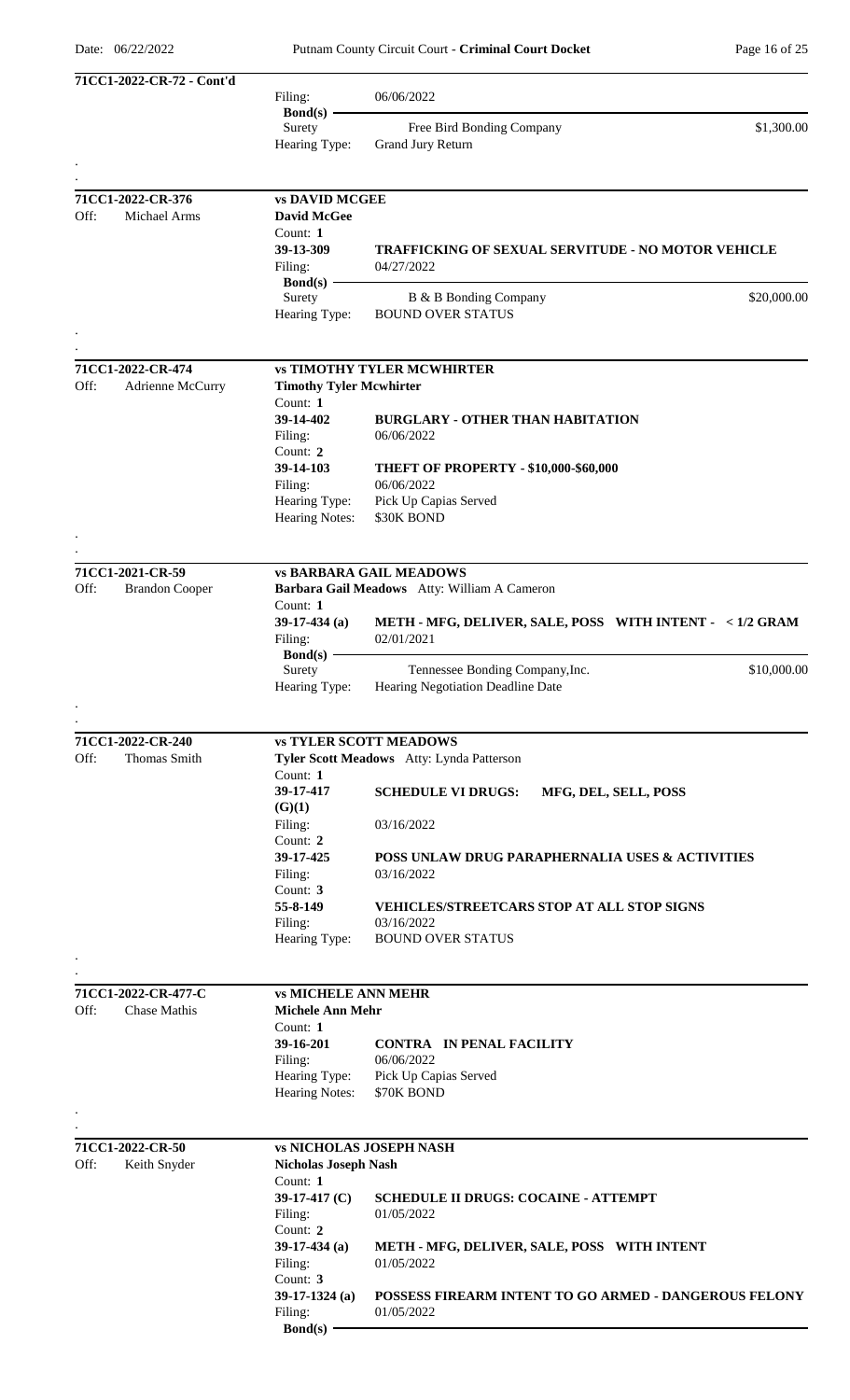|      | 71CC1-2022-CR-50 - Cont'd        |                                        |                                                             |             |
|------|----------------------------------|----------------------------------------|-------------------------------------------------------------|-------------|
|      |                                  | Surety<br>Hearing Type:                | Tennessee Bonding Company, Inc.<br><b>BOUND OVER STATUS</b> | \$65,000.00 |
|      |                                  |                                        |                                                             |             |
|      | 71CC1-2021-CR-921                |                                        | <b>vs GEORGE BYRON NICCUM</b>                               |             |
| Off: | Jackson Nolen                    | Count: 1                               | George Byron Niccum Atty: Brandon Griffin                   |             |
|      |                                  | 39-17-418                              | SIMPLE POSS/CASUAL EXCHANGE (MARJ <1/2 OZ OR 14.175         |             |
|      |                                  | Filing:<br>Count: 2                    | 06/06/2022                                                  |             |
|      |                                  | 39-17-417 $(E)$                        | <b>SCHEDULE IV DRUGS: MFG, DEL, SELL, POSS</b>              |             |
|      |                                  | Filing:<br>Count: 3                    | 06/06/2022                                                  |             |
|      |                                  | 39-17-417 $(C)$                        | <b>SCHEDULE II DRUGS: MFG, DEL, SELL, POSS</b>              |             |
|      |                                  | Filing:<br>Count: 4                    | 06/06/2022                                                  |             |
|      |                                  | 39-17-425                              | POSS UNLAW DRUG PARAPHERNALIA USES & ACTIVITIES             |             |
|      |                                  | Filing:<br>Hearing Type:               | 06/06/2022<br>Grand Jury Return                             |             |
|      |                                  |                                        |                                                             |             |
|      | 71CC1-2022-CR-331                | <b>vs JUAN TOMAS NICOLAS</b>           |                                                             |             |
| Off: | <b>OFFICER MARTIN</b>            | <b>Juan Tomas Nicolas</b>              |                                                             |             |
|      | <b>GARCIA</b>                    | Count: 1<br>55-10-401                  | <b>DUI: SECOND OFFENSE</b>                                  |             |
|      |                                  | Filing:                                | 06/06/2022                                                  |             |
|      |                                  | Count: $2$<br>55-10-401                | DUI: PER SE - (INDICTMENTPURPOSES ONLY -NO                  |             |
|      |                                  | Filing:                                | 06/06/2022                                                  |             |
|      |                                  | Count: 3<br>39-16-301                  | <b>CRIMINAL IMPERSONATION</b>                               |             |
|      |                                  | Filing:                                | 06/06/2022                                                  |             |
|      |                                  | Count: 4<br>55-50-504                  | <b>DRIVING WHILE LICENSE REVOKED</b>                        |             |
|      |                                  | Filing:                                | 06/06/2022                                                  |             |
|      |                                  | <b>Bond(s)</b><br>Cash                 | Juan Tomas Nicolas                                          | \$1,750.00  |
|      |                                  | Hearing Type:                          | <b>Grand Jury Return</b>                                    |             |
|      |                                  |                                        |                                                             |             |
|      | 71CC1-2022-CR-352                |                                        | <b>vs JOHN MICHAEL NORRIS</b>                               |             |
| Off: | <b>Larry Bates</b>               | <b>John Michael Norris</b><br>Count: 1 |                                                             |             |
|      |                                  | 55-10-401                              | <b>DUI: FIRST OFFENSE</b>                                   |             |
|      |                                  | Filing:<br>$Bond(s)$ –                 | 04/20/2022                                                  |             |
|      |                                  | Surety                                 | Tennessee Bonding Company, Inc.                             | \$1,100.00  |
|      |                                  | Hearing Type:                          | <b>BOUND OVER STATUS</b>                                    |             |
|      |                                  |                                        |                                                             |             |
| Off: | 71CC1-2022-CR-390<br>Justin Long | <b>Kendra Leigh Pennington</b>         | <b>vs KENDRA LEIGH PENNINGTON</b>                           |             |
|      |                                  | Count: 1, 2, 3                         |                                                             |             |
|      |                                  | 39-14-114                              | <b>FORGERY - UP TO \$1,000</b>                              |             |
|      |                                  | Filing:<br>$Bond(s)$ –                 | 05/02/2022                                                  |             |
|      |                                  | Surety                                 | Free Bird Bonding Company                                   | \$1,000.00  |
|      |                                  | Hearing Type:                          | Pick Up Capias Served                                       |             |
|      | 71CC1-2022-CR-336                | <b>vs BRANDI E PHILLIPS</b>            |                                                             |             |
| Off: | Michael McDonald                 | <b>Brandi E Phillips</b>               |                                                             |             |
|      |                                  | Count: 1<br>55-10-401                  | <b>DUI: FIRST OFFENSE</b>                                   |             |
|      |                                  | Filing:                                | 04/13/2022                                                  |             |
|      |                                  | $Bond(s)$ –<br>Surety                  | Buddy's Bail Bond                                           | \$1,200.00  |
|      |                                  | Hearing Type:                          | <b>BOUND OVER STATUS</b>                                    |             |
|      |                                  |                                        |                                                             |             |
|      | 71CC1-2022-CR-304                | <b>vs CORY PIPPIN</b>                  |                                                             |             |
| Off: | Willie Allison                   | <b>Cory Pippin</b><br>Count: 1         |                                                             |             |
|      |                                  | 55-10-401                              | <b>DUI: FIRST OFFENSE</b>                                   |             |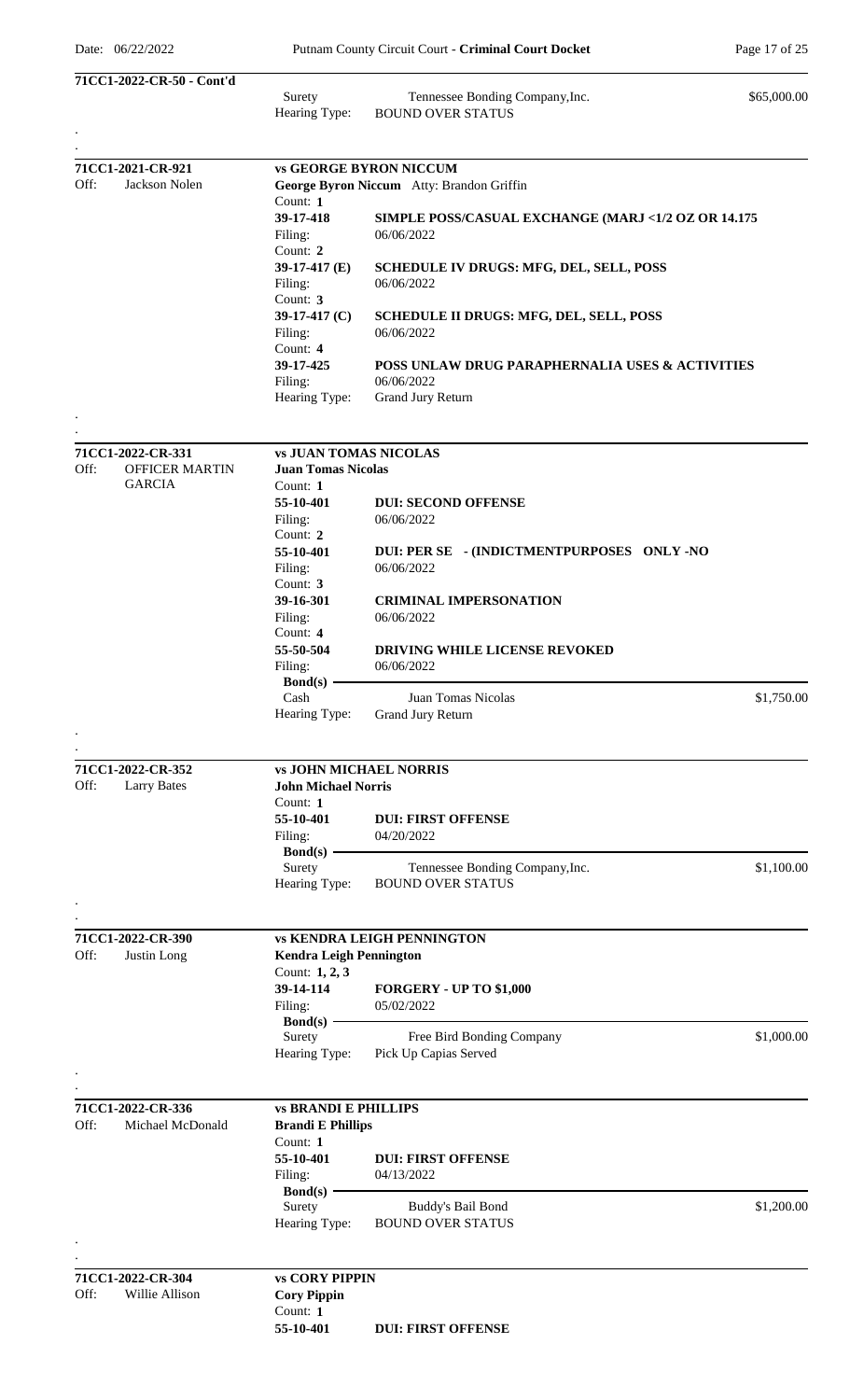| 71CC1-2022-CR-304 - Cont'd                    |                                        |                                                                   |             |
|-----------------------------------------------|----------------------------------------|-------------------------------------------------------------------|-------------|
|                                               | Filing:<br>Count: 2                    | 06/06/2022                                                        |             |
|                                               | 55-10-401<br>Filing:                   | DUI: PER SE - (INDICTMENTPURPOSES ONLY -NO<br>06/06/2022          |             |
|                                               | $Bond(s)$ –<br>Surety<br>Hearing Type: | Free Bird Bonding Company<br>Grand Jury Return                    | \$1,500.00  |
|                                               |                                        |                                                                   |             |
| 71CC1-2022-CR-305                             | <b>vs CALEB CHASE REAGAN</b>           |                                                                   |             |
| Off:<br><b>Blair Arrington</b>                | <b>Caleb Chase Reagan</b>              |                                                                   |             |
|                                               | Count: 1                               |                                                                   |             |
|                                               | 39-14-406                              | <b>AGGRAVATED CRIMINAL TRESPASS</b>                               |             |
|                                               | Filing:<br>Hearing Type:               | 05/02/2022<br>Grand Jury Return                                   |             |
|                                               |                                        |                                                                   |             |
| 71CC1-2022-CR-306                             | <b>vs CALEB CHASE REAGAN</b>           |                                                                   |             |
| Off:<br>Keith Snyder                          | <b>Caleb Chase Reagan</b>              |                                                                   |             |
|                                               | Count: 1                               |                                                                   |             |
|                                               | 39-14-103                              | THEFT OF PROPERTY - >\$1,000 TO < \$2,500                         |             |
|                                               | Filing:<br>Count: 2                    | 04/06/2022                                                        |             |
|                                               | 39-17-1307                             | POSSESSION OF A HANDGUN - CONVICTED FELON                         |             |
|                                               | (c)(1)                                 |                                                                   |             |
|                                               | Filing:                                | 04/06/2022                                                        |             |
|                                               | Count: 3                               |                                                                   |             |
|                                               | 39-16-201                              | <b>CONTRA IN PENAL FACILITY</b><br>04/06/2022                     |             |
|                                               | Filing:<br>Count: 4                    |                                                                   |             |
|                                               | 39-16-503                              | <b>TAMPERING W/ EVIDENCE</b>                                      |             |
|                                               | Filing:                                | 04/06/2022                                                        |             |
|                                               | Count: 5                               |                                                                   |             |
|                                               | 39-16-602<br>Filing:                   | RESIST STOP, ARRST, SEARCH (INV WPN)<br>04/06/2022                |             |
|                                               | Hearing Type:                          | <b>BOUND OVER STATUS</b>                                          |             |
|                                               |                                        |                                                                   |             |
|                                               | <b>vs RYAN EARL REELS</b>              |                                                                   |             |
| 71CC1-2021-CR-901<br>Off:<br>Nicholas Solomon | <b>Ryan Earl Reels</b>                 |                                                                   |             |
|                                               | Count: 1                               |                                                                   |             |
|                                               | 55-10-401                              | <b>DUI: FIRST OFFENSE</b>                                         |             |
|                                               | Filing:                                | 09/29/2021                                                        |             |
|                                               | Count: 2, 3, 4, 5, 6, 7                |                                                                   |             |
|                                               | 39-13-103<br>Filing:                   | RECKLESS ENDANGERMENT - VEHICLE / FELONY<br>09/29/2021            |             |
|                                               | $Bond(s)$ –                            |                                                                   |             |
|                                               | Surety                                 | Tennessee Bonding Company, Inc.                                   | \$33,500.00 |
|                                               | Hearing Type:                          | <b>BOUND OVER STATUS</b>                                          |             |
|                                               | <b>Hearing Notes:</b>                  | DEF TO HIRE ATTY                                                  |             |
|                                               |                                        |                                                                   |             |
| 71CC1-2020-CR-869                             | <b>vs JIMMY LEE RICH</b>               |                                                                   |             |
| Off:<br><b>Timothy Terry</b>                  |                                        | Jimmy Lee Rich Atty: Seth Crabtree                                |             |
|                                               | Count: 1                               |                                                                   |             |
|                                               | 39-14-103<br>Filing:                   | <b>THEFT OF PROPERTY - \$2,500 TO &lt; \$10,000</b><br>05/03/2021 |             |
|                                               | $Bond(s)$ –                            |                                                                   |             |
|                                               | Surety                                 | Tennessee Bonding Company, Inc.                                   | \$5,000.00  |
|                                               | Hearing Type:                          | Hearing Negotiation Deadline Date                                 |             |
|                                               |                                        |                                                                   |             |
| 71CC1-2022-CR-353                             |                                        | <b>vs SCOTT EDWARD ROBINSON</b>                                   |             |
| Off:<br>Mark Boyer                            | <b>Scott Edward Robinson</b>           |                                                                   |             |
|                                               | Count: 1                               |                                                                   |             |
|                                               | 39-13-113<br>Filing:                   | VIOLATION OF ORDER OF PROTECTION/RESTRAINING ORDER<br>04/20/2022  |             |
|                                               | $Bond(s)$ .                            |                                                                   |             |
|                                               | Surety                                 | Tennessee Bonding Company, Inc.                                   | \$2,000.00  |
|                                               | Hearing Type:                          | <b>BOUND OVER STATUS</b>                                          |             |
|                                               |                                        |                                                                   |             |
| 71CC1-2022-CR-354                             |                                        | <b>vs SCOTT EDWARD ROBINSON</b>                                   |             |
| Off:<br>Chris Lynn                            | <b>Scott Edward Robinson</b>           |                                                                   |             |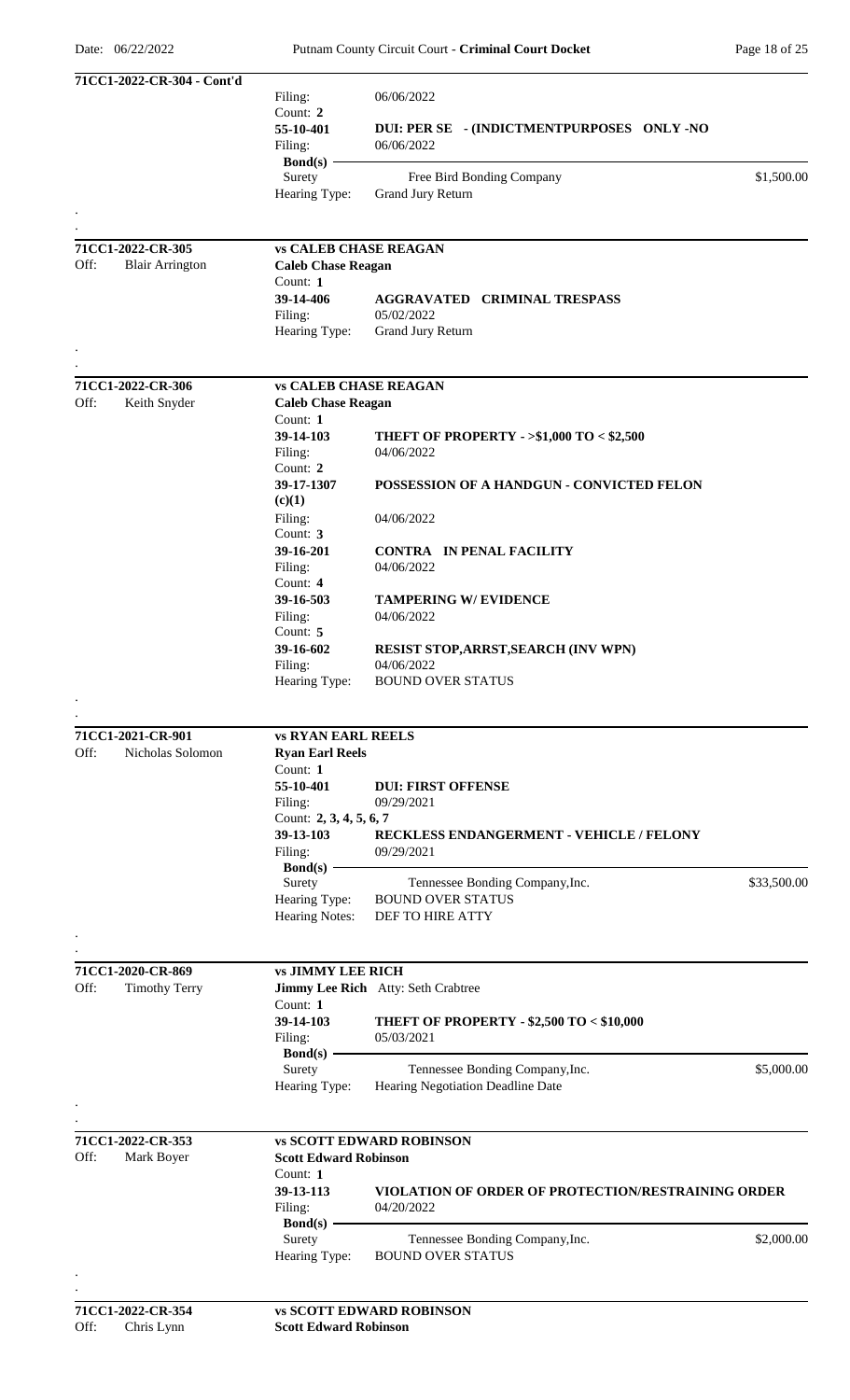| 71CC1-2022-CR-354 - Cont'd      |                                  |                                                           |             |
|---------------------------------|----------------------------------|-----------------------------------------------------------|-------------|
|                                 | Count: 1                         |                                                           |             |
|                                 | 39-13-113                        | <b>VIOLATION OF ORDER OF PROTECTION/RESTRAINING ORDER</b> |             |
|                                 | Filing:                          | 04/20/2022                                                |             |
|                                 | Bond $(s)$ -                     |                                                           |             |
|                                 | Surety                           | Tennessee Bonding Company, Inc.                           | \$2,000.00  |
|                                 | Hearing Type:                    | <b>BOUND OVER STATUS</b>                                  |             |
|                                 |                                  |                                                           |             |
|                                 |                                  |                                                           |             |
| 71CC1-2022-CR-355               |                                  | <b>vs SCOTT EDWARD ROBINSON</b>                           |             |
| Off:<br>Keith Maynard           | <b>Scott Edward Robinson</b>     |                                                           |             |
|                                 | Count: 1                         |                                                           |             |
|                                 | 40-11-150                        | VIOLATION OF CONDITIONAL RELEASE                          |             |
|                                 | Filing:                          | 04/20/2022                                                |             |
|                                 | $Bond(s)$ –                      |                                                           |             |
|                                 | Surety                           | Tennessee Bonding Company, Inc.                           | \$2,000.00  |
|                                 | Hearing Type:                    | <b>BOUND OVER STATUS</b>                                  |             |
|                                 |                                  |                                                           |             |
|                                 |                                  |                                                           |             |
| 71CC1-2022-CR-356               |                                  | <b>vs SCOTT EDWARD ROBINSON</b>                           |             |
| Off:<br>Chris Ealey             | <b>Scott Edward Robinson</b>     |                                                           |             |
|                                 | Count: 1                         |                                                           |             |
|                                 | 39-13-113                        | <b>VIOLATION OF ORDER OF PROTECTION/RESTRAINING ORDER</b> |             |
|                                 | Filing:                          | 04/20/2022                                                |             |
|                                 | $Bond(s)$ –                      |                                                           |             |
|                                 | Surety                           | Tennessee Bonding Company, Inc.                           | \$1,000.00  |
|                                 | Hearing Type:                    | <b>BOUND OVER STATUS</b>                                  |             |
|                                 |                                  |                                                           |             |
|                                 |                                  |                                                           |             |
| 71CC1-2022-CR-337               | <b>vs ISMAEL T RODRIGUEZ</b>     |                                                           |             |
| Off:<br><b>Heather Marshall</b> | <b>Ismael T Rodriguez</b>        |                                                           |             |
|                                 | Count: 1                         |                                                           |             |
|                                 | 39-13-212                        | <b>CRIMINAL NEGLIGENT HOMICIDE</b>                        |             |
|                                 | Filing:                          | 04/13/2022                                                |             |
|                                 | Bond(s) $-$                      |                                                           |             |
|                                 | Cash                             | Ismael T Rodriguez                                        | \$5,000.00  |
|                                 | Hearing Type:                    | <b>BOUND OVER STATUS</b>                                  |             |
|                                 |                                  |                                                           |             |
|                                 |                                  |                                                           |             |
| 71CC1-2022-CR-357               | <b>vs PATTY LYNN SEE</b>         |                                                           |             |
| Aff:<br>Mitchell Beverly        | <b>Patty Lynn See</b>            |                                                           |             |
|                                 | Count: 1                         |                                                           |             |
|                                 | 39-14-405                        | <b>CRIMINAL TRESPASS</b>                                  |             |
|                                 | Filing:                          | 04/20/2022                                                |             |
|                                 | Hearing Type:                    | <b>BOUND OVER STATUS</b>                                  |             |
|                                 |                                  |                                                           |             |
|                                 |                                  |                                                           |             |
|                                 |                                  |                                                           |             |
| 71CC1-2022-CR-358               | <b>vs PATTY LYNN SEE</b>         |                                                           |             |
| Off:<br>Keagan Bogard           | <b>Patty Lynn See</b>            |                                                           |             |
|                                 | Count: 1                         |                                                           |             |
|                                 | 39-17-418                        | SIMPLE POSS/CASUAL EXCHANGE                               |             |
|                                 | Filing:                          | 04/20/2022                                                |             |
|                                 | Hearing Type:                    | <b>BOUND OVER STATUS</b>                                  |             |
|                                 |                                  |                                                           |             |
|                                 |                                  |                                                           |             |
| 71CC1-2022-CR-184               |                                  | <b>vs SHANNON VICTORIA SHOCKLEY</b>                       |             |
| Off:<br><b>Brandon Tayes</b>    |                                  | Shannon Victoria Shockley Atty: Public Defender           |             |
|                                 | Count: 1, 2, 3, 4                |                                                           |             |
|                                 | 39-17-417 $(C)$                  | <b>SCHEDULE II DRUGS: MFG, DEL, SELL, POSS</b>            |             |
|                                 | Filing:                          | 03/07/2022                                                |             |
|                                 | $Bond(s)$ –                      |                                                           |             |
|                                 | Surety                           | Free Bird Bonding Company                                 | \$80,000.00 |
|                                 | Surety                           | Free Bird Bonding Company                                 | \$0.00      |
|                                 | Hearing Type:                    | Hearing Negotiation Deadline Date                         |             |
|                                 |                                  |                                                           |             |
|                                 |                                  |                                                           |             |
| 71CC1-2022-CR-242               |                                  | <b>vs SHANNON VICTORIA SHOCKLEY</b>                       |             |
| Off:<br><b>Dylan Culver</b>     | <b>Shannon Victoria Shockley</b> |                                                           |             |
|                                 | Count: 1                         |                                                           |             |
|                                 | 39-17-418                        | <b>SIMPLE POSS/CASUAL EXCHANGE</b>                        |             |
|                                 | Filing:                          | 03/16/2022                                                |             |
|                                 | Count: 2                         |                                                           |             |
|                                 | 39-16-201                        | <b>CONTRA IN PENAL FACILITY</b>                           |             |
|                                 | Filing:                          | 03/16/2022                                                |             |
|                                 | Count: 3                         |                                                           |             |
|                                 |                                  |                                                           |             |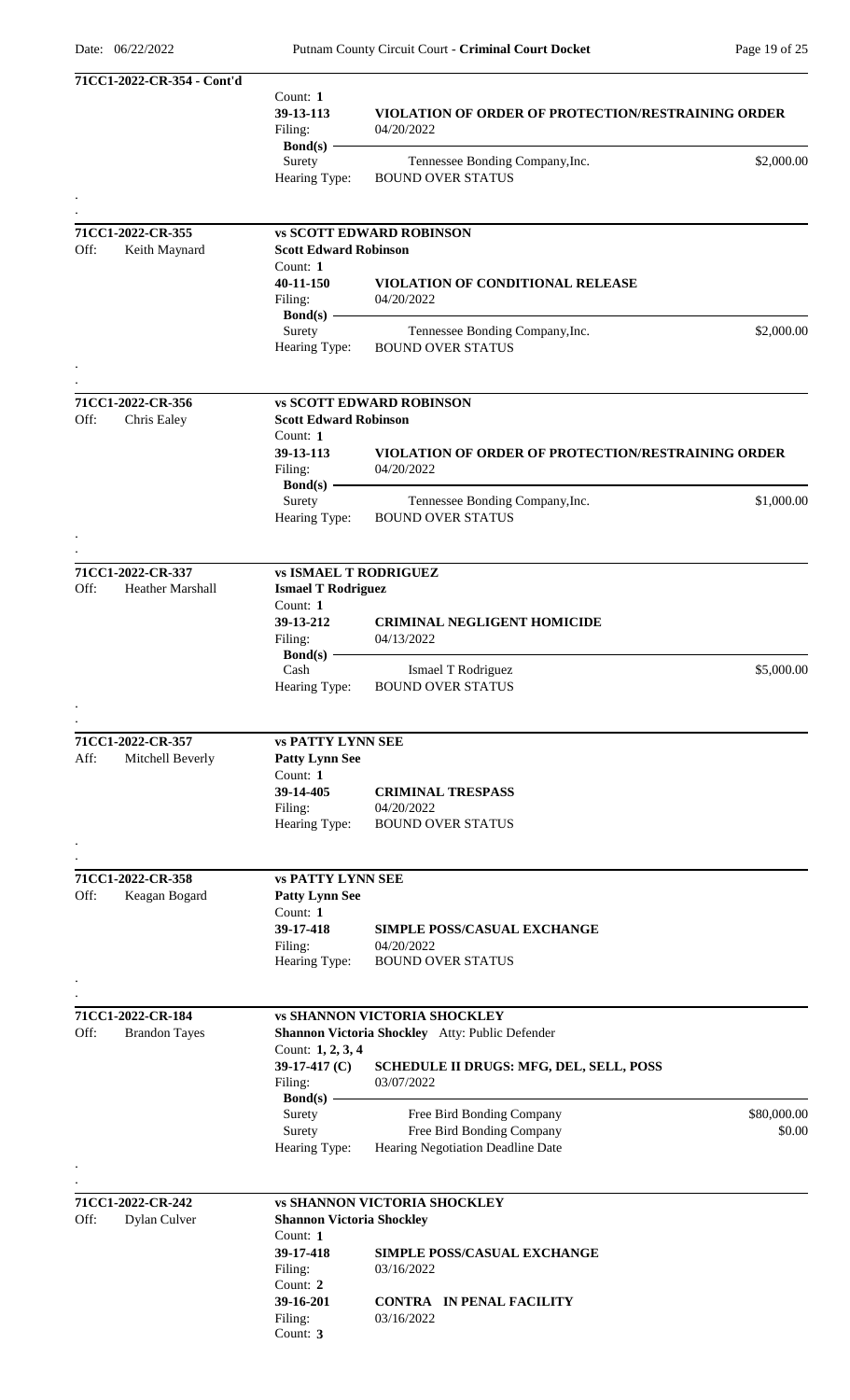| 71CC1-2022-CR-242 - Cont'd               |                                     |                                                                                |
|------------------------------------------|-------------------------------------|--------------------------------------------------------------------------------|
|                                          | 53-10-105<br>Filing:<br>$Bond(s)$ – | POSSESSION WITHOUT PRESCRIPTION UNLAWFUL<br>03/16/2022                         |
|                                          | Surety<br>Hearing Type:             | \$10,000.00<br>Free Bird Bonding Company<br><b>BOUND OVER STATUS</b>           |
|                                          |                                     |                                                                                |
| 71CC1-2022-CR-243                        |                                     | <b>vs SHANNON VICTORIA SHOCKLEY</b>                                            |
| Off:<br>Caleb Rubel                      | <b>Shannon Victoria Shockley</b>    |                                                                                |
|                                          | Count: $1$                          |                                                                                |
|                                          | 39-17-418                           | <b>SIMPLE POSS/CASUAL EXCHANGE</b>                                             |
|                                          | Filing:<br>Count: 2                 | 03/16/2022                                                                     |
|                                          | 39-17-425                           | POSS UNLAW DRUG PARAPHERNALIA USES & ACTIVITIES                                |
|                                          | Filing:                             | 03/16/2022                                                                     |
|                                          | Hearing Type:                       | <b>BOUND OVER STATUS</b>                                                       |
|                                          |                                     |                                                                                |
|                                          |                                     |                                                                                |
| 71CC1-2022-CR-378<br>Off:<br>Craig Capps |                                     | <b>vs TIFFANY IRENE SHOCKLEY</b><br>Tiffany Irene Shockley Atty: Randy Chaffin |
|                                          | Count: $1$                          |                                                                                |
|                                          | 39-13-1002                          | <b>BURGLARY - OTHER THAN HABITAT OR NON PUBLIC BUILDING</b>                    |
|                                          | Filing:                             | 06/06/2022                                                                     |
|                                          | Count: 2                            |                                                                                |
|                                          | 39-14-103                           | THEFT OF PROPERTY - \$2,500 TO < \$10,000                                      |
|                                          | Filing:<br>$Bond(s)$ –              | 06/06/2022                                                                     |
|                                          | Surety                              | \$7,500.00<br>Free Bird Bonding Company                                        |
|                                          | Hearing Type:                       | Grand Jury Return                                                              |
|                                          |                                     |                                                                                |
|                                          |                                     |                                                                                |
| 71CC1-2022-CR-379                        |                                     | <b>vs ROBERT F SKARZYNSKI JR</b>                                               |
| Off:<br><b>Brandon Jackson</b>           | Robert F Skarzynski Jr<br>Count: 1  |                                                                                |
|                                          | 55-10-401                           | <b>DUI: FIRST OFFENSE</b>                                                      |
|                                          | Filing:                             | 04/27/2022                                                                     |
|                                          | Count: 2                            |                                                                                |
|                                          | $39-17-434$ (a)                     | METH - MFG, DELIVER, SALE, POSS WITH INTENT                                    |
|                                          | Filing:                             | 04/27/2022                                                                     |
|                                          | Count: 3<br>39-17-418               |                                                                                |
|                                          | Filing:                             | <b>SIMPLE POSS/CASUAL EXCHANGE</b><br>04/27/2022                               |
|                                          | Count: 4                            |                                                                                |
|                                          | 39-17-425                           | <b>POSS UNLAW DRUG PARAPHERNALIA USES &amp; ACTIVITIES</b>                     |
|                                          | Filing:                             | 04/27/2022                                                                     |
|                                          | Count: 5<br>55-50-504               |                                                                                |
|                                          | Filing:                             | <b>DRIVING WHILE LICENSE SUSPENDED</b><br>04/27/2022                           |
|                                          | Count: $6$                          |                                                                                |
|                                          | 55-12-139                           | <b>FINANCIAL RESPONSIBILITY LAW</b>                                            |
|                                          | Filing:                             | 04/27/2022                                                                     |
|                                          | Count: 7<br>55-9-603                |                                                                                |
|                                          | Filing:                             | SEAT BELT - 18 AND OLDER - SECOND OR SUBSEQUENT<br>04/27/2022                  |
|                                          | Hearing Type:                       | <b>BOUND OVER STATUS</b>                                                       |
|                                          |                                     |                                                                                |
|                                          |                                     |                                                                                |
| 71CC1-2022-CR-244                        |                                     | <b>vs CEPHUS DUSCAN SPICER</b>                                                 |
| Off:<br>Jordan Harris                    |                                     | Cephus Duscan Spicer Atty: William A Cameron                                   |
|                                          | Count: 1<br>39-13-102               | <b>AGGRAVATED ASSAULT</b>                                                      |
|                                          | Filing:                             | 03/16/2022                                                                     |
|                                          | Count: 2                            |                                                                                |
|                                          | 39-17-1307                          | POSSESSION OF A HANDGUN - CONVICTED FELON                                      |
|                                          | (c)(1)                              |                                                                                |
|                                          | Filing:                             | 03/16/2022                                                                     |
|                                          | $Bond(s)$ –<br>Surety               | <b>BIG JIM'S BONDING</b><br>\$24,000.00                                        |
|                                          | Hearing Type:                       | <b>BOUND OVER STATUS</b>                                                       |
|                                          |                                     |                                                                                |
|                                          |                                     |                                                                                |
| 71CC1-2022-CR-308                        | <b>vs JACOB LEE STAMPS</b>          |                                                                                |
| Off:<br><b>Andrew Phillips</b>           | <b>Jacob Lee Stamps</b>             |                                                                                |
|                                          | Count: $1$                          |                                                                                |

**39-13-102 AGGRAVATED ASSAULT**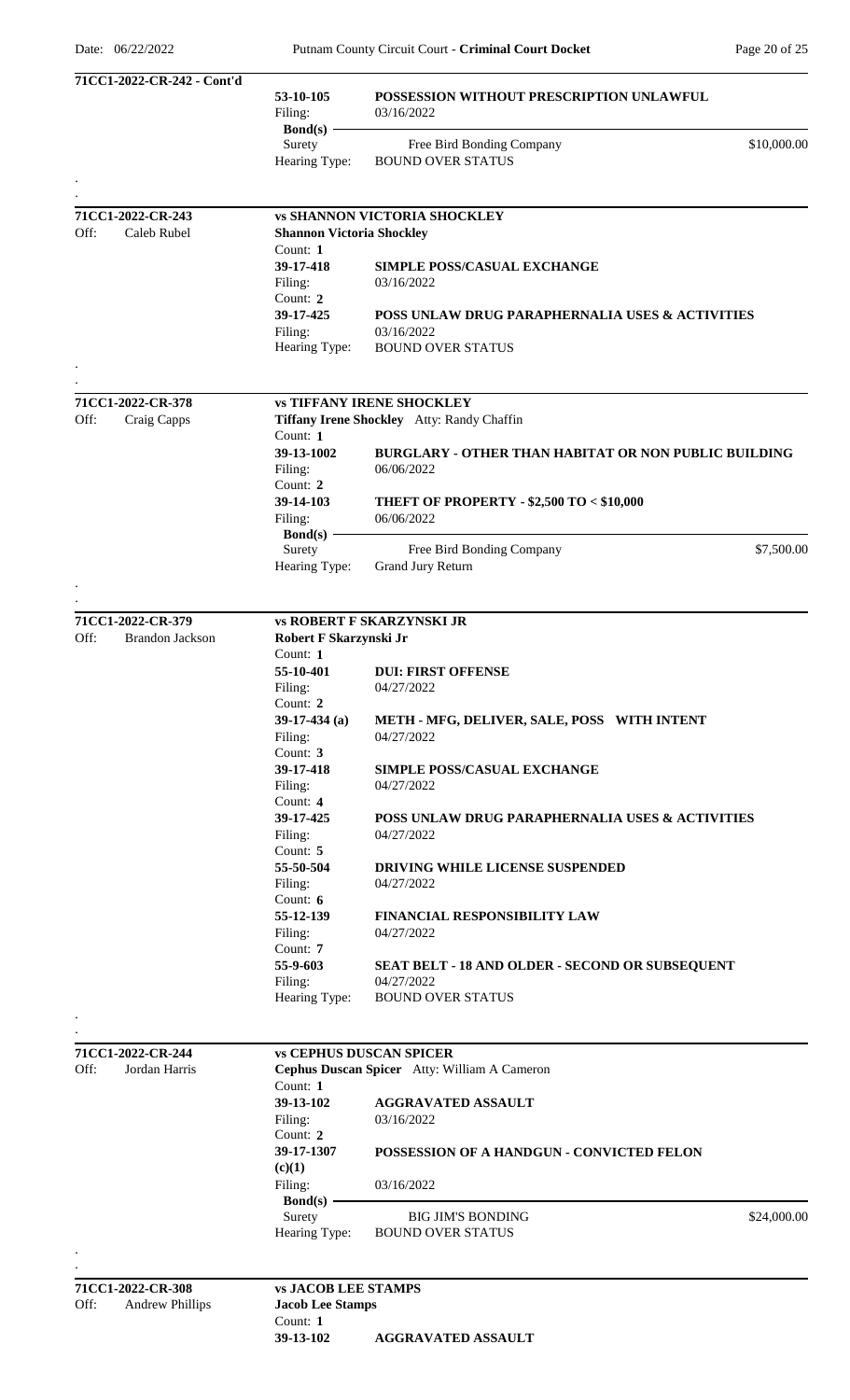| 71CC1-2022-CR-308 - Cont'd |                                             | Filing:<br>$Bond(s)$ –                                            | 04/06/2022                                                                                    |             |
|----------------------------|---------------------------------------------|-------------------------------------------------------------------|-----------------------------------------------------------------------------------------------|-------------|
|                            |                                             | Surety<br>Hearing Type:                                           | Tennessee Bonding Company, Inc.<br><b>BOUND OVER STATUS</b>                                   | \$9,000.00  |
|                            |                                             |                                                                   |                                                                                               |             |
| Off:                       | 71CC1-2022-CR-309<br>Keith Snyder           | <b>vs JACOB LEE STAMPS</b><br><b>Jacob Lee Stamps</b><br>Count: 1 |                                                                                               |             |
|                            |                                             | 39-13-102<br>Filing:<br>Hearing Type:                             | <b>AGGRAVATED ASSAULT</b><br>04/27/2022<br><b>BOUND OVER STATUS</b>                           |             |
|                            |                                             |                                                                   |                                                                                               |             |
|                            | 71CC1-2022-CR-310                           | <b>vs JACOB LEE STAMPS</b>                                        |                                                                                               |             |
| Off:                       | Justin Long                                 | <b>Jacob Lee Stamps</b><br>Count: 1                               |                                                                                               |             |
|                            |                                             | 39-13-102<br>Filing:<br>Hearing Type:                             | <b>AGGRAVATED ASSAULT</b><br>04/06/2022<br><b>BOUND OVER STATUS</b>                           |             |
|                            |                                             |                                                                   |                                                                                               |             |
| Off:                       | 71CC1-2022-CR-384<br><b>Andrew Phillips</b> | <b>vs JACOB LEE STAMPS</b><br><b>Jacob Lee Stamps</b><br>Count: 1 |                                                                                               |             |
|                            |                                             | 39-13-111<br>Filing:                                              | <b>DOMESTIC ASSAULT</b><br>04/27/2022                                                         |             |
|                            |                                             | Hearing Type:                                                     | <b>BOUND OVER STATUS</b>                                                                      |             |
| Off:                       | 71CC1-2022-CR-284<br>James Cannon           |                                                                   | <b>vs CARLOS OMETRICK STASHER</b>                                                             |             |
|                            |                                             | Count: 1<br>39-17-1307                                            | Carlos Ometrick Stasher Atty: William F Roberson<br>POSSESSION OF A HANDGUN - CONVICTED FELON |             |
|                            |                                             | (c)(1)<br>Filing:<br>Count: 2                                     | 03/30/2022                                                                                    |             |
|                            |                                             | 39-16-603<br>Filing:<br>Count: 3                                  | <b>EVADING ARREST</b><br>03/30/2022                                                           |             |
|                            |                                             | 39-16-602<br>Filing:                                              | RESIST STOP, ARRST, SEARCH (INV WPN)<br>03/30/2022                                            |             |
|                            |                                             | $Bond(s)$ -<br>Surety<br>Hearing Type:                            | Tennessee Bonding Company, Inc.<br><b>BOUND OVER STATUS</b>                                   | \$17,000.00 |
|                            |                                             |                                                                   |                                                                                               |             |
| Off:                       | 71CC1-2021-CR-1080<br><b>Brandon Cooper</b> | <b>Troy Timothy Steckel</b><br>Count: $1, 2$                      | <b>vs TROY TIMOTHY STECKEL</b>                                                                |             |
|                            |                                             | $39-17-434$ (a)<br>Filing:                                        | METH - MFG, DELIVER, SALE, POSS WITH INTENT<br>12/06/2021                                     |             |
|                            |                                             | Hearing Type:                                                     | Pick Up Capias Served                                                                         |             |
| Off:                       | 71CC1-2022-CR-311<br>Dylan Culver           | <b>Hunter Colt Lee Stockstill</b>                                 | <b>vs HUNTER COLT LEE STOCKSTILL</b>                                                          |             |
|                            |                                             | Count: 1<br>55-10-205<br>Filing:                                  | <b>RECKLESS DRIVING</b><br>06/06/2022                                                         |             |
|                            |                                             | Hearing Type:                                                     | Grand Jury Return                                                                             |             |
|                            | 71CC1-2021-CR-984                           | <b>vs TINA MARIE SWEAT</b>                                        |                                                                                               |             |
| Off:                       | Jason Cobble                                | Count: 1                                                          | Tina Marie Sweat Atty: Seth Pinson                                                            |             |
|                            |                                             | $39-17-434$ (a)<br>Filing:<br>Count: 2                            | METH - MFG, DELIVER, SALE, POSS WITH INTENT<br>03/07/2022                                     |             |
|                            |                                             | 39-17-425<br>Filing:<br>Count: 3                                  | POSS UNLAW DRUG PARAPHERNALIA USES & ACTIVITIES<br>03/07/2022                                 |             |
|                            |                                             | 55-10-416<br>Filing:                                              | <b>OPEN CONTAINER</b><br>03/07/2022                                                           |             |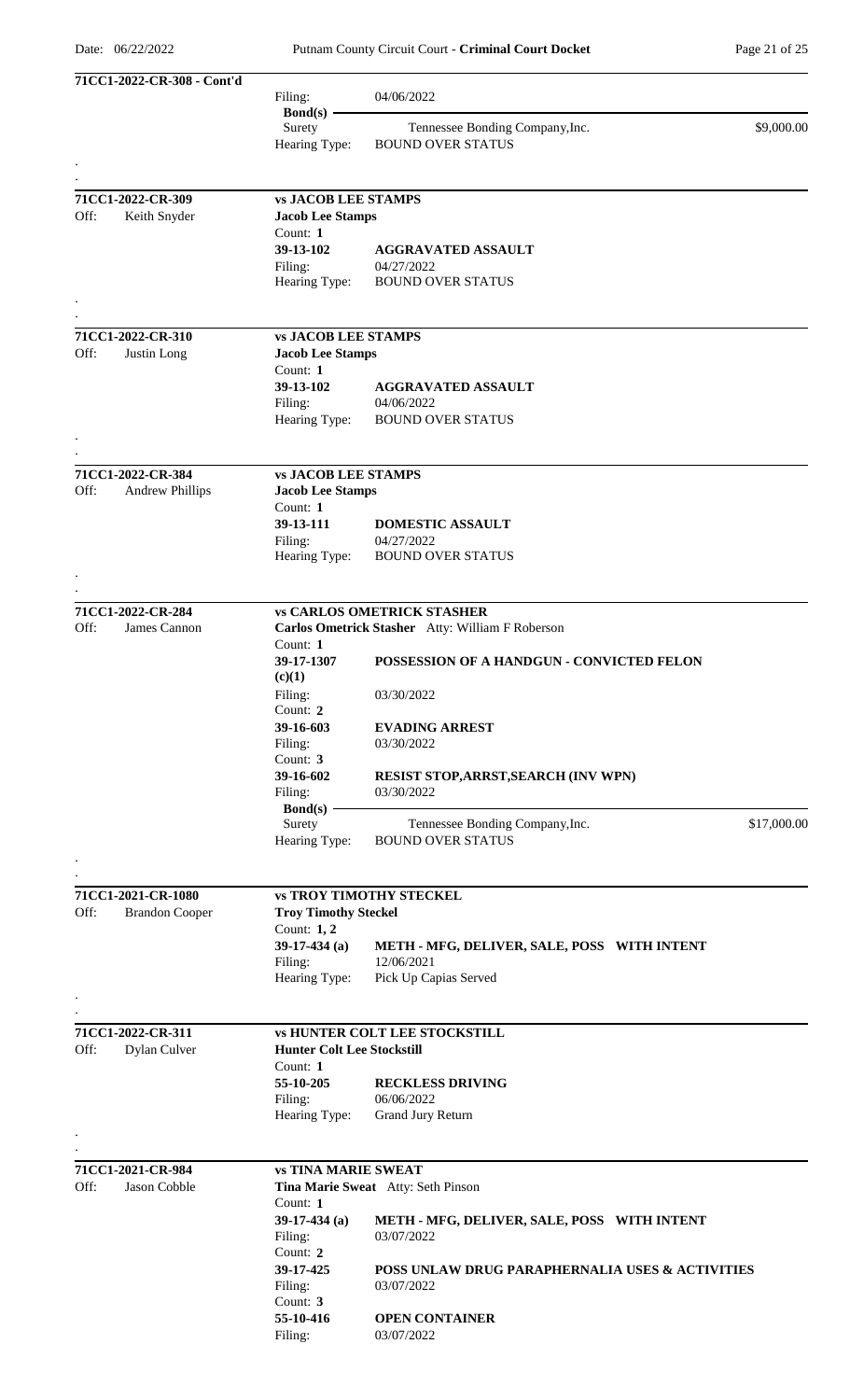|      | 71CC1-2021-CR-984 - Cont'd |                                         |                                                          |
|------|----------------------------|-----------------------------------------|----------------------------------------------------------|
|      |                            | Count: 4                                |                                                          |
|      |                            | 55-9-402                                | <b>LIGHT LAW - MOTOR VEHICLE</b>                         |
|      |                            | Filing:                                 | 03/07/2022                                               |
|      |                            | Hearing Type:                           | Hearing Negotiation Deadline Date                        |
|      |                            |                                         |                                                          |
|      | 71CC1-2022-CR-419          |                                         | <b>vs ANDREW OWEN THOMAS</b>                             |
| Off: | Justin Long                | <b>Andrew Owen Thomas</b>               |                                                          |
|      |                            |                                         | Count: 1, 2, 3, 4, 6, 13, 14, 15, 18, 19, 20, 22, 23     |
|      |                            | 39-14-114                               | <b>FORGERY - UP TO \$1,000</b>                           |
|      |                            | Filing:                                 | 05/02/2022                                               |
|      |                            | Count: 5                                |                                                          |
|      |                            | 39-14-150                               | <b>IDENTITY THEFT</b>                                    |
|      |                            | Filing:                                 | 05/02/2022                                               |
|      |                            | Count: 7, 8, 9, 10, 11, 12<br>39-14-903 | <b>FINANCIAL TRANSACTIONS FROM FELONY THEFT PROCEEDS</b> |
|      |                            | Filing:                                 | 05/02/2022                                               |
|      |                            | Count: $16$                             |                                                          |
|      |                            | 39-14-114                               | FORGERY - \$2,500 TO < \$10,000                          |
|      |                            | Filing:                                 | 05/02/2022                                               |
|      |                            | Count: $17$                             |                                                          |
|      |                            | 39-14-114                               | <b>FORGERY -&gt;\$1,000 TO &lt; \$2,500</b>              |
|      |                            | Filing:                                 | 05/02/2022                                               |
|      |                            | Count: 21, 24                           |                                                          |
|      |                            | 39-14-114                               | <b>FORGERY</b>                                           |
|      |                            | Filing:<br>Count: 25, 27                | 05/02/2022                                               |
|      |                            | 39-14-114                               | FORGERY - \$10,000-\$60,000                              |
|      |                            | Filing:                                 | 05/02/2022                                               |
|      |                            | Count: 26                               |                                                          |
|      |                            | 39-14-114                               | FORGERY - \$60,000 OR MORE                               |
|      |                            | Filing:                                 | 05/02/2022                                               |
|      |                            | Hearing Type:                           | Pick Up Capias Served                                    |
|      |                            | <b>Hearing Notes:</b>                   | \$30k BOND                                               |
|      |                            |                                         |                                                          |
|      |                            |                                         |                                                          |
|      | 71CC1-2021-CR-1077         |                                         | <b>vs MICHAEL JOSHUA TOLLETT</b>                         |
| Off: | <b>Brandon Cooper</b>      | Count: 1, 2                             | Michael Joshua Tollett Atty: William A Cameron           |
|      |                            | $39-17-434$ (a)                         | METH - MFG, DELIVER, SALE, POSS WITH INTENT              |
|      |                            | Filing:                                 | 12/06/2021                                               |
|      |                            | Hearing Type:                           | Hearing Negotiation Deadline Date                        |
|      |                            |                                         |                                                          |
|      |                            |                                         |                                                          |
|      | 71CC1-2022-CR-92           |                                         | <b>vs MICHAEL JOSHUA TOLLETT</b>                         |
| Off: | <b>Brandon Bean</b>        |                                         | Michael Joshua Tollett Atty: William A Cameron           |
|      |                            | Count: 1                                |                                                          |
|      |                            | $39-17-434$ (a)                         | METH - MFG, DELIVER, SALE, POSS WITH INTENT              |
|      |                            | Filing:                                 | 04/04/2022                                               |
|      |                            | Count: 2                                |                                                          |
|      |                            | 39-14-103                               | THEFT (UP TO \$1000)<br>04/04/2022                       |
|      |                            | Filing:<br>Bond(s) $-$                  |                                                          |
|      |                            | Surety                                  | \$41,000.00<br>Tennessee Bonding Company, Inc.           |
|      |                            | Hearing Type:                           | Hearing Negotiation Deadline Date                        |
|      |                            |                                         |                                                          |
|      |                            |                                         |                                                          |
|      | 71CC1-2022-CR-93           |                                         | <b>vs MICHAEL JOSHUA TOLLETT</b>                         |
| Off: | Andrew Gibbs               |                                         | Michael Joshua Tollett Atty: William A Cameron           |
|      |                            | Count: 1, 2                             |                                                          |
|      |                            | 39-17-418                               | <b>SIMPLE POSS/CASUAL EXCHANGE</b>                       |
|      |                            | Filing:                                 | 04/04/2022                                               |
|      |                            | Count: $3$<br>39-17-425                 | POSS UNLAW DRUG PARAPHERNALIA USES & ACTIVITIES          |
|      |                            | Filing:                                 | 04/04/2022                                               |
|      |                            | Hearing Type:                           | Hearing Negotiation Deadline Date                        |
|      |                            |                                         |                                                          |
|      |                            |                                         |                                                          |
|      | 71CC1-2022-CR-94           |                                         | <b>vs MICHAEL JOSHUA TOLLETT</b>                         |
| Off: | Rydr Cooke                 |                                         | Michael Joshua Tollett Atty: William A Cameron           |
|      |                            | Count: 1                                | METH - MFG, DELIVER, SALE, POSS WITH INTENT              |
|      |                            | $39-17-434$ (a)<br>Filing:              | 01/26/2022                                               |
|      |                            | Count: 2                                |                                                          |
|      |                            | 39-17-417 (C)                           | <b>SCHEDULE II DRUGS: MFG, DEL, SELL, POSS</b>           |
|      |                            |                                         |                                                          |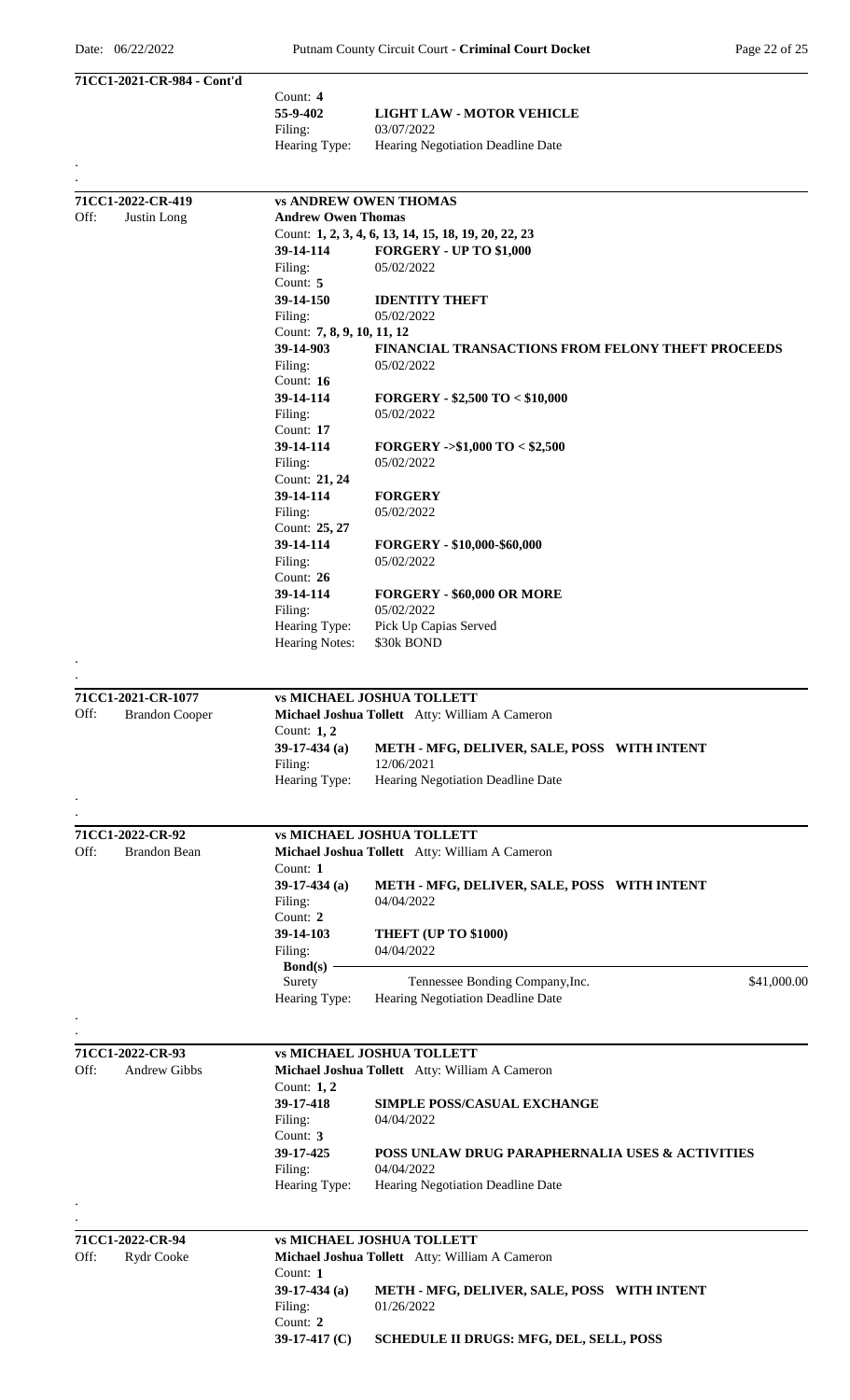|      | 71CC1-2022-CR-94 - Cont'd             |                                |                                                              |             |
|------|---------------------------------------|--------------------------------|--------------------------------------------------------------|-------------|
|      |                                       | Filing:                        | 01/26/2022                                                   |             |
|      |                                       | Count: 3                       |                                                              |             |
|      |                                       | $39-17-417$ (D)                | <b>SCHEDULE III DRUGS: MFG, DEL, SELL, POSS</b>              |             |
|      |                                       | Filing:                        | 01/26/2022                                                   |             |
|      |                                       | Count: 4<br>39-17-417 (E)      |                                                              |             |
|      |                                       | Filing:                        | <b>SCHEDULE IV DRUGS: MFG, DEL, SELL, POSS</b><br>01/26/2022 |             |
|      |                                       | <b>Bond(s)</b>                 |                                                              |             |
|      |                                       | Surety                         | <b>BIG JIM'S BONDING</b>                                     | \$64,500.00 |
|      |                                       | Hearing Type:                  | <b>BOUND OVER STATUS</b>                                     |             |
|      |                                       |                                |                                                              |             |
|      |                                       |                                |                                                              |             |
|      | 71CC1-2022-CR-95                      |                                | <b>vs MICHAEL JOSHUA TOLLETT</b>                             |             |
| Off: | <b>Andrew Phillips</b>                |                                | Michael Joshua Tollett Atty: William A Cameron               |             |
|      |                                       | Count: 1                       |                                                              |             |
|      |                                       | 39-14-103                      | THEFT OF PROPERTY - \$1,000-\$10,000                         |             |
|      |                                       | Filing:                        | 04/04/2022                                                   |             |
|      |                                       | Hearing Type:                  | Hearing Negotiation Deadline Date                            |             |
|      |                                       |                                |                                                              |             |
|      | 71CC1-2022-CR-201-A                   |                                | <b>vs MICHAEL JOSHUA TOLLETT</b>                             |             |
| Off: | <b>Brandon Tayes</b>                  | <b>Michael Joshua Tollett</b>  |                                                              |             |
|      |                                       | Count: 1, 2, 3, 4              |                                                              |             |
|      |                                       | 39-17-417 (C)                  | <b>SCHEDULE II DRUGS: MFG, DEL, SELL, POSS</b>               |             |
|      |                                       | Filing:                        | 03/08/2022                                                   |             |
|      |                                       | Hearing Type:                  | Hearing Negotiation Deadline Date                            |             |
|      | <b>Attorney</b> (s)                   |                                |                                                              |             |
|      | Attorney(s) For: Brittany Lynn Bryant |                                |                                                              |             |
|      | Public Defender;                      |                                |                                                              |             |
|      |                                       |                                |                                                              |             |
|      |                                       |                                |                                                              |             |
|      | 71CC1-2022-CR-55                      |                                | <b>vs BIANCA LYNN TOLLISON</b>                               |             |
| Off: | John Whaley                           |                                | Bianca Lynn Tollison Atty: Douglas E Crawford                |             |
|      |                                       | Count: $1$                     |                                                              |             |
|      |                                       | 39-16-201                      | <b>CONTRA - INTOXICANT/DRUGS IN PENAL FACILITY</b>           |             |
|      |                                       | Filing:                        | 01/05/2022                                                   |             |
|      |                                       | Hearing Type:                  | <b>BOUND OVER STATUS</b>                                     |             |
|      |                                       |                                |                                                              |             |
|      | 71CC1-2022-CR-361                     | <b>vs CALEB WAYNE VAUGHN</b>   |                                                              |             |
| Off: | Adrienne McCurry                      | <b>Caleb Wayne Vaughn</b>      |                                                              |             |
|      |                                       | Count: 1                       |                                                              |             |
|      |                                       | 39-13-102                      | <b>AGGRAVATED ASSAULT</b>                                    |             |
|      |                                       | Filing:                        | 06/06/2022                                                   |             |
|      |                                       | Count: 2                       |                                                              |             |
|      |                                       | 39-13-111                      | <b>DOMESTIC ASSAULT</b>                                      |             |
|      |                                       | Filing:                        | 06/06/2022                                                   |             |
|      |                                       | Bond(s) $-$                    |                                                              |             |
|      |                                       | Surety                         | B & B Bonding Company                                        | \$15,000.00 |
|      |                                       | Hearing Type:                  | Grand Jury Return                                            |             |
|      |                                       |                                |                                                              |             |
|      | 71CC1-2022-CR-418                     |                                |                                                              |             |
| Off: | <b>Blair Arrington</b>                | <b>Jacqulyn Theresa Watson</b> | <b>vs JACQULYN THERESA WATSON</b>                            |             |
|      |                                       | Count: 1                       |                                                              |             |
|      |                                       | 39-15-401                      | <b>CHILD ABUSE/NEGLECT/ENDANGERMENT 8 YRS OR LESS</b>        |             |
|      |                                       | Filing:                        | 05/02/2022                                                   |             |
|      |                                       | $Bond(s)$ –                    |                                                              |             |
|      |                                       | Surety                         | <b>City Bonding</b>                                          | \$20,000.00 |
|      |                                       | Hearing Type:                  | Pick Up Capias Served                                        |             |
|      |                                       | Hearing Notes:                 | \$20K BOND                                                   |             |
|      |                                       |                                |                                                              |             |
|      |                                       |                                |                                                              |             |
|      | 71CC1-2022-CR-362                     | <b>vs JESSIE J WEBB</b>        |                                                              |             |
| Off: | <b>Adam Farley</b>                    | <b>Jessie J Webb</b>           |                                                              |             |
|      |                                       | Count: 1                       |                                                              |             |
|      |                                       | $39-17-434$ (a)                | METH - MFG, DELIVER, SALE, POSS WITH INTENT                  |             |
|      |                                       | Filing:                        | 04/20/2022                                                   |             |
|      |                                       | $Bond(s) -$<br>Surety          | B & B Bonding Company                                        | \$4,000.00  |
|      |                                       | Hearing Type:                  | <b>BOUND OVER STATUS</b>                                     |             |
|      |                                       |                                |                                                              |             |
|      |                                       |                                |                                                              |             |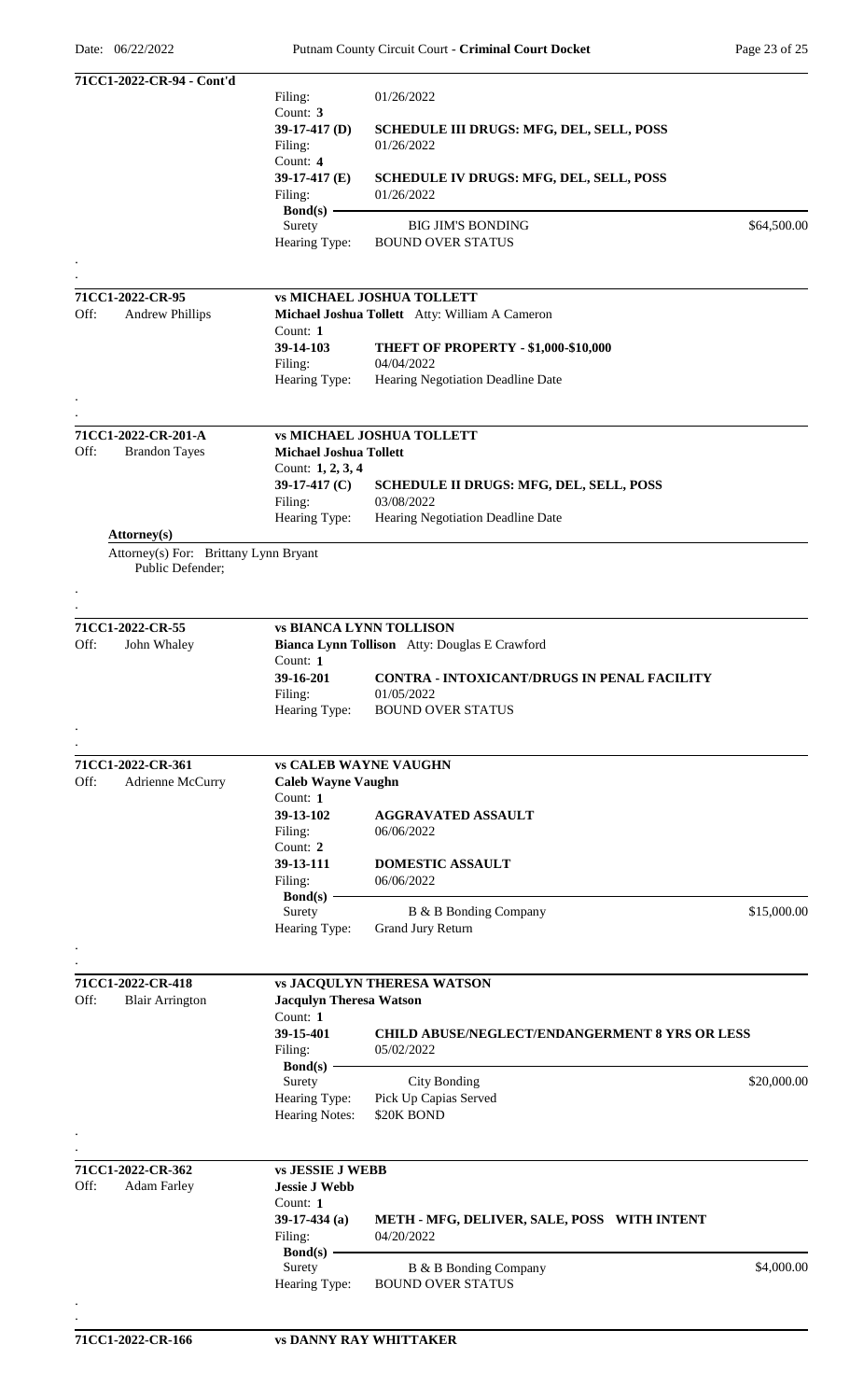| Off: | 71CC1-2022-CR-166 - Cont'd<br>Curtis Robinson              |                              | Danny Ray Whittaker Atty: Shawn Fry                                 |             |
|------|------------------------------------------------------------|------------------------------|---------------------------------------------------------------------|-------------|
|      |                                                            | Count: 1                     |                                                                     |             |
|      |                                                            | 55-10-401                    | <b>DUI: FIRST OFFENSE</b>                                           |             |
|      |                                                            | Filing:                      | 02/23/2022                                                          |             |
|      |                                                            | $Bond(s)$ –<br>Surety        | Buddy's Bail Bond                                                   | \$1,300.00  |
|      |                                                            | Hearing Type:                | <b>BOUND OVER STATUS</b>                                            |             |
|      |                                                            |                              |                                                                     |             |
|      |                                                            |                              |                                                                     |             |
|      | 71CC1-2020-CR-950-B                                        |                              | <b>vs DAVID ALLEN WILLIAMS</b>                                      |             |
| Off: | <b>Elizabeth Tayes</b>                                     |                              | David Allen Williams Atty: Cynthia S Lyons                          |             |
|      |                                                            | Count: 1                     |                                                                     |             |
|      |                                                            | 39-17-417 (B)                | SCHEDULE I DRUGS: MFG, DEL, SELL, POSS                              |             |
|      |                                                            | Filing:<br>Count: 2, 3       | 04/05/2021                                                          |             |
|      |                                                            | 39-17-417 $(C)$              | SCHEDULE II DRUGS: MFG, DEL, SELL, POSS                             |             |
|      |                                                            | Filing:                      | 04/05/2021                                                          |             |
|      |                                                            | Hearing Type:                | <b>Review Status</b>                                                |             |
|      | Attorney(s)                                                |                              |                                                                     |             |
|      | Attorney(s) For: Lester Mayfield Brown<br>Public Defender; |                              |                                                                     |             |
|      |                                                            |                              |                                                                     |             |
|      |                                                            |                              |                                                                     |             |
|      | 71CC1-2022-CR-127                                          |                              | <b>vs DAVID ALLEN WILLIAMS</b>                                      |             |
| Off: | Cody Scott                                                 | <b>David Allen Williams</b>  |                                                                     |             |
|      |                                                            | Count: 1                     |                                                                     |             |
|      |                                                            | 39-17-425                    | POSS UNLAW DRUG PARAPHERNALIA USES & ACTIVITIES                     |             |
|      |                                                            | Filing:                      | 02/09/2022                                                          |             |
|      |                                                            | Hearing Type:                | BOUND OVER STATUS                                                   |             |
|      |                                                            |                              |                                                                     |             |
|      | 71CC1-2022-CR-312                                          |                              | <b>vs THOMAS DAVID WILLIAMS</b>                                     |             |
| Off: | Jacob Cobble                                               | <b>Thomas David Williams</b> |                                                                     |             |
|      |                                                            | Count: 1                     |                                                                     |             |
|      |                                                            | $39-17-434$ (a)              | METH - MFG, DELIVER, SALE, POSS WITH INTENT                         |             |
|      |                                                            | Filing:                      | 04/06/2022                                                          |             |
|      |                                                            | Count: 2                     |                                                                     |             |
|      |                                                            | $39-17-1324$ (a)             | POSSESS FIREARM INTENT TO GO ARMED - DANGEROUS FELONY<br>04/06/2022 |             |
|      |                                                            | Filing:<br>Count: 3          |                                                                     |             |
|      |                                                            | 39-17-1307                   | POSSESSION OF A HANDGUN - CONVICTED FELON                           |             |
|      |                                                            | (c)(1)                       |                                                                     |             |
|      |                                                            | Filing:                      | 04/06/2022                                                          |             |
|      |                                                            | Count: $4$                   |                                                                     |             |
|      |                                                            | 39-17-418<br>Filing:         | <b>SIMPLE POSS/CASUAL EXCHANGE</b><br>04/06/2022                    |             |
|      |                                                            | Count: 5                     |                                                                     |             |
|      |                                                            | 55-50-506                    | <b>DRIVING WHILE IN POSSESSION OF METHAMPHETAMINE</b>               |             |
|      |                                                            | Filing:                      | 04/06/2022                                                          |             |
|      |                                                            | $Bond(s)$ –                  |                                                                     |             |
|      |                                                            | Surety<br>Hearing Type:      | Tennessee Bonding Company, Inc.<br><b>BOUND OVER STATUS</b>         | \$65,500.00 |
|      |                                                            |                              |                                                                     |             |
|      |                                                            |                              |                                                                     |             |
|      | 71CC1-2021-CR-917                                          |                              | <b>vs ADAM CLINTON WRIGHT</b>                                       |             |
| Off: | Wisarut Sinchai                                            |                              | <b>Adam Clinton Wright</b> Atty: William A Cameron                  |             |
|      |                                                            | Count: 1                     |                                                                     |             |
|      |                                                            | 39-13-111<br>Filing:         | <b>DOMESTIC ASSAULT</b><br>06/06/2022                               |             |
|      |                                                            | $Bond(s)$ –                  |                                                                     |             |
|      |                                                            | Surety                       | Free Bird Bonding Company                                           | \$2,500.00  |
|      |                                                            | Hearing Type:                | <b>Grand Jury Return</b>                                            |             |
|      |                                                            |                              |                                                                     |             |
|      |                                                            |                              |                                                                     |             |
| Off: | 71CC1-2022-CR-275<br>Andrew Neff                           | <b>vs RACHEL DAWN ZAYED</b>  | Rachel Dawn Zayed Atty: John E Hutson                               |             |
|      |                                                            | Count: 1                     |                                                                     |             |
|      |                                                            | 55-10-401                    | <b>DUI: FIRST OFFENSE</b>                                           |             |
|      |                                                            | Filing:                      | 06/06/2022                                                          |             |
|      |                                                            | Count: 2                     |                                                                     |             |
|      |                                                            | 55-10-401                    | DUI: PER SE - (INDICTMENTPURPOSES ONLY -NO<br>06/06/2022            |             |
|      |                                                            | Filing:<br>$Bond(s)$ –       |                                                                     |             |
|      |                                                            | Surety                       | <b>Buddy's Bail Bond</b>                                            | \$1,250.00  |